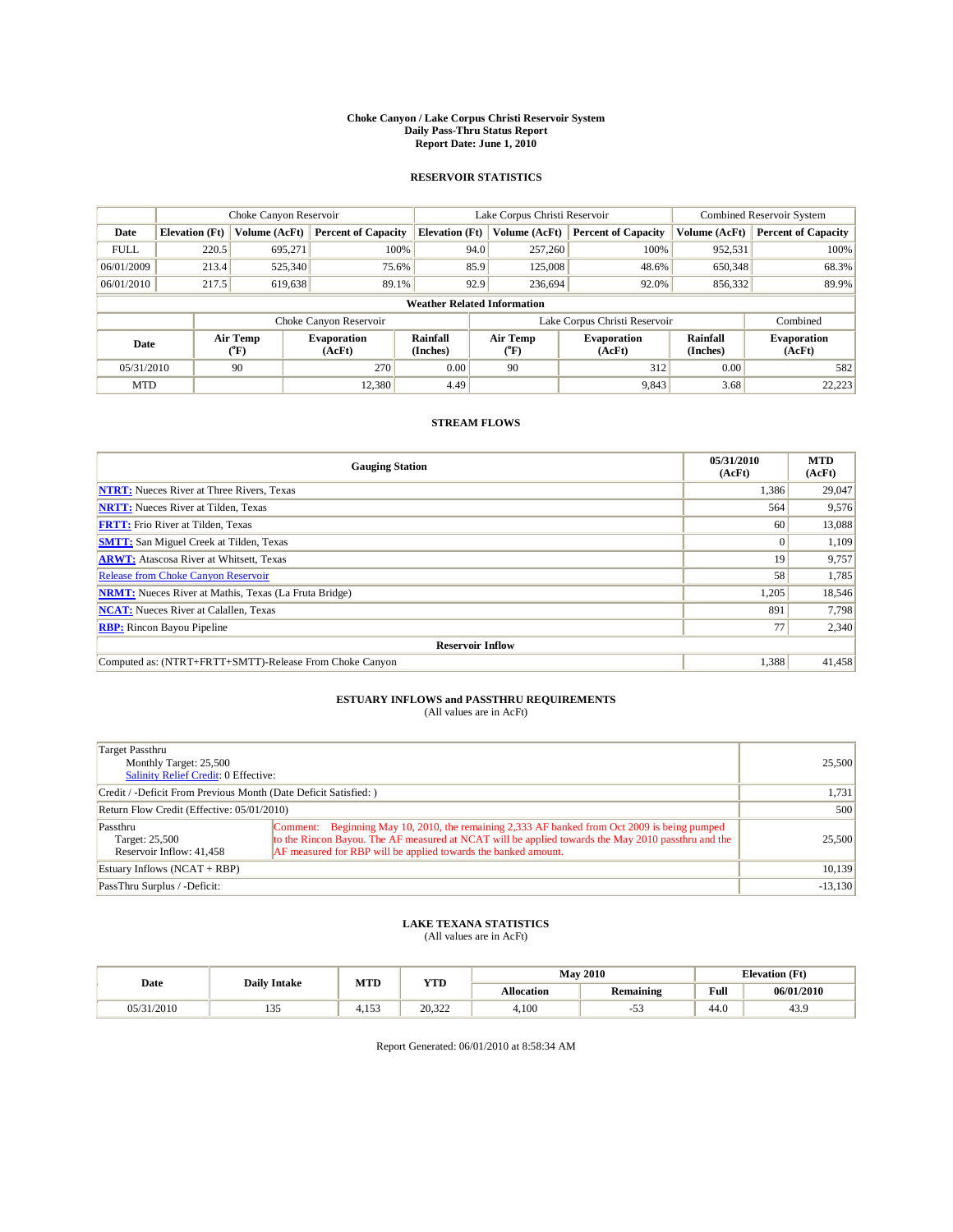#### **Choke Canyon / Lake Corpus Christi Reservoir System Daily Pass-Thru Status Report Report Date: June 2, 2010**

#### **RESERVOIR STATISTICS**

|             |                                    | Choke Canyon Reservoir |                              |                       | Lake Corpus Christi Reservoir | Combined Reservoir System     |                      |                              |  |  |
|-------------|------------------------------------|------------------------|------------------------------|-----------------------|-------------------------------|-------------------------------|----------------------|------------------------------|--|--|
| Date        | <b>Elevation</b> (Ft)              | Volume (AcFt)          | <b>Percent of Capacity</b>   | <b>Elevation (Ft)</b> | Volume (AcFt)                 | <b>Percent of Capacity</b>    | Volume (AcFt)        | Percent of Capacity          |  |  |
| <b>FULL</b> | 220.5                              | 695.271                | 100%                         | 94.0                  | 257,260                       | 100%                          | 952,531              | 100%                         |  |  |
| 06/02/2009  | 213.5                              | 525,781                | 75.6%                        | 85.9                  | 124,476                       | 48.4%                         | 650,257              | 68.3%                        |  |  |
| 06/02/2010  | 217.4                              | 618,177                | 88.9%                        | 92.8                  | 235,625                       | 91.6%                         | 853,802              | 89.6%                        |  |  |
|             | <b>Weather Related Information</b> |                        |                              |                       |                               |                               |                      |                              |  |  |
|             |                                    |                        | Choke Canyon Reservoir       |                       |                               | Lake Corpus Christi Reservoir |                      | Combined                     |  |  |
| Date        |                                    | Air Temp<br>(°F)       | <b>Evaporation</b><br>(AcFt) | Rainfall<br>(Inches)  | Air Temp<br>(°F)              | <b>Evaporation</b><br>(AcFt)  | Rainfall<br>(Inches) | <b>Evaporation</b><br>(AcFt) |  |  |
| 06/01/2010  |                                    | 90                     | 510                          | 0.00                  | 92                            | 394                           | 0.00                 | 904                          |  |  |
| <b>MTD</b>  |                                    |                        | 510                          | 0.00                  |                               | 394                           | 0.00                 | 904                          |  |  |

## **STREAM FLOWS**

| <b>Gauging Station</b>                                       | 06/01/2010<br>(AcFt) | <b>MTD</b><br>(AcFt) |
|--------------------------------------------------------------|----------------------|----------------------|
| <b>NTRT:</b> Nueces River at Three Rivers, Texas             | 738                  | 738                  |
| <b>NRTT:</b> Nueces River at Tilden, Texas                   | 226                  | 226                  |
| <b>FRTT:</b> Frio River at Tilden, Texas                     | 60                   | 60                   |
| <b>SMTT:</b> San Miguel Creek at Tilden, Texas               |                      | $\vert 0 \vert$      |
| <b>ARWT:</b> Atascosa River at Whitsett, Texas               | 18                   | 18                   |
| <b>Release from Choke Canyon Reservoir</b>                   | 58                   | 58                   |
| <b>NRMT:</b> Nueces River at Mathis, Texas (La Fruta Bridge) | 1,326                | 1,326                |
| <b>NCAT:</b> Nueces River at Calallen, Texas                 | 897                  | 897                  |
| <b>RBP:</b> Rincon Bayou Pipeline                            | $\Omega$             | $\Omega$             |
| <b>Reservoir Inflow</b>                                      |                      |                      |
| Computed as: (NTRT+FRTT+SMTT)-Release From Choke Canyon      | 741                  | 741                  |

# **ESTUARY INFLOWS and PASSTHRU REQUIREMENTS**<br>(All values are in AcFt)

| <b>Target Passthru</b><br>Monthly Target: 25,500<br>Salinity Relief Credit: 0 Effective: |          | 25,500    |
|------------------------------------------------------------------------------------------|----------|-----------|
| Credit / -Deficit From Previous Month (Date Deficit Satisfied: )                         |          | $-12,471$ |
| Return Flow Credit (Effective: )                                                         | 0        |           |
| Passthru<br>Target: 25,500<br>Reservoir Inflow: 741                                      | Comment: | 741       |
| Estuary Inflows $(NCAT + RBP)$                                                           |          | 897       |
| PassThru Surplus / -Deficit:                                                             |          | $-12,314$ |

## **LAKE TEXANA STATISTICS** (All values are in AcFt)

|            | <b>Daily Intake</b> | MTD                     | <b>YTD</b> |                   | <b>June 2010</b> |                                         | <b>Elevation</b> (Ft) |
|------------|---------------------|-------------------------|------------|-------------------|------------------|-----------------------------------------|-----------------------|
| Date       |                     |                         |            | <b>Allocation</b> | <b>Remaining</b> | Full<br>the contract of the contract of | 06/02/2010            |
| 06/01/2010 | 10<<br>$1 - 1 - 1$  | 1.2 <sub>r</sub><br>135 | 20.457     | 4.100             | 3,965            | 44.0                                    | 43.8                  |

Report Generated: 06/02/2010 at 9:59:02 AM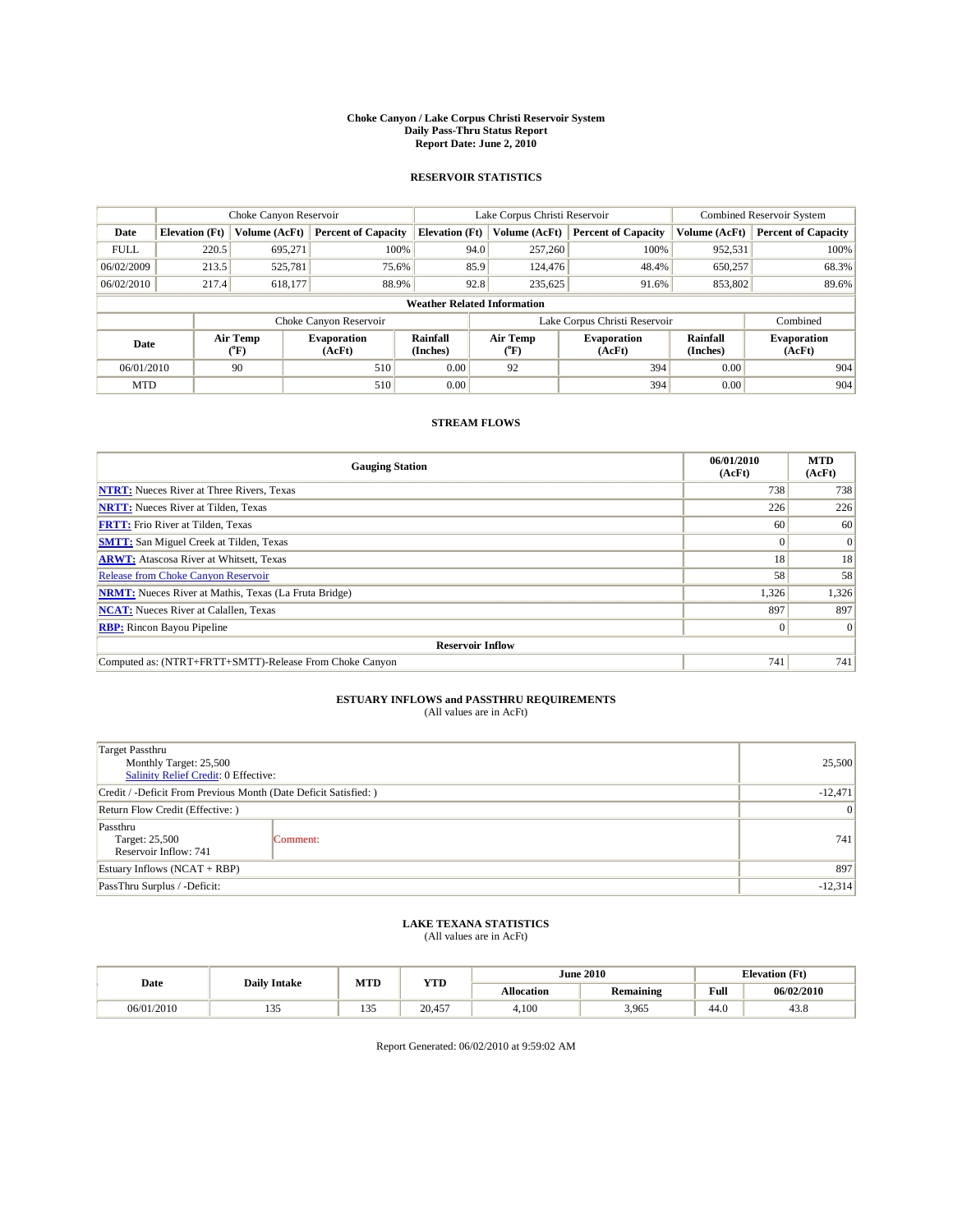#### **Choke Canyon / Lake Corpus Christi Reservoir System Daily Pass-Thru Status Report Report Date: June 3, 2010**

#### **RESERVOIR STATISTICS**

|             | Choke Canyon Reservoir             |                  |                              |                       | Lake Corpus Christi Reservoir | <b>Combined Reservoir System</b> |                      |                              |  |  |
|-------------|------------------------------------|------------------|------------------------------|-----------------------|-------------------------------|----------------------------------|----------------------|------------------------------|--|--|
| Date        | <b>Elevation</b> (Ft)              | Volume (AcFt)    | <b>Percent of Capacity</b>   | <b>Elevation (Ft)</b> | Volume (AcFt)                 | <b>Percent of Capacity</b>       | Volume (AcFt)        | <b>Percent of Capacity</b>   |  |  |
| <b>FULL</b> | 220.5                              | 695.271          | 100%                         | 94.0                  | 257,260                       | 100%                             | 952,531              | 100%                         |  |  |
| 06/03/2009  | 213.5                              | 526,663          | 75.7%                        | 85.8                  | 123,945                       | 48.2%                            | 650,608              | 68.3%                        |  |  |
| 06/03/2010  | 217.5                              | 619,881          | 89.2%                        | 93.0                  | 238,478                       | 92.7%                            | 858,359              | $90.1\%$                     |  |  |
|             | <b>Weather Related Information</b> |                  |                              |                       |                               |                                  |                      |                              |  |  |
|             |                                    |                  | Choke Canyon Reservoir       |                       |                               | Lake Corpus Christi Reservoir    |                      | Combined                     |  |  |
| Date        |                                    | Air Temp<br>(°F) | <b>Evaporation</b><br>(AcFt) | Rainfall<br>(Inches)  | Air Temp<br>("F)              | <b>Evaporation</b><br>(AcFt)     | Rainfall<br>(Inches) | <b>Evaporation</b><br>(AcFt) |  |  |
| 06/02/2010  |                                    | 92               | 511                          | 1.26                  | 93                            | 406                              | 2.34                 | 917                          |  |  |
| <b>MTD</b>  |                                    |                  | 1,021                        | 1.26                  |                               | 800                              | 2.34                 | 1,821                        |  |  |

## **STREAM FLOWS**

| <b>Gauging Station</b>                                       | 06/02/2010<br>(AcFt) | <b>MTD</b><br>(AcFt) |
|--------------------------------------------------------------|----------------------|----------------------|
| <b>NTRT:</b> Nueces River at Three Rivers, Texas             | 361                  | 1,100                |
| <b>NRTT:</b> Nueces River at Tilden, Texas                   | 165                  | 391                  |
| <b>FRTT:</b> Frio River at Tilden, Texas                     | 52                   | 111                  |
| <b>SMTT:</b> San Miguel Creek at Tilden, Texas               |                      |                      |
| <b>ARWT:</b> Atascosa River at Whitsett, Texas               | 17                   | 35                   |
| <b>Release from Choke Canyon Reservoir</b>                   | 58                   | 115                  |
| <b>NRMT:</b> Nueces River at Mathis, Texas (La Fruta Bridge) | 1,560                | 2,886                |
| <b>NCAT:</b> Nueces River at Calallen, Texas                 | 1,042                | 1,939                |
| <b>RBP:</b> Rincon Bayou Pipeline                            | $\Omega$             | $\Omega$             |
| <b>Reservoir Inflow</b>                                      |                      |                      |
| Computed as: (NTRT+FRTT+SMTT)-Release From Choke Canyon      | 358                  | 1,099                |

# **ESTUARY INFLOWS and PASSTHRU REQUIREMENTS**<br>(All values are in AcFt)

| <b>Target Passthru</b><br>Monthly Target: 25,500<br>Salinity Relief Credit: 0 Effective: |                 | 25,500    |
|------------------------------------------------------------------------------------------|-----------------|-----------|
| Credit / -Deficit From Previous Month (Date Deficit Satisfied: )                         |                 | $-12,471$ |
| Return Flow Credit (Effective: )                                                         | $\vert 0 \vert$ |           |
| Passthru<br>Target: 25,500<br>Reservoir Inflow: 1,099                                    | Comment:        | 1,099     |
| Estuary Inflows $(NCAT + RBP)$                                                           |                 | 1,939     |
| PassThru Surplus / -Deficit:                                                             | $-11,630$       |           |

## **LAKE TEXANA STATISTICS** (All values are in AcFt)

|            | <b>Daily Intake</b>         | MTD | YTD    |            | <b>June 2010</b> | <b>Elevation</b> (Ft)                   |            |
|------------|-----------------------------|-----|--------|------------|------------------|-----------------------------------------|------------|
| Date       |                             |     |        | Allocation | <b>Remaining</b> | Full<br>the contract of the contract of | 06/03/2010 |
| 06/02/2010 | $\sim$ $\sim$<br><b>100</b> | 270 | 20.593 | 4.100      | 3.830            | 44.0                                    | ட:<br>٠.   |

Report Generated: 06/03/2010 at 8:58:04 AM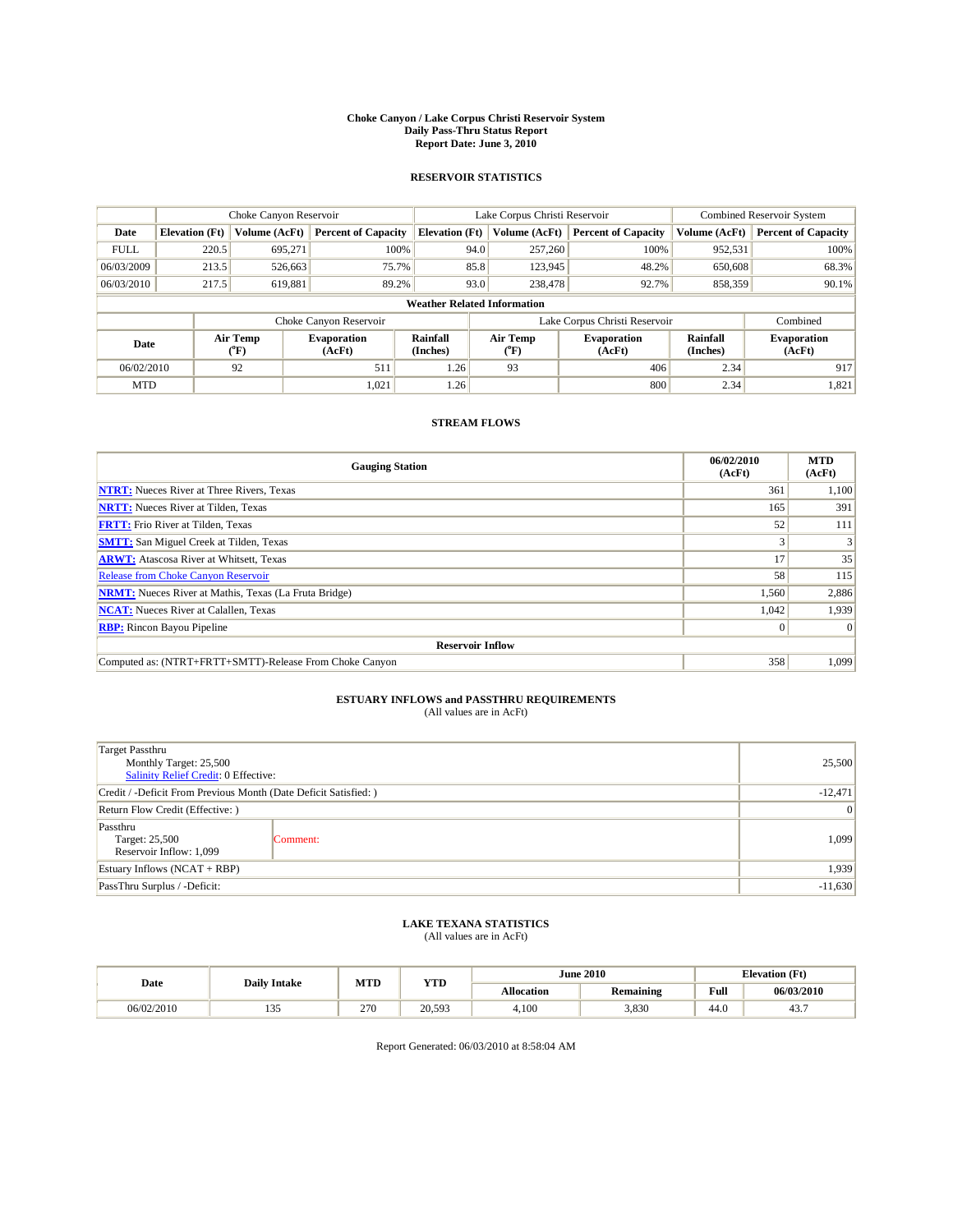#### **Choke Canyon / Lake Corpus Christi Reservoir System Daily Pass-Thru Status Report Report Date: June 4, 2010**

#### **RESERVOIR STATISTICS**

|             | Choke Canyon Reservoir             |                  |                              |                       | Lake Corpus Christi Reservoir | <b>Combined Reservoir System</b> |                      |                              |  |  |
|-------------|------------------------------------|------------------|------------------------------|-----------------------|-------------------------------|----------------------------------|----------------------|------------------------------|--|--|
| Date        | <b>Elevation</b> (Ft)              | Volume (AcFt)    | <b>Percent of Capacity</b>   | <b>Elevation (Ft)</b> | Volume (AcFt)                 | <b>Percent of Capacity</b>       | Volume (AcFt)        | <b>Percent of Capacity</b>   |  |  |
| <b>FULL</b> | 220.5                              | 695.271          | 100%                         | 94.0                  | 257,260                       | 100%                             | 952,531              | 100%                         |  |  |
| 06/04/2009  | 213.5                              | 527,324          | 75.8%                        | 85.9                  | 124,343                       | 48.3%                            | 651,667              | 68.4%                        |  |  |
| 06/04/2010  | 217.6                              | 621,098          | 89.3%                        | 92.9                  | 236,872                       | 92.1%                            | 857,970              | 90.1%                        |  |  |
|             | <b>Weather Related Information</b> |                  |                              |                       |                               |                                  |                      |                              |  |  |
|             |                                    |                  | Choke Canyon Reservoir       |                       |                               | Lake Corpus Christi Reservoir    |                      | Combined                     |  |  |
| Date        |                                    | Air Temp<br>(°F) | <b>Evaporation</b><br>(AcFt) | Rainfall<br>(Inches)  | Air Temp<br>(°F)              | <b>Evaporation</b><br>(AcFt)     | Rainfall<br>(Inches) | <b>Evaporation</b><br>(AcFt) |  |  |
| 06/03/2010  |                                    | 85               | 256                          | 0.00                  | 85                            | 301                              | 0.00                 | 557                          |  |  |
| <b>MTD</b>  |                                    |                  | 1,277                        | 1.26                  |                               | 1.101                            | 2.34                 | 2,378                        |  |  |

## **STREAM FLOWS**

| <b>Gauging Station</b>                                       | 06/03/2010<br>(AcFt) | <b>MTD</b><br>(AcFt) |
|--------------------------------------------------------------|----------------------|----------------------|
| <b>NTRT:</b> Nueces River at Three Rivers, Texas             | 320                  | 1,419                |
| <b>NRTT:</b> Nueces River at Tilden, Texas                   | 200                  | 592                  |
| <b>FRTT:</b> Frio River at Tilden, Texas                     | 50                   | 161                  |
| <b>SMTT:</b> San Miguel Creek at Tilden, Texas               | 17                   | 20                   |
| <b>ARWT:</b> Atascosa River at Whitsett, Texas               | 46                   | 80                   |
| <b>Release from Choke Canyon Reservoir</b>                   | 58                   | 173                  |
| <b>NRMT:</b> Nueces River at Mathis, Texas (La Fruta Bridge) | 1,767                | 4,653                |
| <b>NCAT:</b> Nueces River at Calallen, Texas                 | 1,346                | 3,285                |
| <b>RBP:</b> Rincon Bayou Pipeline                            | $\Omega$             | $\Omega$             |
| <b>Reservoir Inflow</b>                                      |                      |                      |
| Computed as: (NTRT+FRTT+SMTT)-Release From Choke Canyon      | 328                  | 1,427                |

# **ESTUARY INFLOWS and PASSTHRU REQUIREMENTS**<br>(All values are in AcFt)

| <b>Target Passthru</b><br>Monthly Target: 25,500<br>Salinity Relief Credit: 0 Effective: |           | 25,500 |
|------------------------------------------------------------------------------------------|-----------|--------|
| Credit / -Deficit From Previous Month (Date Deficit Satisfied: )                         | $-12,471$ |        |
| Return Flow Credit (Effective: )                                                         | 0         |        |
| Passthru<br>Target: 25,500<br>Reservoir Inflow: 1,427                                    | Comment:  | 1,427  |
| Estuary Inflows $(NCAT + RBP)$                                                           |           | 3,285  |
| PassThru Surplus / -Deficit:                                                             | $-10,613$ |        |

## **LAKE TEXANA STATISTICS** (All values are in AcFt)

|            | <b>Daily Intake</b> | MTD | <b>YTD</b> |                   | <b>June 2010</b> | <b>Elevation</b> (Ft)                   |            |
|------------|---------------------|-----|------------|-------------------|------------------|-----------------------------------------|------------|
| Date       |                     |     |            | <b>Allocation</b> | <b>Remaining</b> | Full<br>the contract of the contract of | 06/04/2010 |
| 06/03/2010 | $-$<br>$1 - 1 - 1$  | 405 | 20,728     | 4.100             | 3,695            | 44.0                                    | 45         |

Report Generated: 06/04/2010 at 8:37:07 AM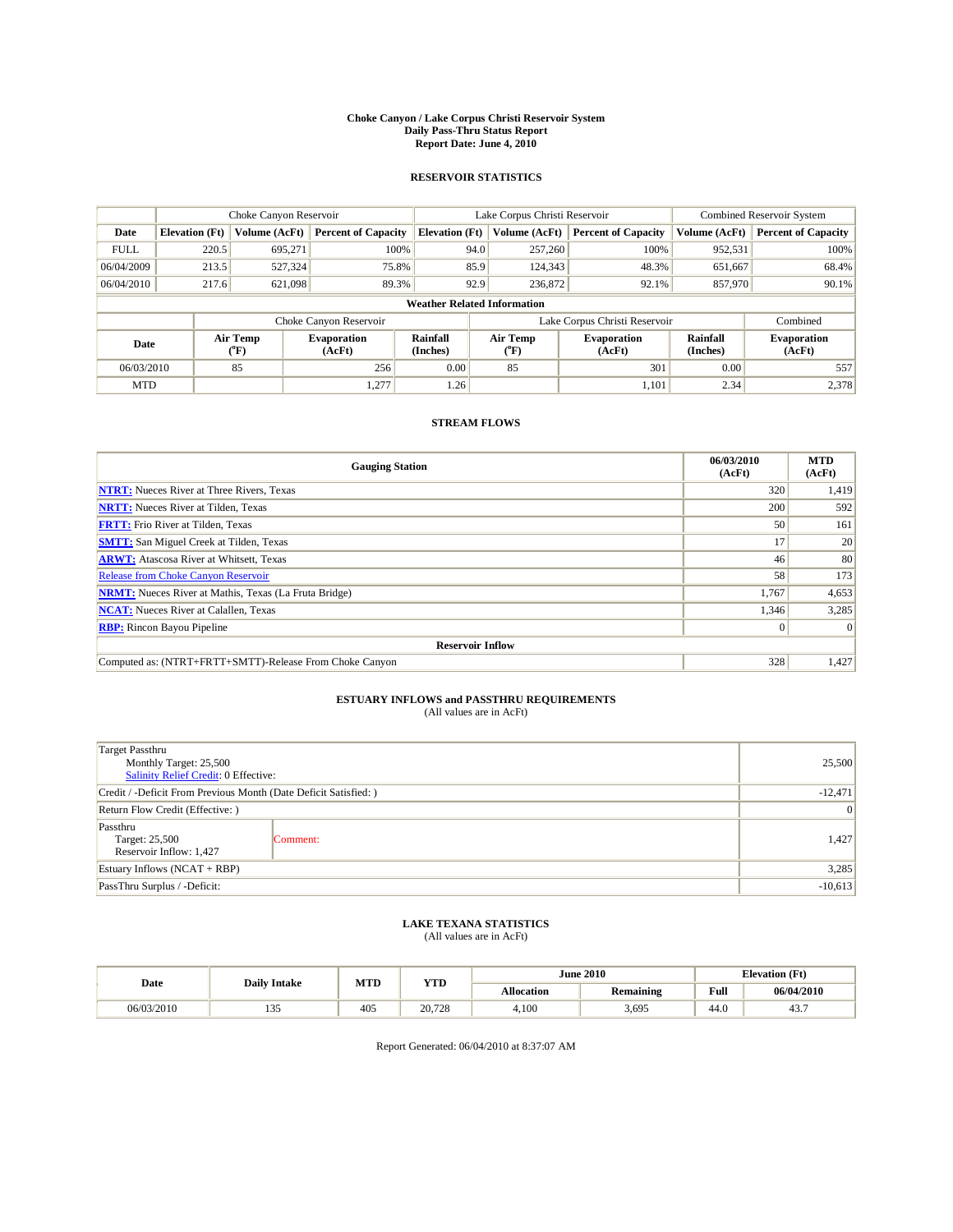#### **Choke Canyon / Lake Corpus Christi Reservoir System Daily Pass-Thru Status Report Report Date: June 5, 2010**

#### **RESERVOIR STATISTICS**

|             | Choke Canyon Reservoir             |                  |                              |                       | Lake Corpus Christi Reservoir | Combined Reservoir System     |                      |                              |  |  |
|-------------|------------------------------------|------------------|------------------------------|-----------------------|-------------------------------|-------------------------------|----------------------|------------------------------|--|--|
| Date        | <b>Elevation</b> (Ft)              | Volume (AcFt)    | <b>Percent of Capacity</b>   | <b>Elevation (Ft)</b> | Volume (AcFt)                 | <b>Percent of Capacity</b>    | Volume (AcFt)        | <b>Percent of Capacity</b>   |  |  |
| <b>FULL</b> | 220.5                              | 695,271          | 100%                         |                       | 94.0<br>257,260               | 100%                          | 952,531              | 100%                         |  |  |
| 06/05/2009  | 213.5                              | 526,222          | 75.7%                        |                       | 85.8<br>123,680               | 48.1%                         | 649,902              | 68.2%                        |  |  |
| 06/05/2010  | 217.5                              | 620,854          | 89.3%                        |                       | 92.8<br>235,091               | 91.4%                         | 855,945              | 89.9%                        |  |  |
|             | <b>Weather Related Information</b> |                  |                              |                       |                               |                               |                      |                              |  |  |
|             |                                    |                  | Choke Canyon Reservoir       |                       |                               | Lake Corpus Christi Reservoir |                      | Combined                     |  |  |
| Date        |                                    | Air Temp<br>(°F) | <b>Evaporation</b><br>(AcFt) | Rainfall<br>(Inches)  | Air Temp<br>(°F)              | <b>Evaporation</b><br>(AcFt)  | Rainfall<br>(Inches) | <b>Evaporation</b><br>(AcFt) |  |  |
| 06/04/2010  |                                    | 89               | 412                          | 0.00                  | 89                            | 280                           | 0.00                 | 692                          |  |  |
| <b>MTD</b>  |                                    |                  | 1.689                        | 1.26                  |                               | 1,381                         | 2.34                 | 3,070                        |  |  |

## **STREAM FLOWS**

| <b>Gauging Station</b>                                       | 06/04/2010<br>(AcFt) | <b>MTD</b><br>(AcFt) |
|--------------------------------------------------------------|----------------------|----------------------|
| <b>NTRT:</b> Nueces River at Three Rivers, Texas             | 355                  | 1,775                |
| <b>NRTT:</b> Nueces River at Tilden, Texas                   | 195                  | 786                  |
| <b>FRTT:</b> Frio River at Tilden, Texas                     | 40                   | 200                  |
| <b>SMTT:</b> San Miguel Creek at Tilden, Texas               |                      | 20                   |
| <b>ARWT:</b> Atascosa River at Whitsett, Texas               | 50                   | 130                  |
| <b>Release from Choke Canyon Reservoir</b>                   | 58                   | 230                  |
| <b>NRMT:</b> Nueces River at Mathis, Texas (La Fruta Bridge) | 1,648                | 6,300                |
| <b>NCAT:</b> Nueces River at Calallen, Texas                 | 1,536                | 4,822                |
| <b>RBP:</b> Rincon Bayou Pipeline                            | $\Omega$             | $\Omega$             |
| <b>Reservoir Inflow</b>                                      |                      |                      |
| Computed as: (NTRT+FRTT+SMTT)-Release From Choke Canyon      | 338                  | 1,765                |

# **ESTUARY INFLOWS and PASSTHRU REQUIREMENTS**<br>(All values are in AcFt)

| <b>Target Passthru</b><br>Monthly Target: 25,500<br>Salinity Relief Credit: 0 Effective: |           | 25,500 |
|------------------------------------------------------------------------------------------|-----------|--------|
| Credit / -Deficit From Previous Month (Date Deficit Satisfied: )                         | $-12,471$ |        |
| Return Flow Credit (Effective: )                                                         | 0         |        |
| Passthru<br>Target: 25,500<br>Reservoir Inflow: 1,765                                    | Comment:  | 1,765  |
| Estuary Inflows $(NCAT + RBP)$                                                           |           | 4,822  |
| PassThru Surplus / -Deficit:                                                             | $-9,414$  |        |

## **LAKE TEXANA STATISTICS** (All values are in AcFt)

|            | <b>Daily Intake</b> | MTD | <b>YTD</b> |                   | <b>June 2010</b> | <b>Elevation</b> (Ft)                   |            |
|------------|---------------------|-----|------------|-------------------|------------------|-----------------------------------------|------------|
| Date       |                     |     |            | <b>Allocation</b> | <b>Remaining</b> | Full<br>the contract of the contract of | 06/05/2010 |
| 06/04/2010 | $-$<br>$1 - 1 - 1$  | 541 | 20.863     | 4.100             | : 550<br>J.JJ    | 44.0                                    | 45.8       |

Report Generated: 06/05/2010 at 8:04:18 AM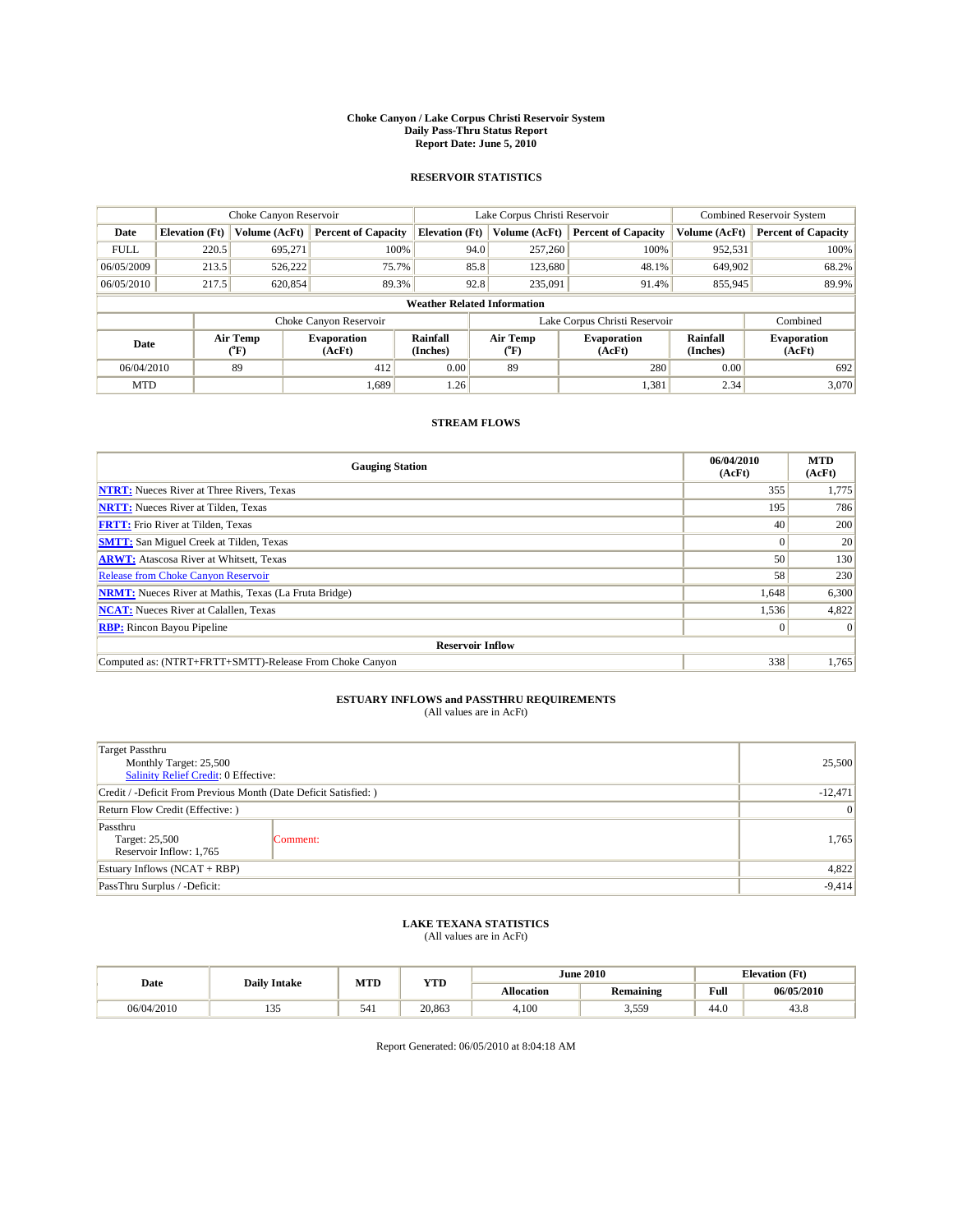#### **Choke Canyon / Lake Corpus Christi Reservoir System Daily Pass-Thru Status Report Report Date: June 6, 2010**

#### **RESERVOIR STATISTICS**

|             | Choke Canyon Reservoir             |                  |                              |                       | Lake Corpus Christi Reservoir | <b>Combined Reservoir System</b> |                      |                              |  |  |
|-------------|------------------------------------|------------------|------------------------------|-----------------------|-------------------------------|----------------------------------|----------------------|------------------------------|--|--|
| Date        | <b>Elevation</b> (Ft)              | Volume (AcFt)    | <b>Percent of Capacity</b>   | <b>Elevation (Ft)</b> | Volume (AcFt)                 | <b>Percent of Capacity</b>       | Volume (AcFt)        | <b>Percent of Capacity</b>   |  |  |
| <b>FULL</b> | 220.5                              | 695,271          | 100%                         | 94.0                  | 257,260                       | 100%                             | 952,531              | 100%                         |  |  |
| 06/06/2009  | 213.5                              | 525,781          | 75.6%                        | 85.7                  | 122,887                       | 47.8%                            | 648,668              | 68.1%                        |  |  |
| 06/06/2010  | 217.5                              | 619,881          | 89.2%                        | 92.7                  | 234,024                       | 91.0%                            | 853,905              | 89.6%                        |  |  |
|             | <b>Weather Related Information</b> |                  |                              |                       |                               |                                  |                      |                              |  |  |
|             |                                    |                  | Choke Canyon Reservoir       |                       |                               | Lake Corpus Christi Reservoir    |                      | Combined                     |  |  |
| Date        |                                    | Air Temp<br>(°F) | <b>Evaporation</b><br>(AcFt) | Rainfall<br>(Inches)  | Air Temp<br>(°F)              | <b>Evaporation</b><br>(AcFt)     | Rainfall<br>(Inches) | <b>Evaporation</b><br>(AcFt) |  |  |
| 06/05/2010  |                                    | 91               | 397                          | 0.00                  | 90                            | 290                              | 0.00                 | 687                          |  |  |
| <b>MTD</b>  |                                    |                  | 2.086                        | 1.26                  |                               | 1,671                            | 2.34                 | 3,757                        |  |  |

## **STREAM FLOWS**

| <b>Gauging Station</b>                                       | 06/05/2010<br>(AcFt) | <b>MTD</b><br>(AcFt) |
|--------------------------------------------------------------|----------------------|----------------------|
| <b>NTRT:</b> Nueces River at Three Rivers, Texas             | 337                  | 2,112                |
| <b>NRTT:</b> Nueces River at Tilden, Texas                   | 187                  | 973                  |
| <b>FRTT:</b> Frio River at Tilden, Texas                     | 38                   | 238                  |
| <b>SMTT:</b> San Miguel Creek at Tilden, Texas               |                      | 20                   |
| <b>ARWT:</b> Atascosa River at Whitsett, Texas               | 34                   | 164                  |
| <b>Release from Choke Canyon Reservoir</b>                   | 58                   | 288                  |
| <b>NRMT:</b> Nueces River at Mathis, Texas (La Fruta Bridge) | 1,445                | 7,745                |
| <b>NCAT:</b> Nueces River at Calallen, Texas                 | 1,473                | 6,294                |
| <b>RBP:</b> Rincon Bayou Pipeline                            | $\Omega$             | $\Omega$             |
| <b>Reservoir Inflow</b>                                      |                      |                      |
| Computed as: (NTRT+FRTT+SMTT)-Release From Choke Canyon      | 318                  | 2,083                |

# **ESTUARY INFLOWS and PASSTHRU REQUIREMENTS**<br>(All values are in AcFt)

| <b>Target Passthru</b><br>Monthly Target: 25,500<br>Salinity Relief Credit: 0 Effective: |                 | 25,500 |
|------------------------------------------------------------------------------------------|-----------------|--------|
| Credit / -Deficit From Previous Month (Date Deficit Satisfied: )                         | $-12,471$       |        |
| Return Flow Credit (Effective: )                                                         | $\vert 0 \vert$ |        |
| Passthru<br>Target: 25,500<br>Reservoir Inflow: 2,083                                    | Comment:        | 2,083  |
| Estuary Inflows $(NCAT + RBP)$                                                           |                 | 6,294  |
| PassThru Surplus / -Deficit:                                                             | $-8,259$        |        |

## **LAKE TEXANA STATISTICS** (All values are in AcFt)

|            | <b>Daily Intake</b> | MTD | <b>YTD</b> |                   | <b>June 2010</b> | <b>Elevation</b> (Ft)                   |            |
|------------|---------------------|-----|------------|-------------------|------------------|-----------------------------------------|------------|
| Date       |                     |     |            | <b>Allocation</b> | <b>Remaining</b> | Full<br>the contract of the contract of | 06/06/2010 |
| 06/05/2010 | 10<<br>136          | 676 | 20,999     | 4.100             | 3.424            | 44.0                                    | 45.8       |

Report Generated: 06/06/2010 at 8:53:02 AM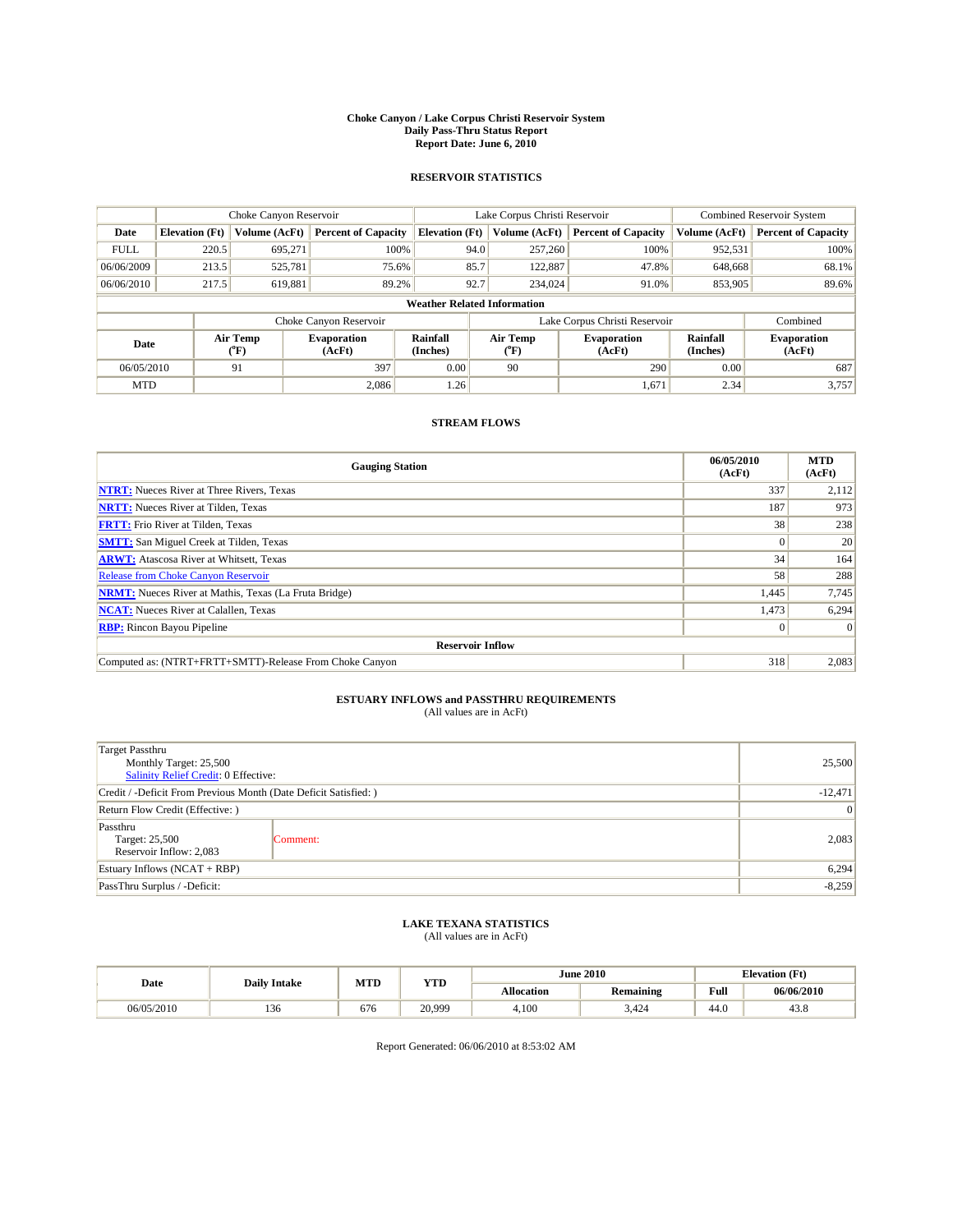#### **Choke Canyon / Lake Corpus Christi Reservoir System Daily Pass-Thru Status Report Report Date: June 7, 2010**

#### **RESERVOIR STATISTICS**

|             | Choke Canyon Reservoir             |                  |                              |                       | Lake Corpus Christi Reservoir | Combined Reservoir System     |                      |                              |  |  |
|-------------|------------------------------------|------------------|------------------------------|-----------------------|-------------------------------|-------------------------------|----------------------|------------------------------|--|--|
| Date        | <b>Elevation</b> (Ft)              | Volume (AcFt)    | <b>Percent of Capacity</b>   | <b>Elevation (Ft)</b> | Volume (AcFt)                 | <b>Percent of Capacity</b>    | Volume (AcFt)        | <b>Percent of Capacity</b>   |  |  |
| <b>FULL</b> | 220.5                              | 695,271          | 100%                         | 94.0                  | 257,260                       | 100%                          | 952,531              | 100%                         |  |  |
| 06/07/2009  | 213.4                              | 525,340          | 75.6%                        | 85.7                  | 122,492                       | 47.6%                         | 647,832              | 68.0%                        |  |  |
| 06/07/2010  | 217.5                              | 620,124          | 89.2%                        | 92.7                  | 233,136                       | 90.6%                         | 853,260              | 89.6%                        |  |  |
|             | <b>Weather Related Information</b> |                  |                              |                       |                               |                               |                      |                              |  |  |
|             |                                    |                  | Choke Canyon Reservoir       |                       |                               | Lake Corpus Christi Reservoir |                      | Combined                     |  |  |
| Date        |                                    | Air Temp<br>(°F) | <b>Evaporation</b><br>(AcFt) | Rainfall<br>(Inches)  | Air Temp<br>(°F)              | <b>Evaporation</b><br>(AcFt)  | Rainfall<br>(Inches) | <b>Evaporation</b><br>(AcFt) |  |  |
| 06/06/2010  |                                    | 89               | 383                          | 0.00                  | 89                            | 259                           | 0.00                 | 642                          |  |  |
| <b>MTD</b>  |                                    |                  | 2.469                        | 1.26                  |                               | 1,930                         | 2.34                 | 4,399                        |  |  |

## **STREAM FLOWS**

| <b>Gauging Station</b>                                       | 06/06/2010<br>(AcFt) | <b>MTD</b><br>(AcFt) |
|--------------------------------------------------------------|----------------------|----------------------|
| <b>NTRT:</b> Nueces River at Three Rivers, Texas             | 298                  | 2,410                |
| <b>NRTT:</b> Nueces River at Tilden, Texas                   | 228                  | 1,201                |
| <b>FRTT:</b> Frio River at Tilden, Texas                     | 32                   | 270                  |
| <b>SMTT:</b> San Miguel Creek at Tilden, Texas               |                      | 20                   |
| <b>ARWT:</b> Atascosa River at Whitsett, Texas               | 24                   | 188                  |
| <b>Release from Choke Canyon Reservoir</b>                   | 58                   | 345                  |
| <b>NRMT:</b> Nueces River at Mathis, Texas (La Fruta Bridge) | 1,294                | 9,040                |
| <b>NCAT:</b> Nueces River at Calallen, Texas                 | 1,302                | 7,597                |
| <b>RBP:</b> Rincon Bayou Pipeline                            | $\Omega$             | $\Omega$             |
| <b>Reservoir Inflow</b>                                      |                      |                      |
| Computed as: (NTRT+FRTT+SMTT)-Release From Choke Canyon      | 272                  | 2,355                |

# **ESTUARY INFLOWS and PASSTHRU REQUIREMENTS**<br>(All values are in AcFt)

| <b>Target Passthru</b><br>Monthly Target: 25,500<br>Salinity Relief Credit: 0 Effective: |                 | 25,500 |
|------------------------------------------------------------------------------------------|-----------------|--------|
| Credit / -Deficit From Previous Month (Date Deficit Satisfied: )                         | $-12,471$       |        |
| Return Flow Credit (Effective: )                                                         | $\vert 0 \vert$ |        |
| Passthru<br>Target: 25,500<br>Reservoir Inflow: 2,355                                    | Comment:        | 2,355  |
| Estuary Inflows (NCAT + RBP)                                                             |                 | 7,597  |
| PassThru Surplus / -Deficit:                                                             | $-7,229$        |        |

## **LAKE TEXANA STATISTICS** (All values are in AcFt)

|            | <b>Daily Intake</b> | MTD | <b>YTD</b> |                   | <b>June 2010</b> | <b>Elevation</b> (Ft)                   |            |
|------------|---------------------|-----|------------|-------------------|------------------|-----------------------------------------|------------|
| Date       |                     |     |            | <b>Allocation</b> | <b>Remaining</b> | Full<br>the contract of the contract of | 06/07/2010 |
| 06/06/2010 | $-$<br>$1 - 1 - 1$  | 812 | 21,134     | 4.100             | 3,288            | 44.0                                    | 45.8       |

Report Generated: 06/07/2010 at 8:56:57 AM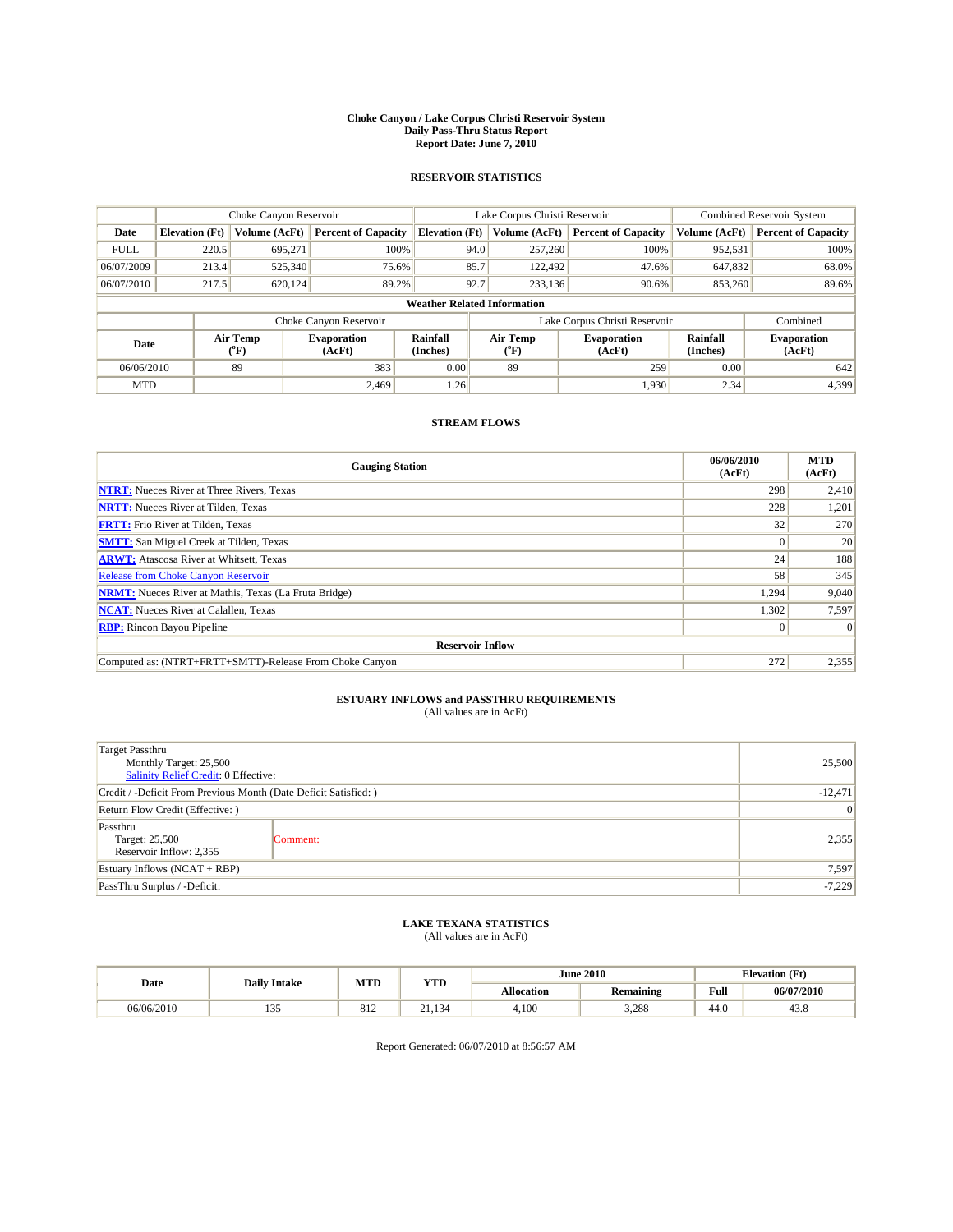#### **Choke Canyon / Lake Corpus Christi Reservoir System Daily Pass-Thru Status Report Report Date: June 8, 2010**

#### **RESERVOIR STATISTICS**

|             | Choke Canyon Reservoir             |                  |                              |                       | Lake Corpus Christi Reservoir |                               |                      | <b>Combined Reservoir System</b> |  |  |
|-------------|------------------------------------|------------------|------------------------------|-----------------------|-------------------------------|-------------------------------|----------------------|----------------------------------|--|--|
| Date        | <b>Elevation</b> (Ft)              | Volume (AcFt)    | <b>Percent of Capacity</b>   | <b>Elevation</b> (Ft) | Volume (AcFt)                 | <b>Percent of Capacity</b>    | Volume (AcFt)        | <b>Percent of Capacity</b>       |  |  |
| <b>FULL</b> | 220.5                              | 695.271          | 100%                         | 94.0                  | 257,260                       | 100%                          | 952,531              | 100%                             |  |  |
| 06/08/2009  | 213.4                              | 524,899          | 75.5%                        | 85.7                  | 121,966                       | 47.4%                         | 646,865              | 67.9%                            |  |  |
| 06/08/2010  | 217.5                              | 620,611          | 89.3%                        | 92.7                  | 233,846                       | 90.9%                         | 854,457              | 89.7%                            |  |  |
|             | <b>Weather Related Information</b> |                  |                              |                       |                               |                               |                      |                                  |  |  |
|             |                                    |                  | Choke Canyon Reservoir       |                       |                               | Lake Corpus Christi Reservoir |                      | Combined                         |  |  |
| Date        |                                    | Air Temp<br>(°F) | <b>Evaporation</b><br>(AcFt) | Rainfall<br>(Inches)  | Air Temp<br>$(^{0}F)$         | <b>Evaporation</b><br>(AcFt)  | Rainfall<br>(Inches) | <b>Evaporation</b><br>(AcFt)     |  |  |
| 06/07/2010  |                                    | 91               | 525                          | 0.68                  | 91                            | 497                           | 0.64                 | 1,022                            |  |  |
| <b>MTD</b>  |                                    |                  | 2.994                        | 1.94                  |                               | 2,427                         | 2.98                 | 5,421                            |  |  |

## **STREAM FLOWS**

| <b>Gauging Station</b>                                       | 06/07/2010<br>(AcFt) | <b>MTD</b><br>(AcFt) |
|--------------------------------------------------------------|----------------------|----------------------|
| <b>NTRT:</b> Nueces River at Three Rivers, Texas             | 369                  | 2,779                |
| <b>NRTT:</b> Nueces River at Tilden, Texas                   | 230                  | 1,431                |
| <b>FRTT:</b> Frio River at Tilden, Texas                     | 36 <sup>1</sup>      | 306                  |
| <b>SMTT:</b> San Miguel Creek at Tilden, Texas               |                      | 20                   |
| <b>ARWT:</b> Atascosa River at Whitsett, Texas               | 15                   | 202                  |
| <b>Release from Choke Canyon Reservoir</b>                   | 58                   | 403                  |
| <b>NRMT:</b> Nueces River at Mathis, Texas (La Fruta Bridge) | 1,199                | 10,239               |
| <b>NCAT:</b> Nueces River at Calallen, Texas                 | 1.070                | 8,667                |
| <b>RBP:</b> Rincon Bayou Pipeline                            | $\Omega$             | $\Omega$             |
| <b>Reservoir Inflow</b>                                      |                      |                      |
| Computed as: (NTRT+FRTT+SMTT)-Release From Choke Canyon      | 347                  | 2,702                |

# **ESTUARY INFLOWS and PASSTHRU REQUIREMENTS**<br>(All values are in AcFt)

| Target Passthru<br>Monthly Target: 25,500<br>Salinity Relief Credit: 0 Effective: | 25,500          |       |
|-----------------------------------------------------------------------------------|-----------------|-------|
| Credit / -Deficit From Previous Month (Date Deficit Satisfied: )                  | $-12,471$       |       |
| Return Flow Credit (Effective: )                                                  | $\vert 0 \vert$ |       |
| Passthru<br>Target: 25,500<br>Reservoir Inflow: 2,702                             | Comment:        | 2,702 |
| Estuary Inflows $(NCAT + RBP)$                                                    |                 | 8,667 |
| PassThru Surplus / -Deficit:                                                      | $-6,506$        |       |

## **LAKE TEXANA STATISTICS** (All values are in AcFt)

|            | <b>Daily Intake</b> | MTD | <b>YTD</b> |                   | <b>June 2010</b>  | <b>Elevation</b> (Ft)                   |            |
|------------|---------------------|-----|------------|-------------------|-------------------|-----------------------------------------|------------|
| Date       |                     |     |            | <b>Allocation</b> | <b>Remaining</b>  | Full<br>the contract of the contract of | 06/08/2010 |
| 06/07/2010 | 10<<br>136          | 948 | 21.270     | 4.100             | 2.152<br><u>.</u> | 44.0                                    | 43.9       |

Report Generated: 06/08/2010 at 8:38:21 AM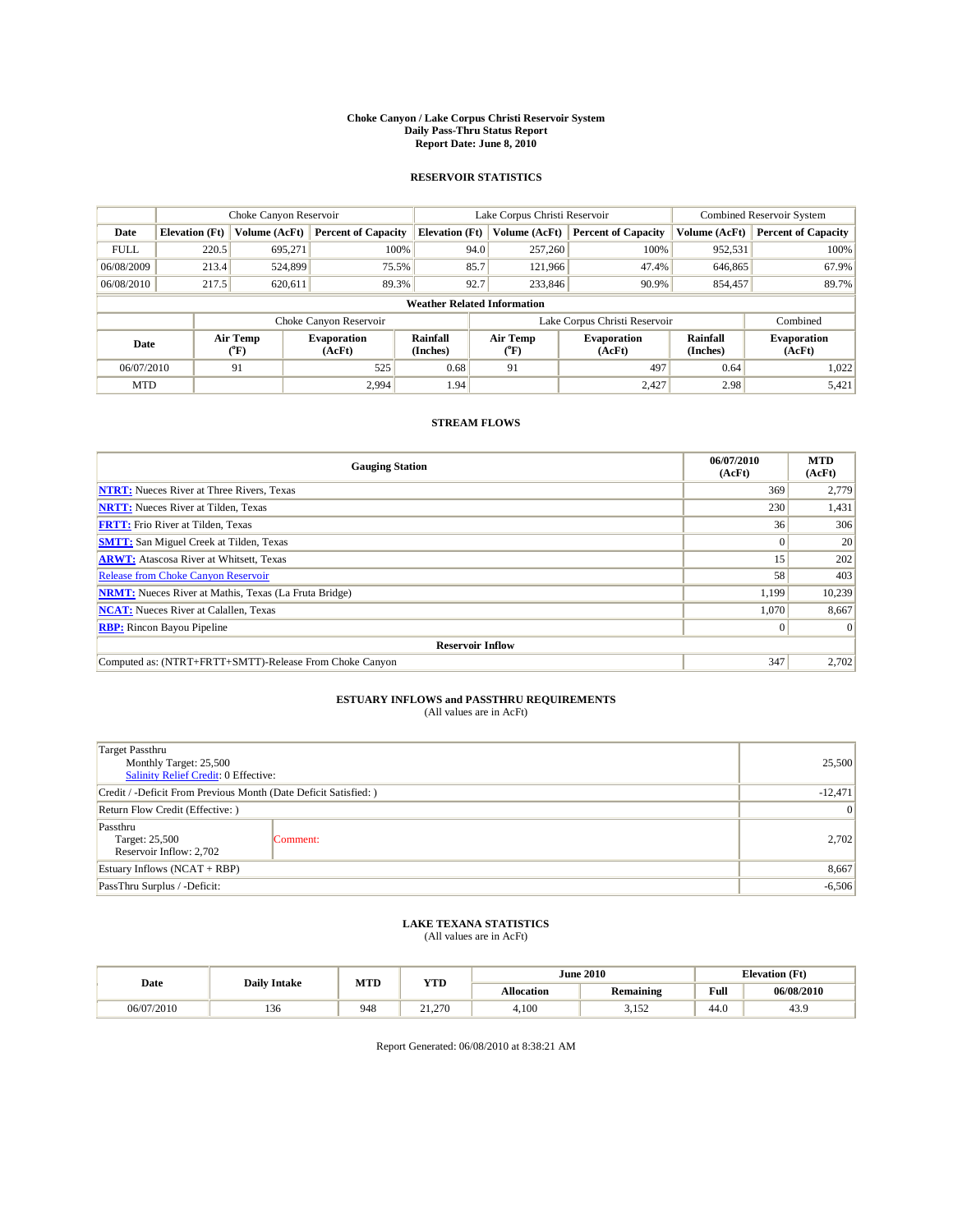#### **Choke Canyon / Lake Corpus Christi Reservoir System Daily Pass-Thru Status Report Report Date: June 9, 2010**

#### **RESERVOIR STATISTICS**

|             | Choke Canyon Reservoir             |                  |                              |                       | Lake Corpus Christi Reservoir | Combined Reservoir System     |                      |                              |  |  |
|-------------|------------------------------------|------------------|------------------------------|-----------------------|-------------------------------|-------------------------------|----------------------|------------------------------|--|--|
| Date        | <b>Elevation</b> (Ft)              | Volume (AcFt)    | <b>Percent of Capacity</b>   | <b>Elevation</b> (Ft) | Volume (AcFt)                 | <b>Percent of Capacity</b>    | Volume (AcFt)        | <b>Percent of Capacity</b>   |  |  |
| <b>FULL</b> | 220.5                              | 695.271          | 100%                         | 94.0                  | 257,260                       | 100%                          | 952,531              | 100%                         |  |  |
| 06/09/2009  | 213.4                              | 523,807          | 75.3%                        | 85.6                  | 121,441                       | 47.2%                         | 645,248              | 67.7%                        |  |  |
| 06/09/2010  | 217.5                              | 619,638          | 89.1%                        | 92.6                  | 232,249                       | 90.3%                         | 851,887              | 89.4%                        |  |  |
|             | <b>Weather Related Information</b> |                  |                              |                       |                               |                               |                      |                              |  |  |
|             |                                    |                  | Choke Canyon Reservoir       |                       |                               | Lake Corpus Christi Reservoir |                      | Combined                     |  |  |
| Date        |                                    | Air Temp<br>(°F) | <b>Evaporation</b><br>(AcFt) | Rainfall<br>(Inches)  | Air Temp<br>$(^{0}F)$         | <b>Evaporation</b><br>(AcFt)  | Rainfall<br>(Inches) | <b>Evaporation</b><br>(AcFt) |  |  |
| 06/08/2010  |                                    | 85               | 270                          | 0.12                  | 85                            | 165                           | 0.26                 | 435                          |  |  |
| <b>MTD</b>  |                                    |                  | 3.264                        | 2.06                  |                               | 2,592                         | 3.24                 | 5,856                        |  |  |

## **STREAM FLOWS**

| <b>Gauging Station</b>                                       | 06/08/2010<br>(AcFt) | <b>MTD</b><br>(AcFt) |
|--------------------------------------------------------------|----------------------|----------------------|
| <b>NTRT:</b> Nueces River at Three Rivers, Texas             | 365                  | 3,144                |
| <b>NRTT:</b> Nueces River at Tilden, Texas                   | 212                  | 1,644                |
| <b>FRTT:</b> Frio River at Tilden, Texas                     | 32                   | 337                  |
| <b>SMTT:</b> San Miguel Creek at Tilden, Texas               | 147                  | 167                  |
| <b>ARWT:</b> Atascosa River at Whitsett, Texas               | 14                   | 216                  |
| <b>Release from Choke Canyon Reservoir</b>                   | 58                   | 461                  |
| <b>NRMT:</b> Nueces River at Mathis, Texas (La Fruta Bridge) | 1,137                | 11,376               |
| <b>NCAT:</b> Nueces River at Calallen, Texas                 | 1,032                | 9,699                |
| <b>RBP:</b> Rincon Bayou Pipeline                            | $\Omega$             | $\Omega$             |
| <b>Reservoir Inflow</b>                                      |                      |                      |
| Computed as: (NTRT+FRTT+SMTT)-Release From Choke Canyon      | 486                  | 3,188                |

# **ESTUARY INFLOWS and PASSTHRU REQUIREMENTS**<br>(All values are in AcFt)

| <b>Target Passthru</b><br>Monthly Target: 25,500<br>Salinity Relief Credit: 0 Effective: |                 | 25,500 |
|------------------------------------------------------------------------------------------|-----------------|--------|
| Credit / -Deficit From Previous Month (Date Deficit Satisfied: )                         | $-12,471$       |        |
| Return Flow Credit (Effective: )                                                         | $\vert 0 \vert$ |        |
| Passthru<br>Target: 25,500<br>Reservoir Inflow: 3,188                                    | Comment:        | 3,188  |
| Estuary Inflows $(NCAT + RBP)$                                                           |                 | 9,699  |
| PassThru Surplus / -Deficit:                                                             | $-5,961$        |        |

## **LAKE TEXANA STATISTICS** (All values are in AcFt)

|            | <b>Daily Intake</b> | MTD  | <b>YTD</b> |            | <b>June 2010</b> | <b>Elevation</b> (Ft)                   |            |
|------------|---------------------|------|------------|------------|------------------|-----------------------------------------|------------|
| Date       |                     |      |            | Allocation | <b>Remaining</b> | Full<br>the contract of the contract of | 06/09/2010 |
| 06/08/2010 | 136                 | .084 | 21.406     | 4.100      | 3.016            | 44.0                                    | 43.8       |

Report Generated: 06/09/2010 at 8:23:20 AM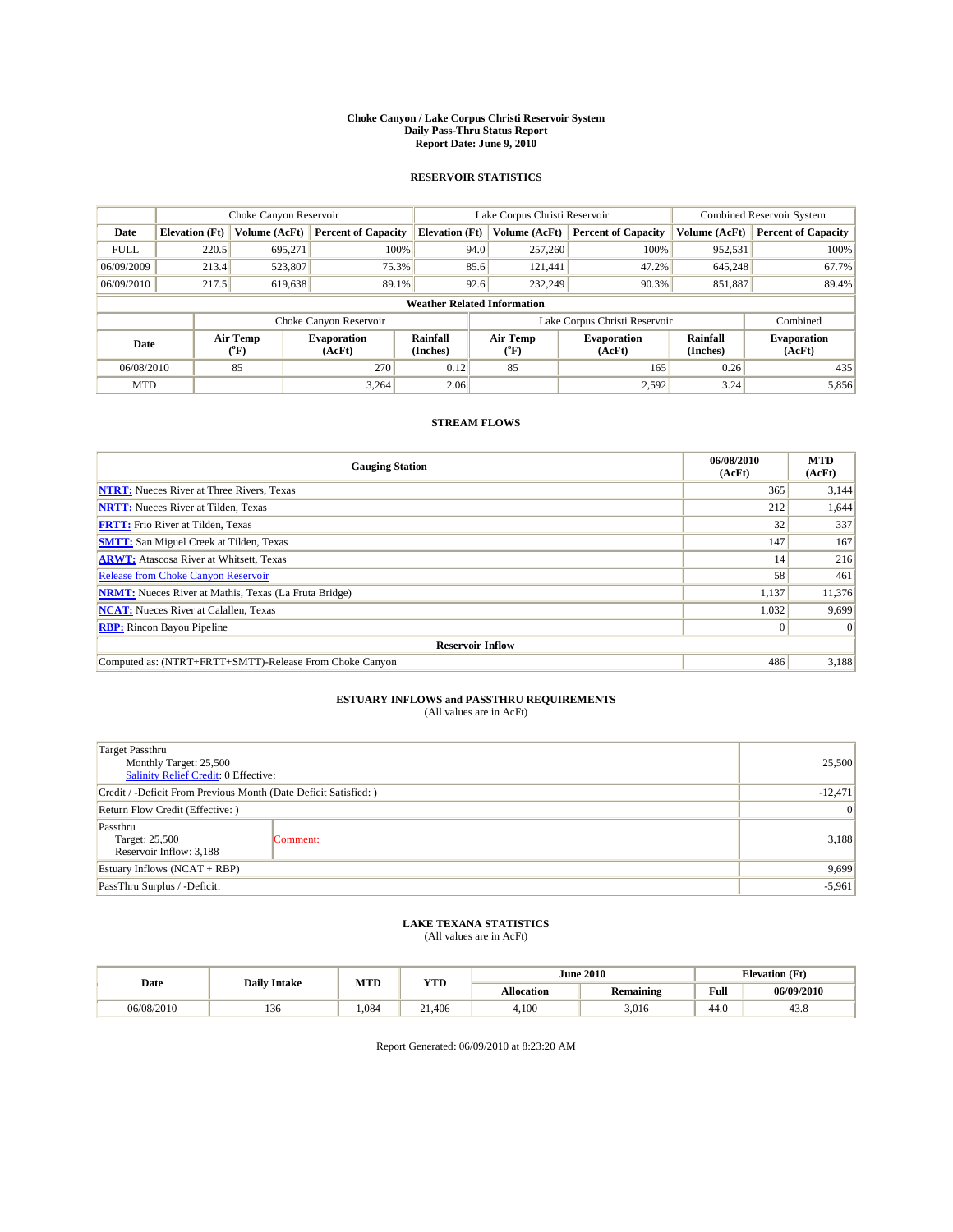#### **Choke Canyon / Lake Corpus Christi Reservoir System Daily Pass-Thru Status Report Report Date: June 10, 2010**

#### **RESERVOIR STATISTICS**

|             | Choke Canyon Reservoir             |                  |                              |                       | Lake Corpus Christi Reservoir |                               | Combined Reservoir System |                              |  |  |  |
|-------------|------------------------------------|------------------|------------------------------|-----------------------|-------------------------------|-------------------------------|---------------------------|------------------------------|--|--|--|
| Date        | <b>Elevation</b> (Ft)              | Volume (AcFt)    | <b>Percent of Capacity</b>   | <b>Elevation (Ft)</b> | Volume (AcFt)                 | <b>Percent of Capacity</b>    | Volume (AcFt)             | <b>Percent of Capacity</b>   |  |  |  |
| <b>FULL</b> | 220.5                              | 695,271          | 100%                         |                       | 94.0<br>257,260               | 100%                          | 952,531                   | 100%                         |  |  |  |
| 06/10/2009  | 213.3                              | 523,152          | 75.2%                        |                       | 85.6<br>120,918               | 47.0%                         | 644,070                   | 67.6%                        |  |  |  |
| 06/10/2010  | 217.5                              | 619,638          | 89.1%                        |                       | 92.6<br>231,363               | 89.9%                         | 851,001                   | 89.3%                        |  |  |  |
|             | <b>Weather Related Information</b> |                  |                              |                       |                               |                               |                           |                              |  |  |  |
|             |                                    |                  | Choke Canyon Reservoir       |                       |                               | Lake Corpus Christi Reservoir |                           | Combined                     |  |  |  |
| Date        |                                    | Air Temp<br>(°F) | <b>Evaporation</b><br>(AcFt) | Rainfall<br>(Inches)  | Air Temp<br>(°F)              | <b>Evaporation</b><br>(AcFt)  | Rainfall<br>(Inches)      | <b>Evaporation</b><br>(AcFt) |  |  |  |
| 06/09/2010  |                                    | 89               | 298                          | 0.00                  | 89                            | 299                           | 0.00                      | 597                          |  |  |  |
| <b>MTD</b>  |                                    |                  | 3,562                        | 2.06                  |                               | 2,891                         | 3.24                      | 6,453                        |  |  |  |

## **STREAM FLOWS**

| <b>Gauging Station</b>                                       | 06/09/2010<br>(AcFt) | <b>MTD</b><br>(AcFt) |
|--------------------------------------------------------------|----------------------|----------------------|
| <b>NTRT:</b> Nueces River at Three Rivers, Texas             | 314                  | 3,458                |
| <b>NRTT:</b> Nueces River at Tilden, Texas                   | 139                  | 1,783                |
| <b>FRTT:</b> Frio River at Tilden, Texas                     | 32                   | 369                  |
| <b>SMTT:</b> San Miguel Creek at Tilden, Texas               |                      | 174                  |
| <b>ARWT:</b> Atascosa River at Whitsett, Texas               | 16                   | 232                  |
| <b>Release from Choke Canyon Reservoir</b>                   | 58                   | 518                  |
| <b>NRMT:</b> Nueces River at Mathis, Texas (La Fruta Bridge) | 1,114                | 12,490               |
| <b>NCAT:</b> Nueces River at Calallen, Texas                 | 993                  | 10,691               |
| <b>RBP:</b> Rincon Bayou Pipeline                            | $\Omega$             | $\Omega$             |
| <b>Reservoir Inflow</b>                                      |                      |                      |
| Computed as: (NTRT+FRTT+SMTT)-Release From Choke Canyon      | 295                  | 3,483                |

# **ESTUARY INFLOWS and PASSTHRU REQUIREMENTS**<br>(All values are in AcFt)

| <b>Target Passthru</b><br>Monthly Target: 25,500<br>Salinity Relief Credit: 0 Effective: | 25,500          |       |
|------------------------------------------------------------------------------------------|-----------------|-------|
| Credit / -Deficit From Previous Month (Date Deficit Satisfied: )                         | $-12,471$       |       |
| Return Flow Credit (Effective: )                                                         | $\vert 0 \vert$ |       |
| Passthru<br>Target: 25,500<br>Reservoir Inflow: 3,483                                    | Comment:        | 3,483 |
| Estuary Inflows $(NCAT + RBP)$                                                           | 10,691          |       |
| PassThru Surplus / -Deficit:                                                             | $-5,263$        |       |

## **LAKE TEXANA STATISTICS** (All values are in AcFt)

| Date       | <b>Daily Intake</b> | MTD<br><b>YTD</b> | <b>June 2010</b> |                   | <b>Elevation</b> (Ft) |                                         |            |
|------------|---------------------|-------------------|------------------|-------------------|-----------------------|-----------------------------------------|------------|
|            |                     |                   |                  | <b>Allocation</b> | <b>Remaining</b>      | Full<br>the contract of the contract of | 06/10/2010 |
| 06/09/2010 | 10<<br>136          | 1.220             | 21.543           | 4.100             | 2.880                 | 44.0                                    | 45.8       |

Report Generated: 06/10/2010 at 8:19:58 AM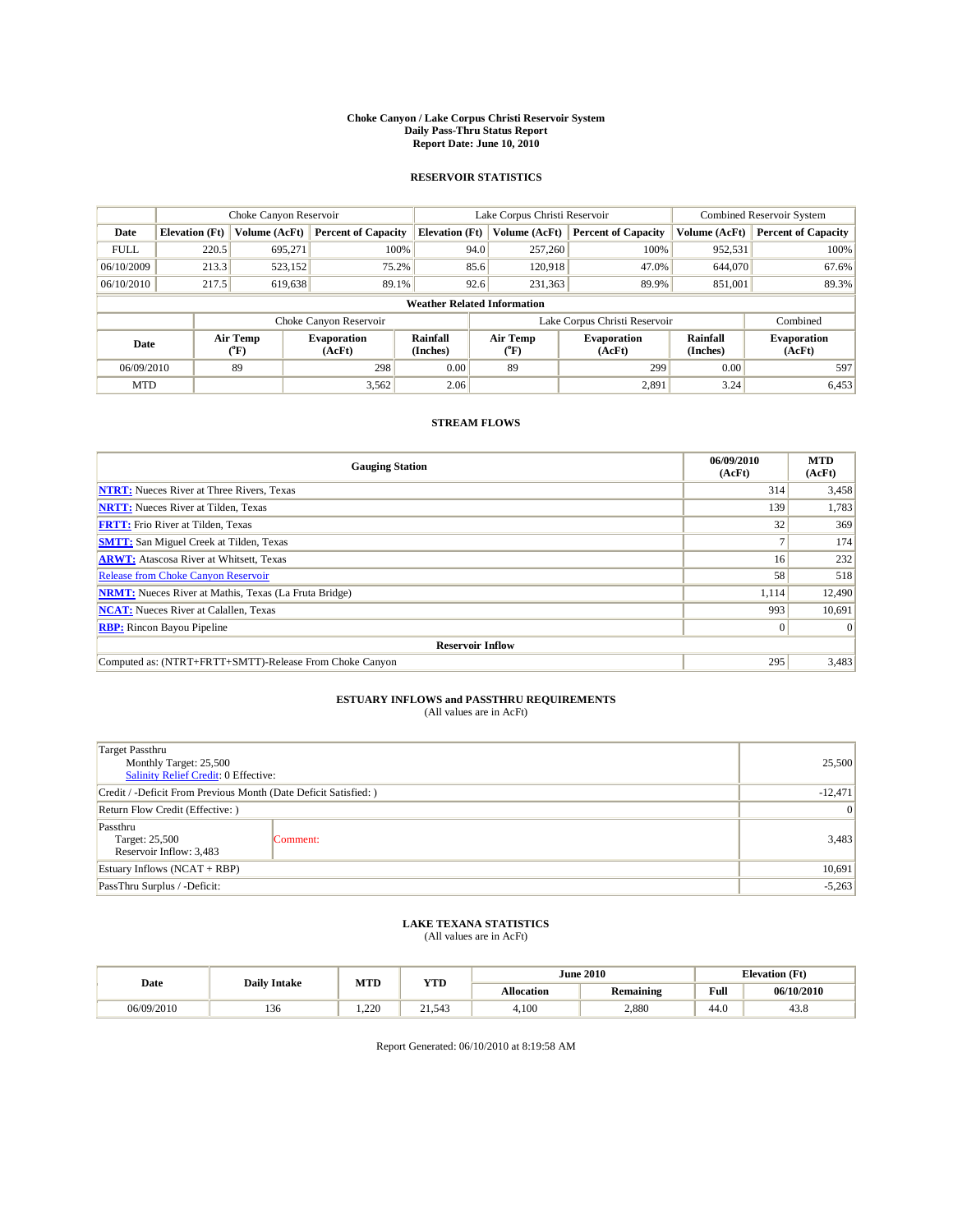#### **Choke Canyon / Lake Corpus Christi Reservoir System Daily Pass-Thru Status Report Report Date: June 11, 2010**

#### **RESERVOIR STATISTICS**

|             | Choke Canyon Reservoir             |                       |                              |                       | Lake Corpus Christi Reservoir |                  |                               |                      | Combined Reservoir System    |  |  |  |
|-------------|------------------------------------|-----------------------|------------------------------|-----------------------|-------------------------------|------------------|-------------------------------|----------------------|------------------------------|--|--|--|
| Date        | <b>Elevation</b> (Ft)              | Volume (AcFt)         | <b>Percent of Capacity</b>   | <b>Elevation (Ft)</b> |                               | Volume (AcFt)    | <b>Percent of Capacity</b>    | Volume (AcFt)        | <b>Percent of Capacity</b>   |  |  |  |
| <b>FULL</b> | 220.5                              | 695,271               | 100%                         |                       | 94.0                          | 257,260          | 100%                          | 952,531              | 100%                         |  |  |  |
| 06/11/2009  | 213.3                              | 522,498               | 75.2%                        |                       | 85.5                          | 120,005          | 46.6%                         | 642,503              | 67.5%                        |  |  |  |
| 06/11/2010  | 217.4                              | 618,177               | 88.9%                        |                       | 92.5                          | 230.124          | 89.5%                         | 848.301              | 89.1%                        |  |  |  |
|             | <b>Weather Related Information</b> |                       |                              |                       |                               |                  |                               |                      |                              |  |  |  |
|             |                                    |                       | Choke Canyon Reservoir       |                       |                               |                  | Lake Corpus Christi Reservoir |                      | Combined                     |  |  |  |
| Date        |                                    | Air Temp<br>$(^{0}F)$ | <b>Evaporation</b><br>(AcFt) | Rainfall<br>(Inches)  |                               | Air Temp<br>("F) | <b>Evaporation</b><br>(AcFt)  | Rainfall<br>(Inches) | <b>Evaporation</b><br>(AcFt) |  |  |  |
| 06/10/2010  |                                    | 90                    | 496                          | 0.00                  |                               | 90               | 340                           | 0.00                 | 836                          |  |  |  |
| <b>MTD</b>  |                                    |                       | 4.058                        | 2.06                  |                               |                  | 3,231                         | 3.24                 | 7.289                        |  |  |  |

## **STREAM FLOWS**

| <b>Gauging Station</b>                                       | 06/10/2010<br>(AcFt) | <b>MTD</b><br>(AcFt) |
|--------------------------------------------------------------|----------------------|----------------------|
| <b>NTRT:</b> Nueces River at Three Rivers, Texas             | 349                  | 3,807                |
| <b>NRTT:</b> Nueces River at Tilden, Texas                   | 95                   | 1,878                |
| <b>FRTT:</b> Frio River at Tilden, Texas                     | 26                   | 395                  |
| <b>SMTT:</b> San Miguel Creek at Tilden, Texas               |                      | 175                  |
| <b>ARWT:</b> Atascosa River at Whitsett, Texas               | 1,129                | 1,361                |
| <b>Release from Choke Canyon Reservoir</b>                   | 58                   | 576                  |
| <b>NRMT:</b> Nueces River at Mathis, Texas (La Fruta Bridge) | 1,066                | 13,556               |
| <b>NCAT:</b> Nueces River at Calallen, Texas                 | 941                  | 11,632               |
| <b>RBP:</b> Rincon Bayou Pipeline                            | $\Omega$             | $\Omega$             |
| <b>Reservoir Inflow</b>                                      |                      |                      |
| Computed as: (NTRT+FRTT+SMTT)-Release From Choke Canyon      | 318                  | 3,802                |

# **ESTUARY INFLOWS and PASSTHRU REQUIREMENTS**<br>(All values are in AcFt)

| <b>Target Passthru</b><br>Monthly Target: 25,500<br>Salinity Relief Credit: 0 Effective: | 25,500          |       |
|------------------------------------------------------------------------------------------|-----------------|-------|
| Credit / -Deficit From Previous Month (Date Deficit Satisfied: )                         | $-12,471$       |       |
| Return Flow Credit (Effective: )                                                         | $\vert 0 \vert$ |       |
| Passthru<br>Target: 25,500<br>Reservoir Inflow: 3,802                                    | Comment:        | 3,802 |
| Estuary Inflows $(NCAT + RBP)$                                                           | 11,632          |       |
| PassThru Surplus / -Deficit:                                                             | $-4,640$        |       |

## **LAKE TEXANA STATISTICS** (All values are in AcFt)

| Date       | <b>Daily Intake</b>      | MTD        | <b>YTD</b> |                   | <b>June 2010</b>  |                                         | <b>Elevation</b> (Ft) |
|------------|--------------------------|------------|------------|-------------------|-------------------|-----------------------------------------|-----------------------|
|            |                          |            |            | <b>Allocation</b> | <b>Remaining</b>  | Full<br>the contract of the contract of | 06/11/2010            |
| 06/10/2010 | $\sim$<br>$\overline{1}$ | 357<br>رزن | 21.680     | 4.100             | 2.732<br><u>.</u> | 44.0                                    | 45.7                  |

Report Generated: 06/11/2010 at 9:39:32 AM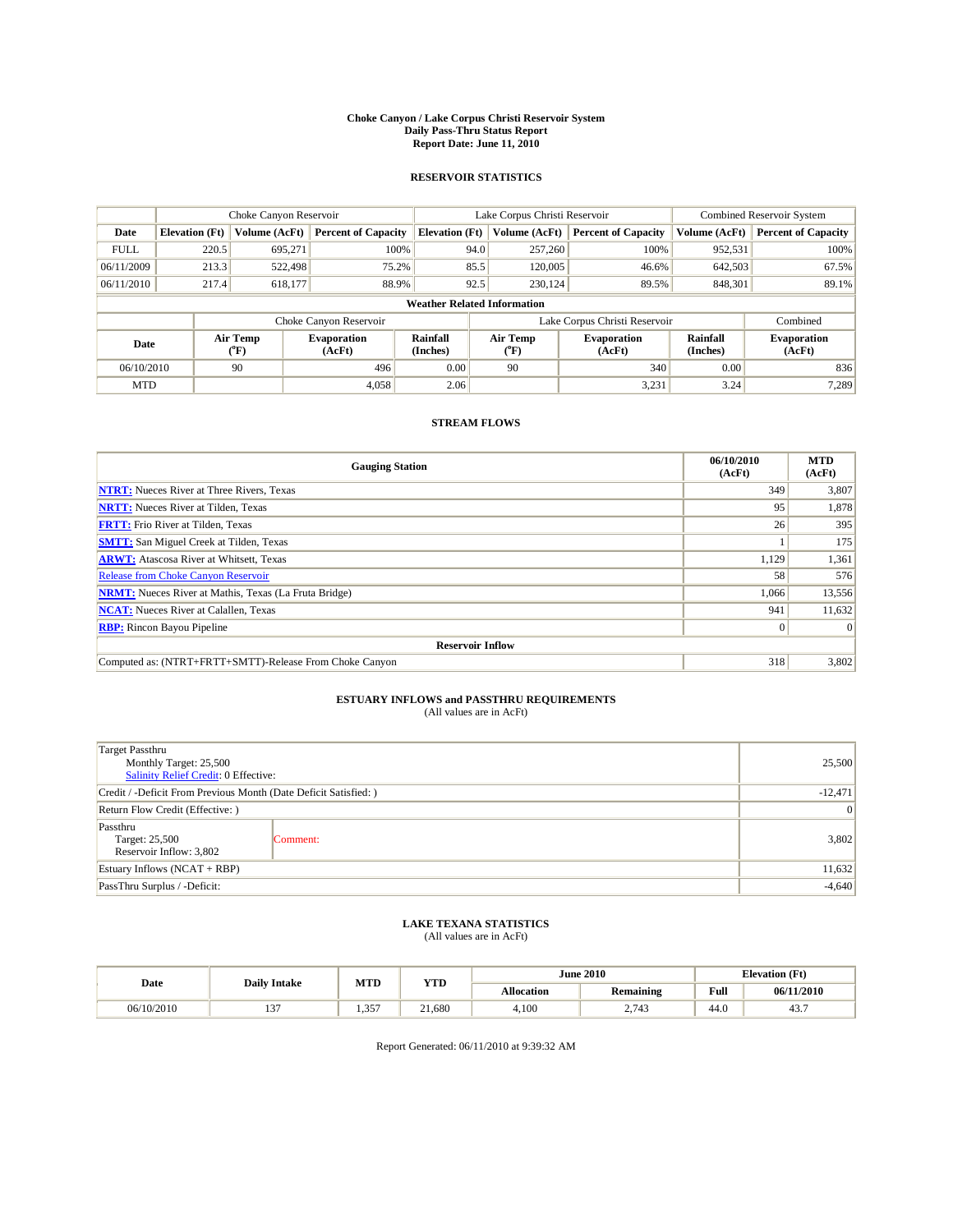#### **Choke Canyon / Lake Corpus Christi Reservoir System Daily Pass-Thru Status Report Report Date: June 12, 2010**

#### **RESERVOIR STATISTICS**

|             | Choke Canyon Reservoir             |                                      |                              |                       | Lake Corpus Christi Reservoir |                  |                               |                      | Combined Reservoir System    |  |  |
|-------------|------------------------------------|--------------------------------------|------------------------------|-----------------------|-------------------------------|------------------|-------------------------------|----------------------|------------------------------|--|--|
| Date        | <b>Elevation</b> (Ft)              | Volume (AcFt)                        | <b>Percent of Capacity</b>   | <b>Elevation (Ft)</b> |                               | Volume (AcFt)    | <b>Percent of Capacity</b>    | Volume (AcFt)        | <b>Percent of Capacity</b>   |  |  |
| <b>FULL</b> | 220.5                              | 695,271                              | 100%                         |                       | 94.0                          | 257,260          | 100%                          | 952,531              | 100%                         |  |  |
| 06/12/2009  | 213.3                              | 521,844                              | 75.1%                        |                       | 85.5                          | 119,615          | 46.5%                         | 641.459              | 67.3%                        |  |  |
| 06/12/2010  | 217.4                              | 617,447                              | 88.8%                        |                       | 92.5                          | 230,831          | 89.7%                         | 848,278              | 89.1%                        |  |  |
|             | <b>Weather Related Information</b> |                                      |                              |                       |                               |                  |                               |                      |                              |  |  |
|             |                                    |                                      | Choke Canyon Reservoir       |                       |                               |                  | Lake Corpus Christi Reservoir |                      | Combined                     |  |  |
| Date        |                                    | Air Temp<br>$({}^{\circ}\mathrm{F})$ | <b>Evaporation</b><br>(AcFt) | Rainfall<br>(Inches)  |                               | Air Temp<br>("F) | <b>Evaporation</b><br>(AcFt)  | Rainfall<br>(Inches) | <b>Evaporation</b><br>(AcFt) |  |  |
| 06/11/2010  |                                    | 90                                   | 425                          | 0.00                  |                               | 89               | 392                           | 0.00                 | 817                          |  |  |
| <b>MTD</b>  |                                    |                                      | 4.483                        | 2.06                  |                               |                  | 3,623                         | 3.24                 | 8.106                        |  |  |

## **STREAM FLOWS**

| <b>Gauging Station</b>                                       | 06/11/2010<br>(AcFt) | <b>MTD</b><br>(AcFt) |
|--------------------------------------------------------------|----------------------|----------------------|
| <b>NTRT:</b> Nueces River at Three Rivers, Texas             | 2,442                | 6,249                |
| <b>NRTT:</b> Nueces River at Tilden, Texas                   | 75                   | 1,953                |
| <b>FRTT:</b> Frio River at Tilden, Texas                     | 20                   | 415                  |
| <b>SMTT:</b> San Miguel Creek at Tilden, Texas               |                      | 175                  |
| <b>ARWT:</b> Atascosa River at Whitsett, Texas               | 4,764                | 6,125                |
| <b>Release from Choke Canyon Reservoir</b>                   | 58                   | 633                  |
| <b>NRMT:</b> Nueces River at Mathis, Texas (La Fruta Bridge) | 983                  | 14,538               |
| <b>NCAT:</b> Nueces River at Calallen, Texas                 | 891                  | 12,523               |
| <b>RBP:</b> Rincon Bayou Pipeline                            | $\Omega$             | $\Omega$             |
| <b>Reservoir Inflow</b>                                      |                      |                      |
| Computed as: (NTRT+FRTT+SMTT)-Release From Choke Canyon      | 2,404                | 6,206                |

# **ESTUARY INFLOWS and PASSTHRU REQUIREMENTS**<br>(All values are in AcFt)

| <b>Target Passthru</b>                                                     |          |           |
|----------------------------------------------------------------------------|----------|-----------|
| Monthly Target: 25,500<br>Salinity Relief Credit: 0 Effective:             | 25,500   |           |
| Credit / -Deficit From Previous Month (Date Deficit Satisfied: 06/11/2010) |          | $-12,471$ |
| Return Flow Credit (Effective: 06/11/2010)                                 | 500      |           |
| Passthru<br>Target: 25,500<br>Reservoir Inflow: 6,206                      | Comment: | 6,206     |
| Estuary Inflows (NCAT + RBP)                                               |          | 12,523    |
| PassThru Surplus / -Deficit:                                               |          | $-5,653$  |

## **LAKE TEXANA STATISTICS** (All values are in AcFt)

| Date       | <b>Daily Intake</b>      | MTD   | <b>YTD</b> |                   | <b>June 2010</b> | <b>Elevation</b> (Ft)                   |            |
|------------|--------------------------|-------|------------|-------------------|------------------|-----------------------------------------|------------|
|            |                          |       |            | <b>Allocation</b> | <b>Remaining</b> | Full<br>the contract of the contract of | 06/12/2010 |
| 06/11/2010 | $\sim$<br>$\overline{1}$ | 1.495 | 21.817     | 4.100             | 2.605            | 44.0                                    | 43.,       |

Report Generated: 06/12/2010 at 8:18:45 AM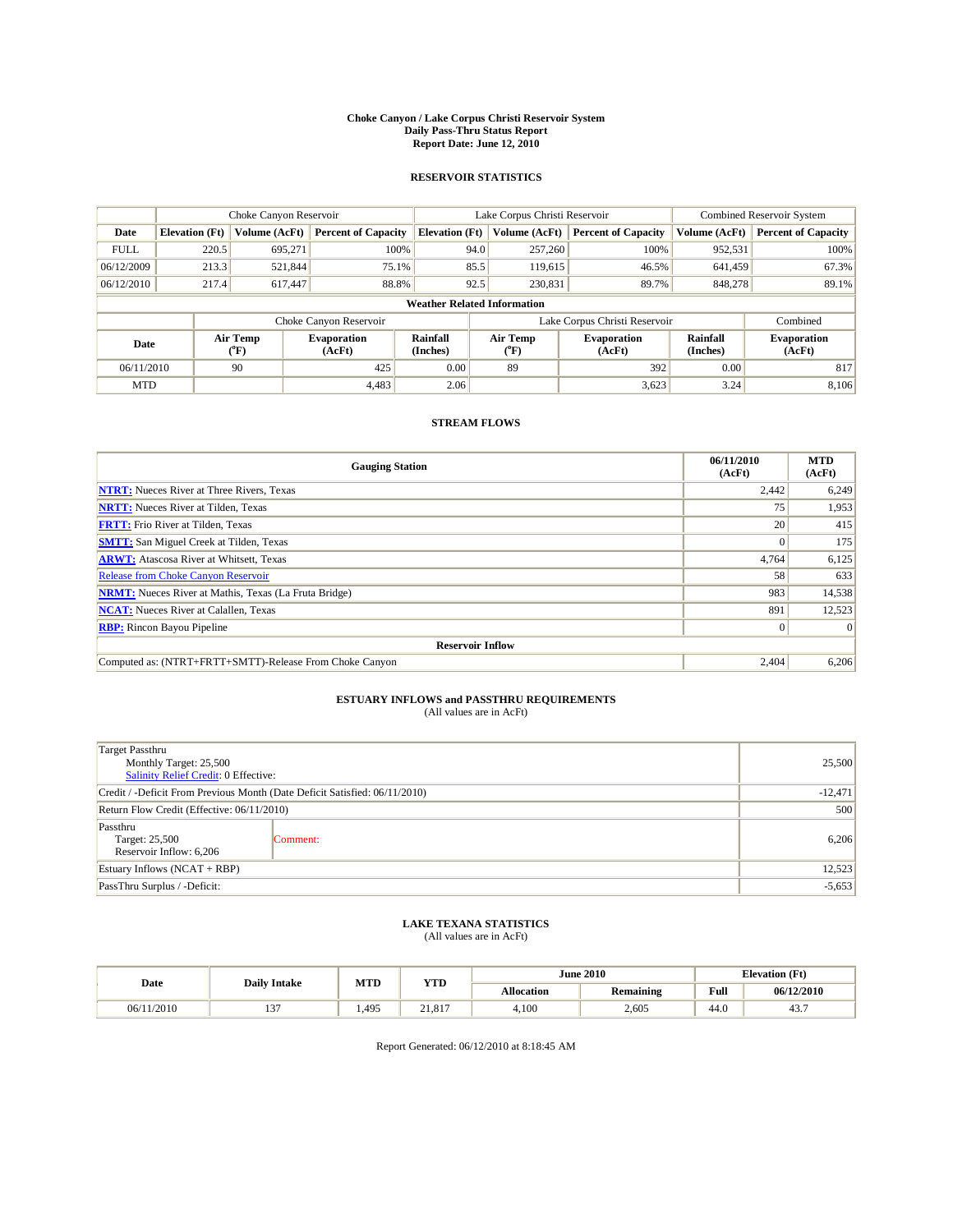#### **Choke Canyon / Lake Corpus Christi Reservoir System Daily Pass-Thru Status Report Report Date: June 13, 2010**

#### **RESERVOIR STATISTICS**

|             | Choke Canyon Reservoir             |                  |                              |                       | Lake Corpus Christi Reservoir |                               | Combined Reservoir System |                              |  |  |
|-------------|------------------------------------|------------------|------------------------------|-----------------------|-------------------------------|-------------------------------|---------------------------|------------------------------|--|--|
| Date        | <b>Elevation</b> (Ft)              | Volume (AcFt)    | <b>Percent of Capacity</b>   | <b>Elevation (Ft)</b> | Volume (AcFt)                 | <b>Percent of Capacity</b>    | Volume (AcFt)             | <b>Percent of Capacity</b>   |  |  |
| <b>FULL</b> | 220.5                              | 695,271          | 100%                         |                       | 94.0<br>257,260               | 100%                          | 952,531                   | 100%                         |  |  |
| 06/13/2009  | 213.2                              | 521,189          | 75.0%                        |                       | 85.5<br>119,356               | 46.4%                         | 640,545                   | 67.2%                        |  |  |
| 06/13/2010  | 217.4                              | 616,960          | 88.7%                        | 92.7                  | 234,024                       | 91.0%                         | 850.984                   | 89.3%                        |  |  |
|             | <b>Weather Related Information</b> |                  |                              |                       |                               |                               |                           |                              |  |  |
|             |                                    |                  | Choke Canyon Reservoir       |                       |                               | Lake Corpus Christi Reservoir |                           | Combined                     |  |  |
| Date        |                                    | Air Temp<br>(°F) | <b>Evaporation</b><br>(AcFt) | Rainfall<br>(Inches)  | Air Temp<br>("F)              | <b>Evaporation</b><br>(AcFt)  | Rainfall<br>(Inches)      | <b>Evaporation</b><br>(AcFt) |  |  |
| 06/12/2010  |                                    | 91               | 467                          | 0.00                  | 90                            | 393                           | 0.00                      | 860                          |  |  |
| <b>MTD</b>  |                                    |                  | 4.950                        | 2.06                  |                               | 4.016                         | 3.24                      | 8.966                        |  |  |

## **STREAM FLOWS**

| <b>Gauging Station</b>                                       | 06/12/2010<br>(AcFt) | <b>MTD</b><br>(AcFt) |  |  |  |  |
|--------------------------------------------------------------|----------------------|----------------------|--|--|--|--|
| <b>NTRT:</b> Nueces River at Three Rivers, Texas             | 4,843                | 11,092               |  |  |  |  |
| <b>NRTT:</b> Nueces River at Tilden, Texas                   | 77                   | 2,031                |  |  |  |  |
| <b>FRTT:</b> Frio River at Tilden, Texas                     | 17                   | 432                  |  |  |  |  |
| <b>SMTT:</b> San Miguel Creek at Tilden, Texas               |                      | 175                  |  |  |  |  |
| <b>ARWT:</b> Atascosa River at Whitsett, Texas               | 3,752                | 9,877                |  |  |  |  |
| <b>Release from Choke Canyon Reservoir</b>                   | 58                   | 691                  |  |  |  |  |
| <b>NRMT:</b> Nueces River at Mathis, Texas (La Fruta Bridge) | 897                  | 15,435               |  |  |  |  |
| <b>NCAT:</b> Nueces River at Calallen, Texas                 | 790                  | 13,313               |  |  |  |  |
| <b>RBP:</b> Rincon Bayou Pipeline                            | $\Omega$             | $\Omega$             |  |  |  |  |
| <b>Reservoir Inflow</b>                                      |                      |                      |  |  |  |  |
| Computed as: (NTRT+FRTT+SMTT)-Release From Choke Canyon      | 4.803                | 11,009               |  |  |  |  |

# **ESTUARY INFLOWS and PASSTHRU REQUIREMENTS**<br>(All values are in AcFt)

| <b>Target Passthru</b>                                                     |           |        |
|----------------------------------------------------------------------------|-----------|--------|
| Monthly Target: 25,500<br>Salinity Relief Credit: 0 Effective:             | 25,500    |        |
| Credit / -Deficit From Previous Month (Date Deficit Satisfied: 06/11/2010) | $-12,471$ |        |
| Return Flow Credit (Effective: 06/11/2010)                                 | 500       |        |
| Passthru<br>Target: 25,500<br>Reservoir Inflow: 11,009                     | Comment:  | 11,009 |
| Estuary Inflows (NCAT + RBP)                                               |           | 13,313 |
| PassThru Surplus / -Deficit:                                               | $-9,666$  |        |

## **LAKE TEXANA STATISTICS** (All values are in AcFt)

|            | <b>Daily Intake</b> | MTD   | <b>YTD</b> |                   | <b>June 2010</b> | <b>Elevation</b> (Ft)                   |            |
|------------|---------------------|-------|------------|-------------------|------------------|-----------------------------------------|------------|
| Date       |                     |       |            | <b>Allocation</b> | <b>Remaining</b> | Full<br>the contract of the contract of | 06/13/2010 |
| 06/12/2010 | 120<br>1.20         | 1.633 | 21.955     | 4.100             | 2.467            | 44.0                                    | 43.,       |

Report Generated: 06/13/2010 at 8:08:56 AM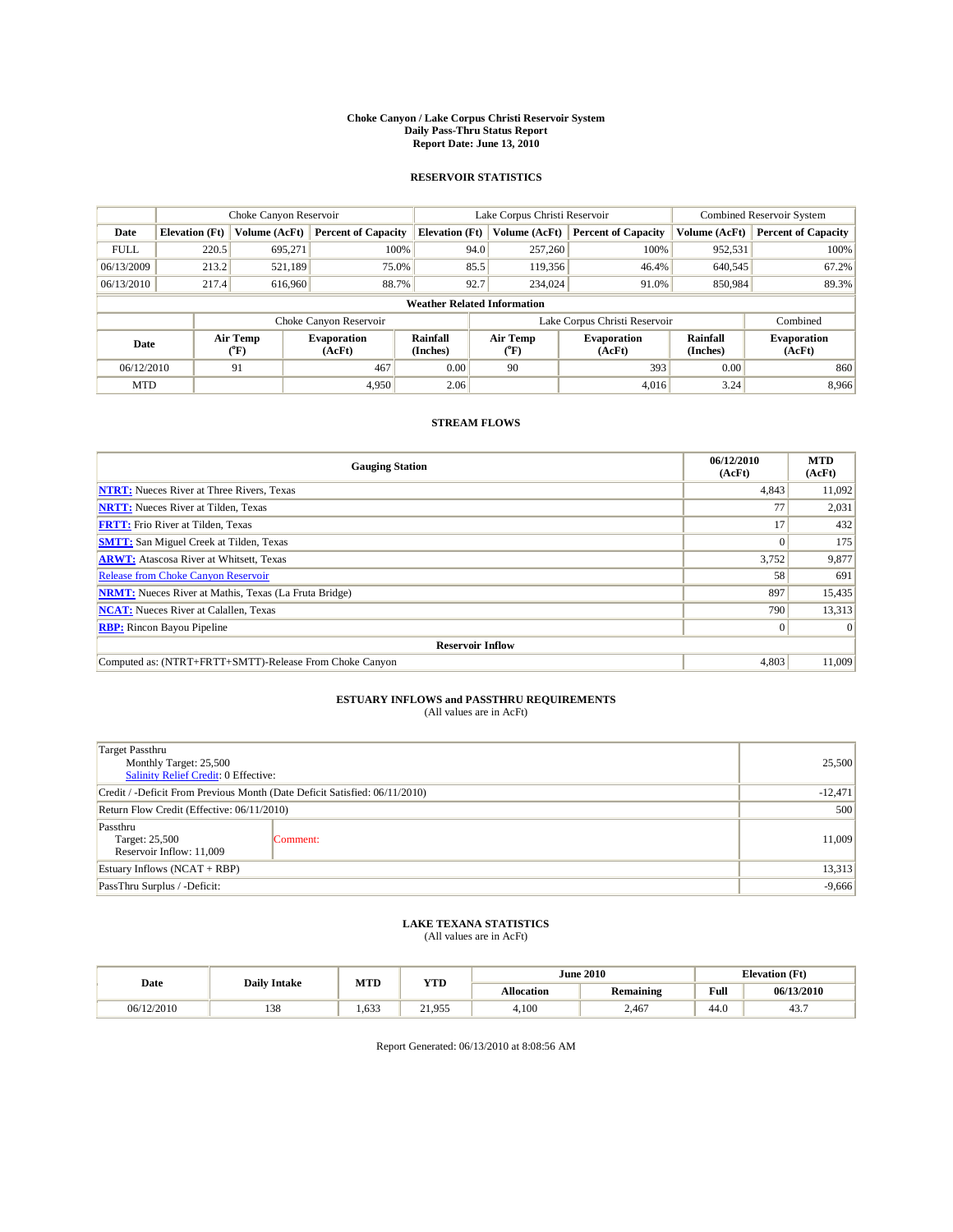#### **Choke Canyon / Lake Corpus Christi Reservoir System Daily Pass-Thru Status Report Report Date: June 14, 2010**

#### **RESERVOIR STATISTICS**

|             | Choke Canyon Reservoir             |                  |                              |                       | Lake Corpus Christi Reservoir | Combined Reservoir System     |                      |                              |  |  |
|-------------|------------------------------------|------------------|------------------------------|-----------------------|-------------------------------|-------------------------------|----------------------|------------------------------|--|--|
| Date        | <b>Elevation</b> (Ft)              | Volume (AcFt)    | <b>Percent of Capacity</b>   | <b>Elevation (Ft)</b> | Volume (AcFt)                 | <b>Percent of Capacity</b>    | Volume (AcFt)        | <b>Percent of Capacity</b>   |  |  |
| <b>FULL</b> | 220.5                              | 695,271          | 100%                         | 94.0                  | 257,260                       | 100%                          | 952,531              | 100%                         |  |  |
| 06/14/2009  | 213.2                              | 520,535          | 74.9%                        | 85.4                  | 118,579                       | 46.1%                         | 639,114              | 67.1%                        |  |  |
| 06/14/2010  | 217.4                              | 617,204          | 88.8%                        | 92.7                  | 234,379                       | 91.1%                         | 851,583              | 89.4%                        |  |  |
|             | <b>Weather Related Information</b> |                  |                              |                       |                               |                               |                      |                              |  |  |
|             |                                    |                  | Choke Canyon Reservoir       |                       |                               | Lake Corpus Christi Reservoir |                      | Combined                     |  |  |
| Date        |                                    | Air Temp<br>(°F) | <b>Evaporation</b><br>(AcFt) | Rainfall<br>(Inches)  | Air Temp<br>("F)              | <b>Evaporation</b><br>(AcFt)  | Rainfall<br>(Inches) | <b>Evaporation</b><br>(AcFt) |  |  |
| 06/13/2010  |                                    | 91               | 552                          | 0.00                  | 91                            | 331                           | 0.00                 | 883                          |  |  |
| <b>MTD</b>  |                                    |                  | 5,502                        | 2.06                  |                               | 4,347                         | 3.24                 | 9,849                        |  |  |

## **STREAM FLOWS**

| <b>Gauging Station</b>                                       | 06/13/2010<br>(AcFt) | <b>MTD</b><br>(AcFt) |
|--------------------------------------------------------------|----------------------|----------------------|
| <b>NTRT:</b> Nueces River at Three Rivers, Texas             | 2,759                | 13,851               |
| <b>NRTT:</b> Nueces River at Tilden, Texas                   | 60                   | 2,090                |
| <b>FRTT:</b> Frio River at Tilden, Texas                     | 14                   | 447                  |
| <b>SMTT:</b> San Miguel Creek at Tilden, Texas               |                      | 175                  |
| <b>ARWT:</b> Atascosa River at Whitsett, Texas               | 234                  | 10,111               |
| <b>Release from Choke Canyon Reservoir</b>                   | 58                   | 748                  |
| <b>NRMT:</b> Nueces River at Mathis, Texas (La Fruta Bridge) | 897                  | 16,333               |
| <b>NCAT:</b> Nueces River at Calallen, Texas                 | 717                  | 14,030               |
| <b>RBP:</b> Rincon Bayou Pipeline                            | $\Omega$             | $\Omega$             |
| <b>Reservoir Inflow</b>                                      |                      |                      |
| Computed as: (NTRT+FRTT+SMTT)-Release From Choke Canyon      | 2.716                | 13,725               |

# **ESTUARY INFLOWS and PASSTHRU REQUIREMENTS**<br>(All values are in AcFt)

| <b>Target Passthru</b>                                                     |           |        |
|----------------------------------------------------------------------------|-----------|--------|
| Monthly Target: 25,500<br>Salinity Relief Credit: 0 Effective:             | 25,500    |        |
| Credit / -Deficit From Previous Month (Date Deficit Satisfied: 06/11/2010) | $-12,471$ |        |
| Return Flow Credit (Effective: 06/11/2010)                                 | 500       |        |
| Passthru<br>Target: 25,500<br>Reservoir Inflow: 13,725                     | Comment:  | 13,725 |
| Estuary Inflows (NCAT + RBP)                                               |           | 14,030 |
| PassThru Surplus / -Deficit:                                               | $-11,666$ |        |

## **LAKE TEXANA STATISTICS** (All values are in AcFt)

|            | <b>Daily Intake</b> | MTD        | <b>YTD</b> |                   | <b>June 2010</b> | <b>Elevation</b> (Ft)                   |            |
|------------|---------------------|------------|------------|-------------------|------------------|-----------------------------------------|------------|
| Date       |                     |            |            | <b>Allocation</b> | <b>Remaining</b> | Full<br>the contract of the contract of | 06/14/2010 |
| 06/13/2010 | 139                 | 77'<br>. . | 22,094     | 4,100             | 2,329            | 44.0                                    | 43.,       |

Report Generated: 06/14/2010 at 9:01:54 AM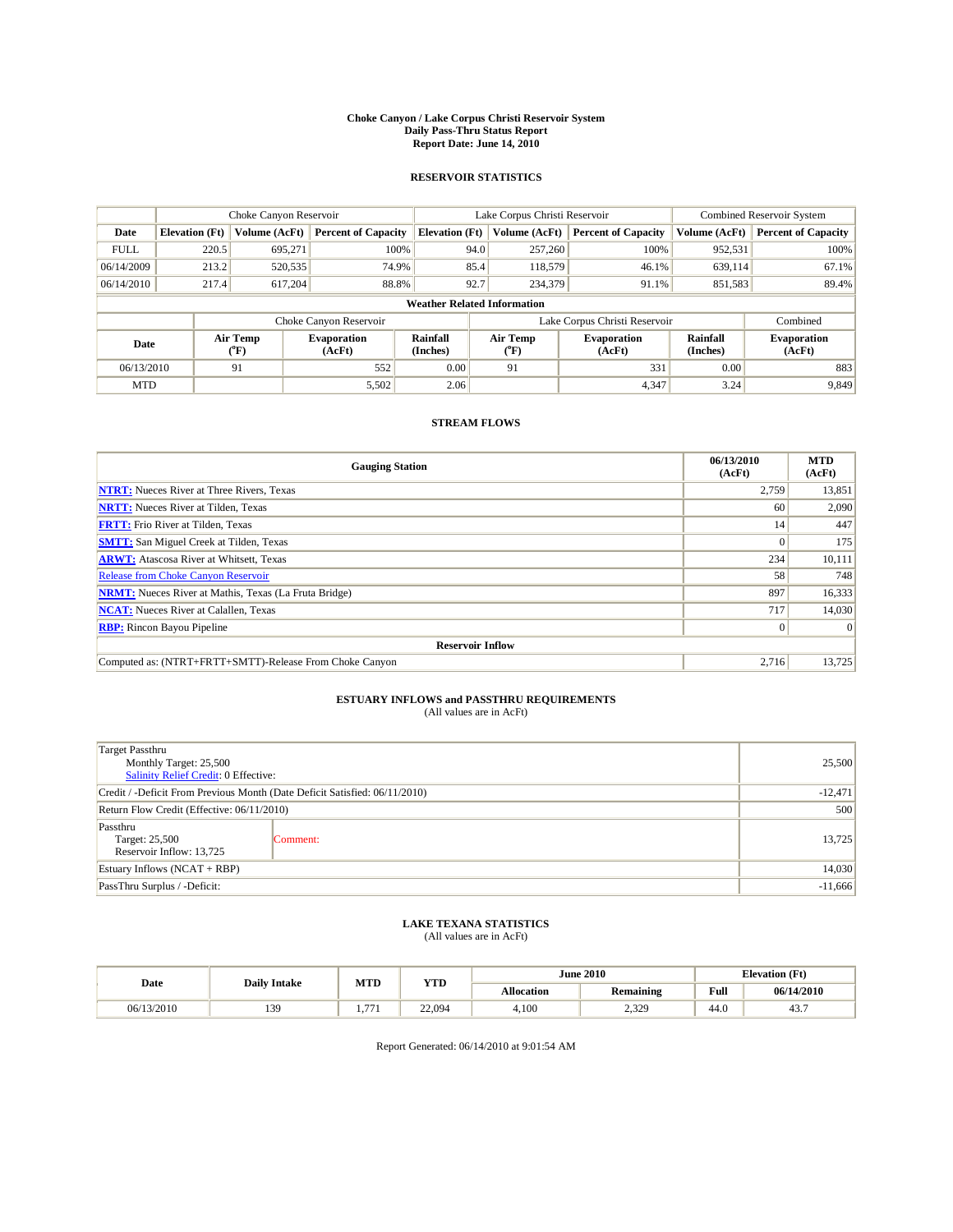#### **Choke Canyon / Lake Corpus Christi Reservoir System Daily Pass-Thru Status Report Report Date: June 15, 2010**

#### **RESERVOIR STATISTICS**

|             | Choke Canyon Reservoir             |                  |                              |                       | Lake Corpus Christi Reservoir | <b>Combined Reservoir System</b> |                      |                              |  |  |
|-------------|------------------------------------|------------------|------------------------------|-----------------------|-------------------------------|----------------------------------|----------------------|------------------------------|--|--|
| Date        | <b>Elevation</b> (Ft)              | Volume (AcFt)    | <b>Percent of Capacity</b>   | <b>Elevation (Ft)</b> | Volume (AcFt)                 | <b>Percent of Capacity</b>       | Volume (AcFt)        | <b>Percent of Capacity</b>   |  |  |
| <b>FULL</b> | 220.5                              | 695.271          | 100%                         | 94.0                  | 257,260                       | 100%                             | 952,531              | 100%                         |  |  |
| 06/15/2009  | 213.2                              | 519,663          | 74.7%                        | 85.4                  | 117,934                       | 45.8%                            | 637,597              | 66.9%                        |  |  |
| 06/15/2010  | 217.4                              | 616,960          | 88.7%                        | 92.7                  | 234,379                       | 91.1%                            | 851,339              | 89.4%                        |  |  |
|             | <b>Weather Related Information</b> |                  |                              |                       |                               |                                  |                      |                              |  |  |
|             |                                    |                  | Choke Canyon Reservoir       |                       |                               | Lake Corpus Christi Reservoir    |                      | Combined                     |  |  |
| Date        |                                    | Air Temp<br>(°F) | <b>Evaporation</b><br>(AcFt) | Rainfall<br>(Inches)  | Air Temp<br>(°F)              | <b>Evaporation</b><br>(AcFt)     | Rainfall<br>(Inches) | <b>Evaporation</b><br>(AcFt) |  |  |
| 06/14/2010  |                                    | 91               | 510                          | 0.00                  | 91                            | 362                              | 0.00                 | 872                          |  |  |
| <b>MTD</b>  |                                    |                  | 6.012                        | 2.06                  |                               | 4.709                            | 3.24                 | 10,721                       |  |  |

## **STREAM FLOWS**

| <b>Gauging Station</b>                                       | 06/14/2010<br>(AcFt) | <b>MTD</b><br>(AcFt) |  |  |  |  |  |
|--------------------------------------------------------------|----------------------|----------------------|--|--|--|--|--|
| <b>NTRT:</b> Nueces River at Three Rivers, Texas             | 401                  | 14,252               |  |  |  |  |  |
| <b>NRTT:</b> Nueces River at Tilden, Texas                   | 46                   | 2,136                |  |  |  |  |  |
| <b>FRTT:</b> Frio River at Tilden, Texas                     | 12                   | 459                  |  |  |  |  |  |
| <b>SMTT:</b> San Miguel Creek at Tilden, Texas               |                      | 175                  |  |  |  |  |  |
| <b>ARWT:</b> Atascosa River at Whitsett, Texas               | 125                  | 10,236               |  |  |  |  |  |
| <b>Release from Choke Canyon Reservoir</b>                   | 58                   | 806                  |  |  |  |  |  |
| <b>NRMT:</b> Nueces River at Mathis, Texas (La Fruta Bridge) | 907                  | 17,240               |  |  |  |  |  |
| <b>NCAT:</b> Nueces River at Calallen, Texas                 | 730                  | 14,760               |  |  |  |  |  |
| <b>RBP:</b> Rincon Bayou Pipeline                            | $\Omega$             | $\Omega$             |  |  |  |  |  |
| <b>Reservoir Inflow</b>                                      |                      |                      |  |  |  |  |  |
| Computed as: (NTRT+FRTT+SMTT)-Release From Choke Canyon      | 356                  | 14,081               |  |  |  |  |  |

# **ESTUARY INFLOWS and PASSTHRU REQUIREMENTS**<br>(All values are in AcFt)

| Target Passthru                                                            |           |        |
|----------------------------------------------------------------------------|-----------|--------|
| Monthly Target: 25,500<br>Salinity Relief Credit: 0 Effective:             | 25,500    |        |
| Credit / -Deficit From Previous Month (Date Deficit Satisfied: 06/11/2010) | $-12,471$ |        |
| Return Flow Credit (Effective: 06/11/2010)                                 | 500       |        |
| Passthru<br>Target: 25,500<br>Reservoir Inflow: 14,081                     | Comment:  | 14,081 |
| Estuary Inflows (NCAT + RBP)                                               |           | 14,760 |
| PassThru Surplus / -Deficit:                                               | $-11,291$ |        |

# **LAKE TEXANA STATISTICS** (All values are in AcFt)

|            | <b>Daily Intake</b> | MTD   | YTD                | <b>June 2010</b> |                  | <b>Elevation</b> (Ft) |            |
|------------|---------------------|-------|--------------------|------------------|------------------|-----------------------|------------|
| Date       |                     |       |                    | Allocation       | <b>Remaining</b> | Full                  | 06/15/2010 |
| 06/14/2010 | 13Q<br>ر رند        | 1.910 | 22.22<br>ر رے دیکھ | 4.100            | 2.190            | 44.0                  | . с<br>43. |

Report Generated: 06/15/2010 at 8:48:04 AM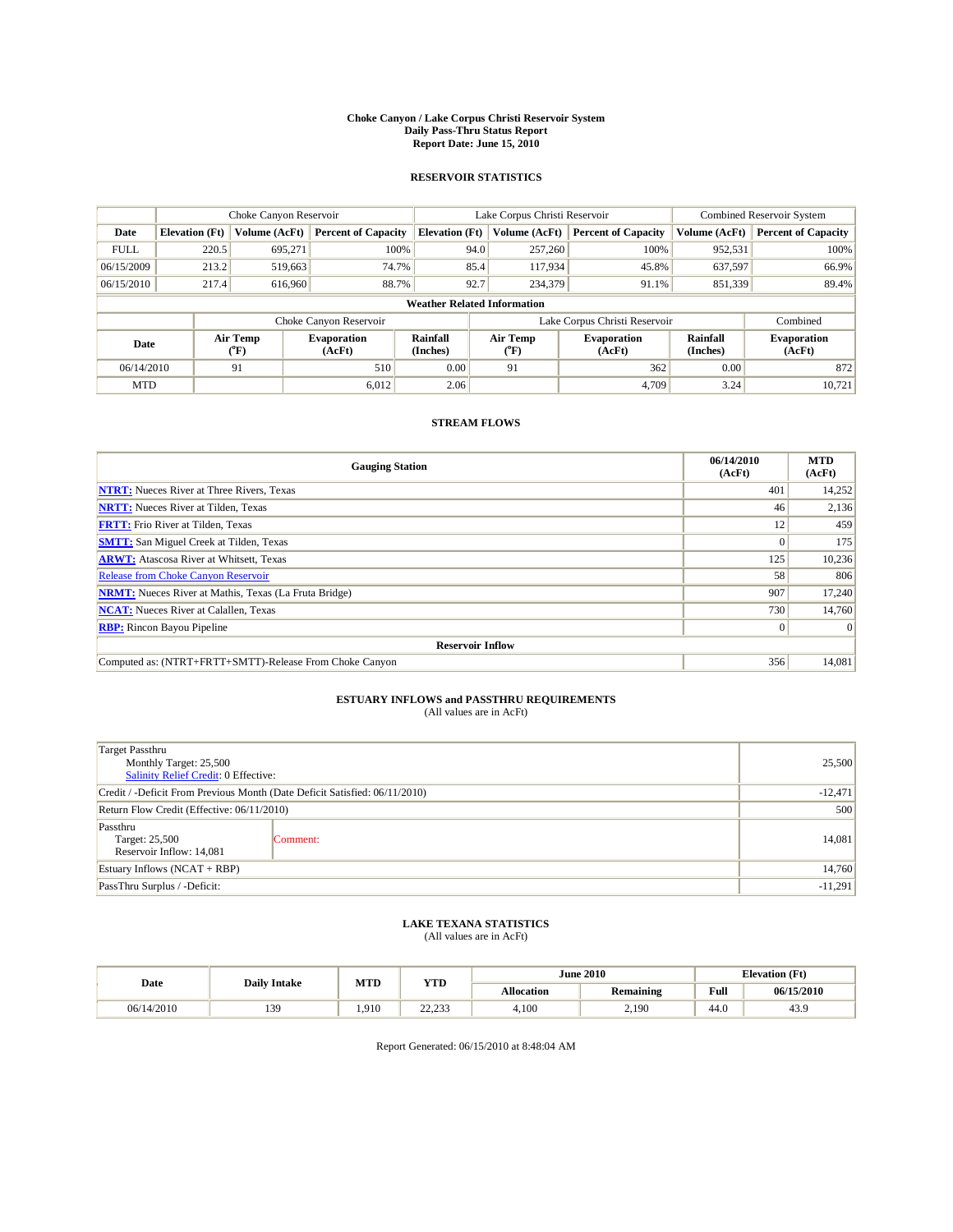#### **Choke Canyon / Lake Corpus Christi Reservoir System Daily Pass-Thru Status Report Report Date: June 16, 2010**

#### **RESERVOIR STATISTICS**

|             | Choke Canyon Reservoir             |                  |                              |                       | Lake Corpus Christi Reservoir | <b>Combined Reservoir System</b> |                      |                              |  |  |
|-------------|------------------------------------|------------------|------------------------------|-----------------------|-------------------------------|----------------------------------|----------------------|------------------------------|--|--|
| Date        | <b>Elevation</b> (Ft)              | Volume (AcFt)    | <b>Percent of Capacity</b>   | <b>Elevation (Ft)</b> | Volume (AcFt)                 | <b>Percent of Capacity</b>       | Volume (AcFt)        | <b>Percent of Capacity</b>   |  |  |
| <b>FULL</b> | 220.5                              | 695.271          | 100%                         | 94.0                  | 257,260                       | 100%                             | 952,531              | 100%                         |  |  |
| 06/16/2009  | 213.1                              | 519,008          | 74.6%                        | 85.3                  | 117,035                       | 45.5%                            | 636,043              | 66.8%                        |  |  |
| 06/16/2010  | 217.4                              | 617,204          | 88.8%                        | 92.7                  | 233,491                       | 90.8%                            | 850,695              | 89.3%                        |  |  |
|             | <b>Weather Related Information</b> |                  |                              |                       |                               |                                  |                      |                              |  |  |
|             |                                    |                  | Choke Canyon Reservoir       |                       |                               | Lake Corpus Christi Reservoir    |                      | Combined                     |  |  |
| Date        |                                    | Air Temp<br>(°F) | <b>Evaporation</b><br>(AcFt) | Rainfall<br>(Inches)  | Air Temp<br>(°F)              | <b>Evaporation</b><br>(AcFt)     | Rainfall<br>(Inches) | <b>Evaporation</b><br>(AcFt) |  |  |
| 06/15/2010  |                                    | 91               | 510                          | 0.00                  | 91                            | 414                              | 0.00                 | 924                          |  |  |
| <b>MTD</b>  |                                    |                  | 6,522                        | 2.06                  |                               | 5,123                            | 3.24                 | 11,645                       |  |  |

## **STREAM FLOWS**

| <b>Gauging Station</b>                                       | 06/15/2010<br>(AcFt) | <b>MTD</b><br>(AcFt) |
|--------------------------------------------------------------|----------------------|----------------------|
| <b>NTRT:</b> Nueces River at Three Rivers, Texas             | 278                  | 14,530               |
| <b>NRTT:</b> Nueces River at Tilden, Texas                   | 38                   | 2,174                |
| <b>FRTT:</b> Frio River at Tilden, Texas                     |                      | 469                  |
| <b>SMTT:</b> San Miguel Creek at Tilden, Texas               |                      | 175                  |
| <b>ARWT:</b> Atascosa River at Whitsett, Texas               | 87                   | 10,323               |
| <b>Release from Choke Canyon Reservoir</b>                   | 58                   | 863                  |
| <b>NRMT:</b> Nueces River at Mathis, Texas (La Fruta Bridge) | 901                  | 18,141               |
| <b>NCAT:</b> Nueces River at Calallen, Texas                 | 691                  | 15,451               |
| <b>RBP:</b> Rincon Bayou Pipeline                            | $\Omega$             | $\Omega$             |
| <b>Reservoir Inflow</b>                                      |                      |                      |
| Computed as: (NTRT+FRTT+SMTT)-Release From Choke Canyon      | 231                  | 14,311               |

# **ESTUARY INFLOWS and PASSTHRU REQUIREMENTS**<br>(All values are in AcFt)

| Target Passthru                                                            |          | 25,500    |  |  |  |
|----------------------------------------------------------------------------|----------|-----------|--|--|--|
| Monthly Target: 25,500<br>Salinity Relief Credit: 0 Effective:             |          |           |  |  |  |
| Credit / -Deficit From Previous Month (Date Deficit Satisfied: 06/11/2010) |          |           |  |  |  |
|                                                                            |          |           |  |  |  |
| Return Flow Credit (Effective: 06/11/2010)                                 |          |           |  |  |  |
| Passthru<br>Target: 25,500<br>Reservoir Inflow: 14,311                     | Comment: | 14,311    |  |  |  |
| Estuary Inflows (NCAT + RBP)                                               |          | 15,451    |  |  |  |
| PassThru Surplus / -Deficit:                                               |          | $-10,831$ |  |  |  |

## **LAKE TEXANA STATISTICS** (All values are in AcFt)

| Date       | <b>Daily Intake</b> | MTD   | <b>YTD</b>             |            | <b>June 2010</b> | <b>Elevation</b> (Ft)                   |            |
|------------|---------------------|-------|------------------------|------------|------------------|-----------------------------------------|------------|
|            |                     |       |                        | Allocation | <b>Remaining</b> | Full<br>the contract of the contract of | 06/16/2010 |
| 06/15/2010 | 140                 | 2.050 | $\sim$<br>272<br>22.JI | 4.100      | 2.050            | 44.0                                    | 43.8       |

Report Generated: 06/16/2010 at 8:44:31 AM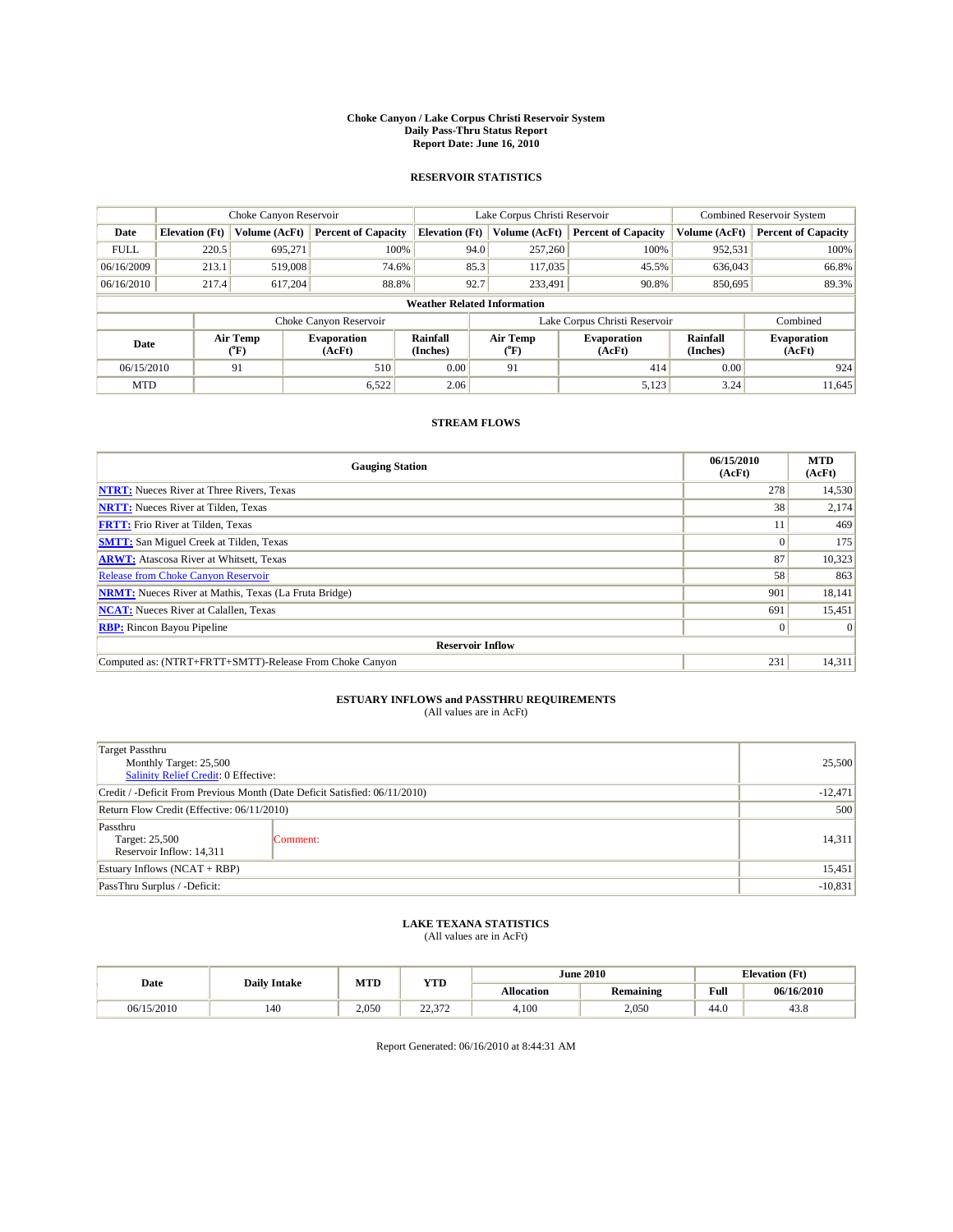#### **Choke Canyon / Lake Corpus Christi Reservoir System Daily Pass-Thru Status Report Report Date: June 17, 2010**

#### **RESERVOIR STATISTICS**

|             | Choke Canyon Reservoir             |                       |                              |                       | Lake Corpus Christi Reservoir |         |                               |                      | Combined Reservoir System    |  |  |
|-------------|------------------------------------|-----------------------|------------------------------|-----------------------|-------------------------------|---------|-------------------------------|----------------------|------------------------------|--|--|
| Date        | <b>Elevation</b> (Ft)              | Volume (AcFt)         | <b>Percent of Capacity</b>   | <b>Elevation (Ft)</b> | Volume (AcFt)                 |         | <b>Percent of Capacity</b>    | Volume (AcFt)        | <b>Percent of Capacity</b>   |  |  |
| <b>FULL</b> | 220.5                              | 695,271               | 100%                         |                       | 94.0                          | 257,260 | 100%                          | 952,531              | 100%                         |  |  |
| 06/17/2009  | 213.1                              | 517,918               | 74.5%                        |                       | 85.3                          | 116,651 | 45.3%                         | 634,569              | 66.6%                        |  |  |
| 06/17/2010  | 217.4                              | 616,717               | 88.7%                        |                       | 92.6                          | 232,426 | 90.3%                         | 849,143              | 89.1%                        |  |  |
|             | <b>Weather Related Information</b> |                       |                              |                       |                               |         |                               |                      |                              |  |  |
|             |                                    |                       | Choke Canyon Reservoir       |                       |                               |         | Lake Corpus Christi Reservoir |                      | Combined                     |  |  |
| Date        |                                    | Air Temp<br>$(^{0}F)$ | <b>Evaporation</b><br>(AcFt) | Rainfall<br>(Inches)  | Air Temp<br>("F)              |         | <b>Evaporation</b><br>(AcFt)  | Rainfall<br>(Inches) | <b>Evaporation</b><br>(AcFt) |  |  |
| 06/16/2010  |                                    | 92                    | 495                          | 0.00                  | 91                            |         | 351                           | 0.07                 | 846                          |  |  |
| <b>MTD</b>  |                                    |                       | 7.017                        | 2.06                  |                               |         | 5,474                         | 3.31                 | 12.491                       |  |  |

## **STREAM FLOWS**

| <b>Gauging Station</b>                                       | 06/16/2010<br>(AcFt) | <b>MTD</b><br>(AcFt) |
|--------------------------------------------------------------|----------------------|----------------------|
| <b>NTRT:</b> Nueces River at Three Rivers, Texas             | 228                  | 14,758               |
| <b>NRTT:</b> Nueces River at Tilden, Texas                   | 32                   | 2,205                |
| <b>FRTT:</b> Frio River at Tilden, Texas                     | Q                    | 479                  |
| <b>SMTT:</b> San Miguel Creek at Tilden, Texas               |                      | 175                  |
| <b>ARWT:</b> Atascosa River at Whitsett, Texas               | 66                   | 10,389               |
| <b>Release from Choke Canyon Reservoir</b>                   | 58                   | 921                  |
| <b>NRMT:</b> Nueces River at Mathis, Texas (La Fruta Bridge) | 889                  | 19,030               |
| <b>NCAT:</b> Nueces River at Calallen, Texas                 | 647                  | 16.098               |
| <b>RBP:</b> Rincon Bayou Pipeline                            | $\Omega$             | $\Omega$             |
| <b>Reservoir Inflow</b>                                      |                      |                      |
| Computed as: (NTRT+FRTT+SMTT)-Release From Choke Canyon      | 180                  | 14,491               |

# **ESTUARY INFLOWS and PASSTHRU REQUIREMENTS**<br>(All values are in AcFt)

| Target Passthru<br>Monthly Target: 25,500<br>Salinity Relief Credit: 0 Effective: |          | 25,500    |
|-----------------------------------------------------------------------------------|----------|-----------|
| Credit / -Deficit From Previous Month (Date Deficit Satisfied: 06/11/2010)        |          | $-12,471$ |
| Return Flow Credit (Effective: 06/11/2010)                                        |          |           |
| Passthru<br>Target: 25,500<br>Reservoir Inflow: 14,491                            | Comment: | 14,491    |
| Estuary Inflows $(NCAT + RBP)$                                                    |          | 16,098    |
| PassThru Surplus / -Deficit:                                                      |          | $-10,364$ |

## **LAKE TEXANA STATISTICS** (All values are in AcFt)

| Date       | <b>Daily Intake</b> | MTD   | YTD              |            | <b>June 2010</b> |      | <b>Elevation</b> (Ft) |
|------------|---------------------|-------|------------------|------------|------------------|------|-----------------------|
|            |                     |       |                  | Allocation | <b>Remaining</b> | Full | 06/17/2010            |
| 06/16/2010 | 140                 | 2.190 | 22.512<br>22.JIZ | 4.100      | 1.910            | 44.0 | ட:<br>٠.              |

Report Generated: 06/17/2010 at 10:03:31 AM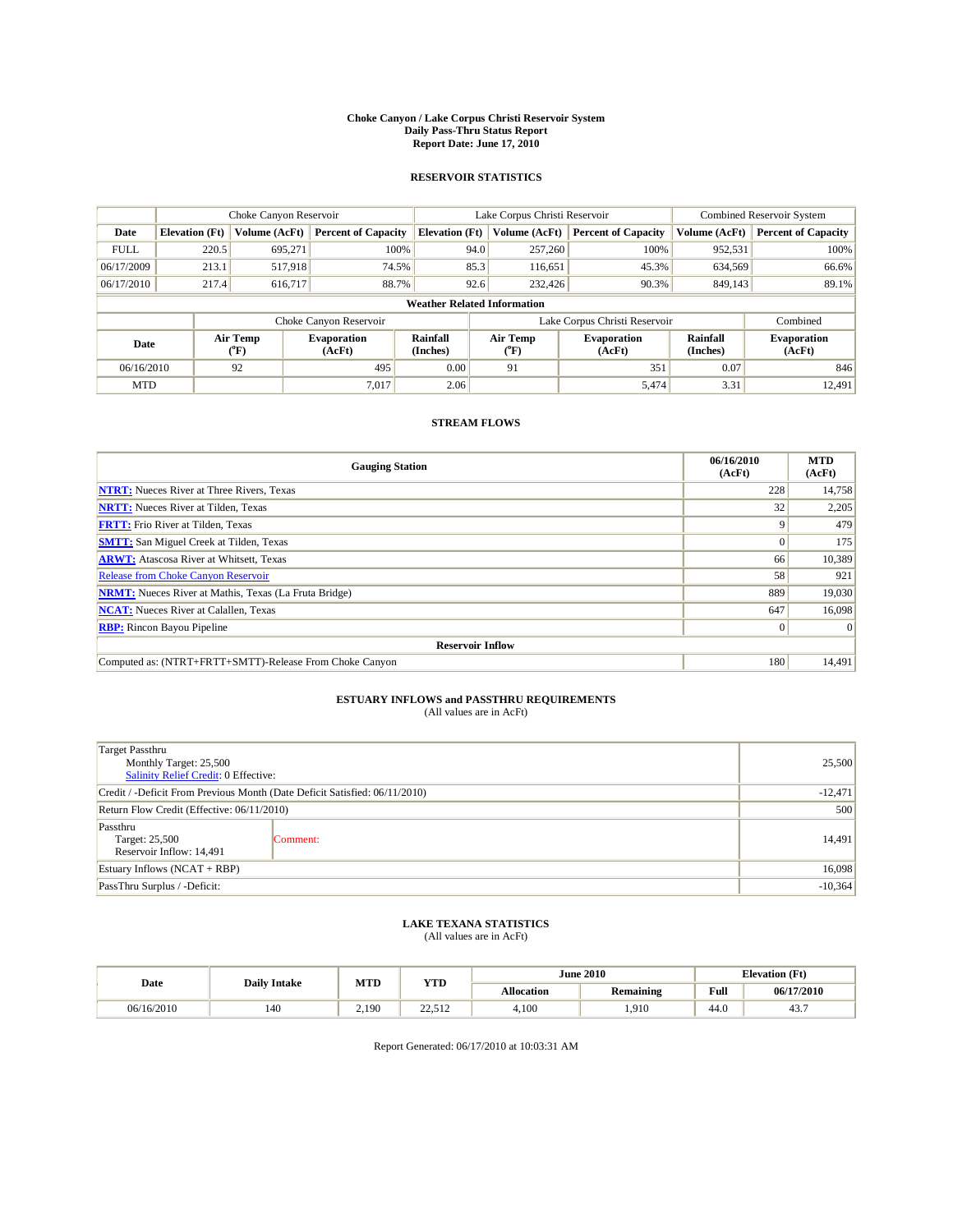#### **Choke Canyon / Lake Corpus Christi Reservoir System Daily Pass-Thru Status Report Report Date: June 18, 2010**

#### **RESERVOIR STATISTICS**

|             | Choke Canyon Reservoir             |                  |                              |                       | Lake Corpus Christi Reservoir | <b>Combined Reservoir System</b> |                      |                              |  |  |
|-------------|------------------------------------|------------------|------------------------------|-----------------------|-------------------------------|----------------------------------|----------------------|------------------------------|--|--|
| Date        | <b>Elevation</b> (Ft)              | Volume (AcFt)    | <b>Percent of Capacity</b>   | <b>Elevation (Ft)</b> | Volume (AcFt)                 | <b>Percent of Capacity</b>       | Volume (AcFt)        | <b>Percent of Capacity</b>   |  |  |
| <b>FULL</b> | 220.5                              | 695,271          | 100%                         | 94.0                  | 257,260                       | 100%                             | 952,531              | 100%                         |  |  |
| 06/18/2009  | 213.1                              | 517,918          | 74.5%                        | 85.2                  | 116,267                       | 45.2%                            | 634,185              | 66.6%                        |  |  |
| 06/18/2010  | 217.3                              | 615,014          | 88.5%                        | 92.6                  | 231,540                       | 90.0%                            | 846,554              | 88.9%                        |  |  |
|             | <b>Weather Related Information</b> |                  |                              |                       |                               |                                  |                      |                              |  |  |
|             |                                    |                  | Choke Canyon Reservoir       |                       |                               | Lake Corpus Christi Reservoir    |                      | Combined                     |  |  |
| Date        |                                    | Air Temp<br>(°F) | <b>Evaporation</b><br>(AcFt) | Rainfall<br>(Inches)  | Air Temp<br>("F)              | <b>Evaporation</b><br>(AcFt)     | Rainfall<br>(Inches) | <b>Evaporation</b><br>(AcFt) |  |  |
| 06/17/2010  |                                    | 91               | 495                          | 0.00                  | 90                            | 341                              | 0.00                 | 836                          |  |  |
| <b>MTD</b>  |                                    |                  | 7,512                        | 2.06                  |                               | 5,815                            | 3.31                 | 13,327                       |  |  |

## **STREAM FLOWS**

| <b>Gauging Station</b>                                       | 06/17/2010<br>(AcFt) | <b>MTD</b><br>(AcFt) |
|--------------------------------------------------------------|----------------------|----------------------|
| <b>NTRT:</b> Nueces River at Three Rivers, Texas             | 199                  | 14,957               |
| <b>NRTT:</b> Nueces River at Tilden, Texas                   |                      | 2,211                |
| <b>FRTT:</b> Frio River at Tilden, Texas                     | 12                   | 490                  |
| <b>SMTT:</b> San Miguel Creek at Tilden, Texas               |                      | 176                  |
| <b>ARWT:</b> Atascosa River at Whitsett, Texas               | 50                   | 10,439               |
| <b>Release from Choke Canyon Reservoir</b>                   | 58                   | 979                  |
| <b>NRMT:</b> Nueces River at Mathis, Texas (La Fruta Bridge) | 897                  | 19,927               |
| <b>NCAT:</b> Nueces River at Calallen, Texas                 | 669                  | 16,767               |
| <b>RBP:</b> Rincon Bayou Pipeline                            | $\Omega$             | $\Omega$             |
| <b>Reservoir Inflow</b>                                      |                      |                      |
| Computed as: (NTRT+FRTT+SMTT)-Release From Choke Canyon      | 153                  | 14,644               |

# **ESTUARY INFLOWS and PASSTHRU REQUIREMENTS**<br>(All values are in AcFt)

| Target Passthru<br>Monthly Target: 25,500<br>Salinity Relief Credit: 0 Effective: |           | 25,500 |
|-----------------------------------------------------------------------------------|-----------|--------|
| Credit / -Deficit From Previous Month (Date Deficit Satisfied: 06/11/2010)        | $-12,471$ |        |
| Return Flow Credit (Effective: 06/11/2010)                                        | 500       |        |
| Passthru<br>Target: 25,500<br>Reservoir Inflow: 14,644                            | Comment:  | 14,644 |
| Estuary Inflows $(NCAT + RBP)$                                                    | 16,767    |        |
| PassThru Surplus / -Deficit:                                                      | $-9,848$  |        |

## **LAKE TEXANA STATISTICS** (All values are in AcFt)

| Date       | <b>Daily Intake</b> | MTD   | YTD    |            | <b>June 2010</b> | <b>Elevation</b> (Ft) |            |
|------------|---------------------|-------|--------|------------|------------------|-----------------------|------------|
|            |                     |       |        | Allocation | <b>Remaining</b> | Full                  | 06/18/2010 |
| 06/17/2010 | 140                 | 2.330 | 22.652 | 4.100      | 1.770            | 44.0                  | 45.0       |

Report Generated: 06/18/2010 at 8:15:51 AM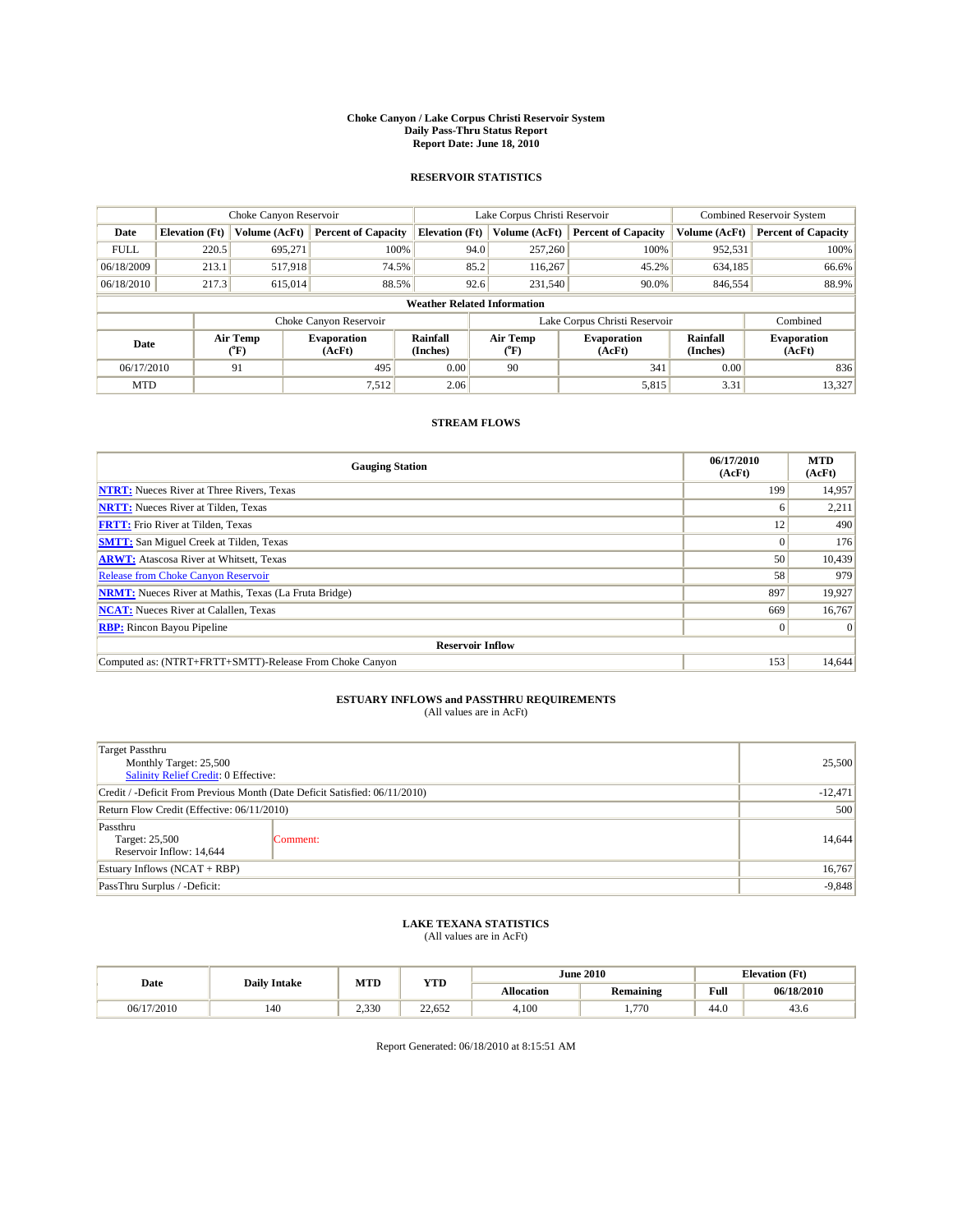#### **Choke Canyon / Lake Corpus Christi Reservoir System Daily Pass-Thru Status Report Report Date: June 19, 2010**

#### **RESERVOIR STATISTICS**

|             | Choke Canyon Reservoir             |                  |                              |                       | Lake Corpus Christi Reservoir | Combined Reservoir System     |                      |                              |  |  |  |
|-------------|------------------------------------|------------------|------------------------------|-----------------------|-------------------------------|-------------------------------|----------------------|------------------------------|--|--|--|
| Date        | <b>Elevation</b> (Ft)              | Volume (AcFt)    | <b>Percent of Capacity</b>   | <b>Elevation (Ft)</b> | Volume (AcFt)                 | <b>Percent of Capacity</b>    | Volume (AcFt)        | <b>Percent of Capacity</b>   |  |  |  |
| <b>FULL</b> | 220.5                              | 695,271          | 100%                         | 94.0                  | 257,260                       | 100%                          | 952,531              | 100%                         |  |  |  |
| 06/19/2009  | 213.0                              | 516,391          | 74.3%                        | 85.1                  | 115,122                       | 44.7%                         | 631,513              | 66.3%                        |  |  |  |
| 06/19/2010  | 217.3                              | 615,744          | 88.6%                        | 92.5                  | 230,477                       | 89.6%                         | 846.221              | 88.8%                        |  |  |  |
|             | <b>Weather Related Information</b> |                  |                              |                       |                               |                               |                      |                              |  |  |  |
|             |                                    |                  | Choke Canyon Reservoir       |                       |                               | Lake Corpus Christi Reservoir |                      | Combined                     |  |  |  |
| Date        |                                    | Air Temp<br>(°F) | <b>Evaporation</b><br>(AcFt) | Rainfall<br>(Inches)  | Air Temp<br>("F)              | <b>Evaporation</b><br>(AcFt)  | Rainfall<br>(Inches) | <b>Evaporation</b><br>(AcFt) |  |  |  |
| 06/18/2010  |                                    | 94               | 481                          | 0.00                  | 91                            | 381                           | 0.00                 | 862                          |  |  |  |
| <b>MTD</b>  |                                    |                  | 7.993                        | 2.06                  |                               | 6.196                         | 3.31                 | 14.189                       |  |  |  |

## **STREAM FLOWS**

| <b>Gauging Station</b>                                       | 06/18/2010<br>(AcFt) | <b>MTD</b><br>(AcFt) |
|--------------------------------------------------------------|----------------------|----------------------|
| <b>NTRT:</b> Nueces River at Three Rivers, Texas             | 173                  | 15,130               |
| <b>NRTT:</b> Nueces River at Tilden, Texas                   |                      | 2,214                |
| <b>FRTT:</b> Frio River at Tilden, Texas                     |                      | 501                  |
| <b>SMTT:</b> San Miguel Creek at Tilden, Texas               |                      | 176                  |
| <b>ARWT:</b> Atascosa River at Whitsett, Texas               | 38                   | 10,476               |
| <b>Release from Choke Canyon Reservoir</b>                   | 58                   | 1,036                |
| <b>NRMT:</b> Nueces River at Mathis, Texas (La Fruta Bridge) | 899                  | 20,827               |
| <b>NCAT:</b> Nueces River at Calallen, Texas                 | 695                  | 17,462               |
| <b>RBP:</b> Rincon Bayou Pipeline                            | $\Omega$             | $\Omega$             |
| <b>Reservoir Inflow</b>                                      |                      |                      |
| Computed as: (NTRT+FRTT+SMTT)-Release From Choke Canyon      | 126                  | 14,770               |

# **ESTUARY INFLOWS and PASSTHRU REQUIREMENTS**<br>(All values are in AcFt)

| Target Passthru<br>Monthly Target: 25,500<br>Salinity Relief Credit: 0 Effective: |          |           |  |  |
|-----------------------------------------------------------------------------------|----------|-----------|--|--|
| Credit / -Deficit From Previous Month (Date Deficit Satisfied: 06/11/2010)        |          | $-12,471$ |  |  |
| Return Flow Credit (Effective: 06/11/2010)                                        |          | 500       |  |  |
| Passthru<br>Target: 25,500<br>Reservoir Inflow: 14,770                            | Comment: | 14,770    |  |  |
| Estuary Inflows $(NCAT + RBP)$                                                    |          | 17,462    |  |  |
| PassThru Surplus / -Deficit:                                                      |          | $-9,279$  |  |  |

## **LAKE TEXANA STATISTICS** (All values are in AcFt)

| Date       | <b>Daily Intake</b> | MTD<br><b>YTD</b> |        |                   | <b>June 2010</b> | <b>Elevation</b> (Ft)                   |            |
|------------|---------------------|-------------------|--------|-------------------|------------------|-----------------------------------------|------------|
|            |                     |                   |        | <b>Allocation</b> | <b>Remaining</b> | Full<br>the contract of the contract of | 06/19/2010 |
| 06/18/2010 | 140                 | 2.470             | 22.792 | 4.100             | .630             | 44.0                                    | 43.6       |

Report Generated: 06/19/2010 at 8:22:33 AM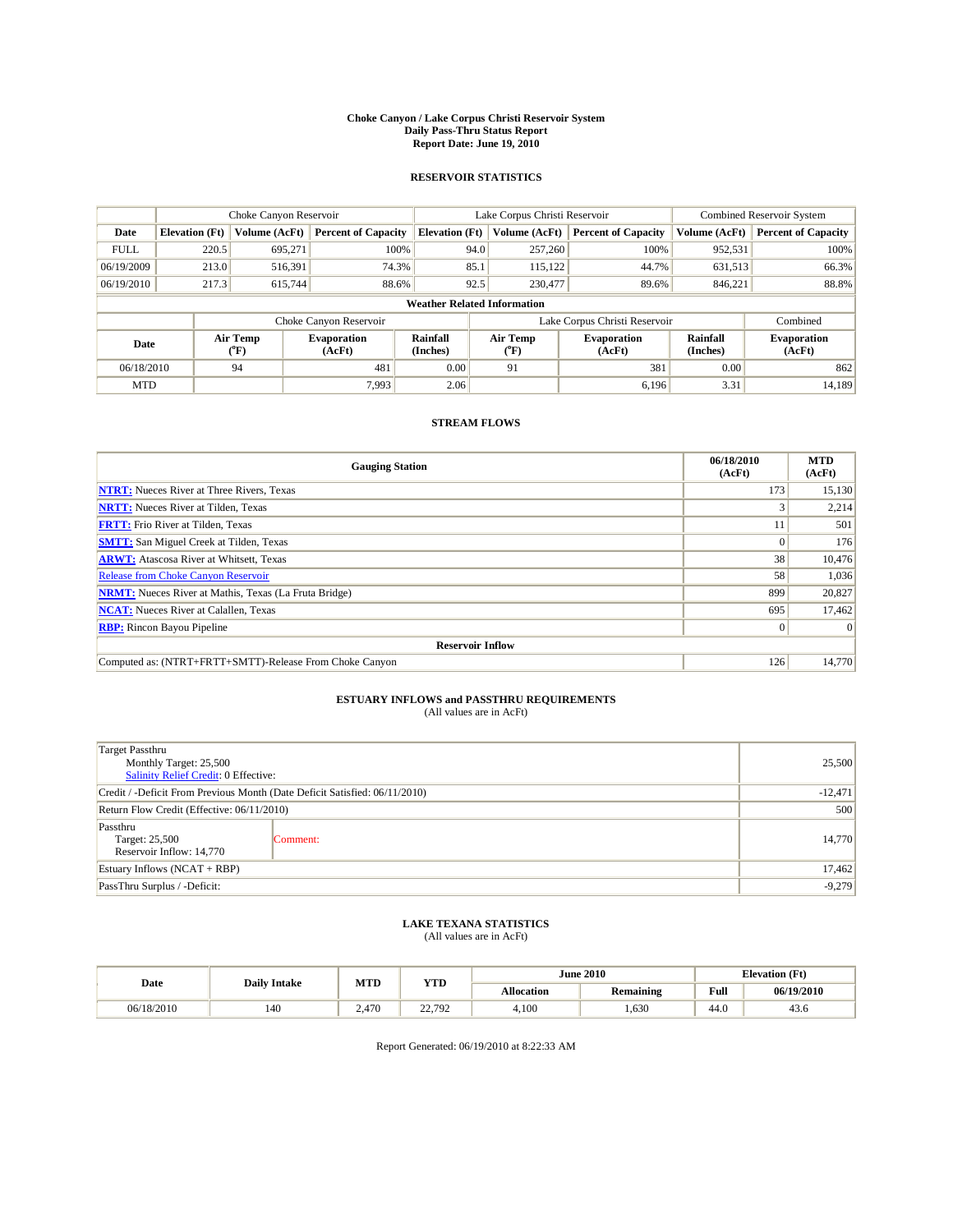#### **Choke Canyon / Lake Corpus Christi Reservoir System Daily Pass-Thru Status Report Report Date: June 20, 2010**

#### **RESERVOIR STATISTICS**

|             | Choke Canyon Reservoir             |                  |                              |                       | Lake Corpus Christi Reservoir |                  |                               |                      | Combined Reservoir System    |  |  |
|-------------|------------------------------------|------------------|------------------------------|-----------------------|-------------------------------|------------------|-------------------------------|----------------------|------------------------------|--|--|
| Date        | <b>Elevation</b> (Ft)              | Volume (AcFt)    | <b>Percent of Capacity</b>   | <b>Elevation (Ft)</b> |                               | Volume (AcFt)    | <b>Percent of Capacity</b>    | Volume (AcFt)        | <b>Percent of Capacity</b>   |  |  |
| <b>FULL</b> | 220.5                              | 695,271          | 100%                         |                       | 94.0                          | 257,260          | 100%                          | 952,531              | 100%                         |  |  |
| 06/20/2009  | 213.0                              | 515,955          | 74.2%                        |                       | 85.1                          | 114,362          | 44.5%                         | 630,317              | 66.2%                        |  |  |
| 06/20/2010  | 217.3                              | 614,527          | 88.4%                        |                       | 92.5                          | 229,593          | 89.2%                         | 844,120              | 88.6%                        |  |  |
|             | <b>Weather Related Information</b> |                  |                              |                       |                               |                  |                               |                      |                              |  |  |
|             |                                    |                  | Choke Canyon Reservoir       |                       |                               |                  | Lake Corpus Christi Reservoir |                      | Combined                     |  |  |
| Date        |                                    | Air Temp<br>(°F) | <b>Evaporation</b><br>(AcFt) | Rainfall<br>(Inches)  |                               | Air Temp<br>("F) | <b>Evaporation</b><br>(AcFt)  | Rainfall<br>(Inches) | <b>Evaporation</b><br>(AcFt) |  |  |
| 06/19/2010  |                                    | 93               | 438                          | 0.00                  |                               | 92               | 360                           | 0.00                 | 798                          |  |  |
| <b>MTD</b>  |                                    |                  | 8,431                        | 2.06                  |                               |                  | 6,556                         | 3.31                 | 14,987                       |  |  |

## **STREAM FLOWS**

| <b>Gauging Station</b>                                       | 06/19/2010<br>(AcFt) | <b>MTD</b><br>(AcFt) |
|--------------------------------------------------------------|----------------------|----------------------|
| <b>NTRT:</b> Nueces River at Three Rivers, Texas             | 155                  | 15,285               |
| <b>NRTT:</b> Nueces River at Tilden, Texas                   |                      | 2,215                |
| <b>FRTT:</b> Frio River at Tilden, Texas                     | 10                   | 511                  |
| <b>SMTT:</b> San Miguel Creek at Tilden, Texas               |                      | 176                  |
| <b>ARWT:</b> Atascosa River at Whitsett, Texas               | 34                   | 10,510               |
| <b>Release from Choke Canyon Reservoir</b>                   | 58                   | 1,094                |
| <b>NRMT:</b> Nueces River at Mathis, Texas (La Fruta Bridge) | 895                  | 21,722               |
| <b>NCAT:</b> Nueces River at Calallen, Texas                 | 661                  | 18,123               |
| <b>RBP:</b> Rincon Bayou Pipeline                            | $\Omega$             | $\Omega$             |
| <b>Reservoir Inflow</b>                                      |                      |                      |
| Computed as: (NTRT+FRTT+SMTT)-Release From Choke Canyon      | 107                  | 14,878               |

# **ESTUARY INFLOWS and PASSTHRU REQUIREMENTS**<br>(All values are in AcFt)

| Target Passthru<br>Monthly Target: 25,500<br>Salinity Relief Credit: 0 Effective: |          |           |  |  |
|-----------------------------------------------------------------------------------|----------|-----------|--|--|
| Credit / -Deficit From Previous Month (Date Deficit Satisfied: 06/11/2010)        |          | $-12,471$ |  |  |
| Return Flow Credit (Effective: 06/11/2010)                                        |          | 500       |  |  |
| Passthru<br>Target: 25,500<br>Reservoir Inflow: 14,878                            | Comment: | 14,878    |  |  |
| Estuary Inflows $(NCAT + RBP)$                                                    |          | 18,123    |  |  |
| PassThru Surplus / -Deficit:                                                      |          | $-8,726$  |  |  |

## **LAKE TEXANA STATISTICS** (All values are in AcFt)

| Date       | <b>Daily Intake</b> | MTD   | <b>YTD</b>              |                   | <b>June 2010</b> |                                         | <b>Elevation</b> (Ft) |
|------------|---------------------|-------|-------------------------|-------------------|------------------|-----------------------------------------|-----------------------|
|            |                     |       |                         | <b>Allocation</b> | <b>Remaining</b> | Full<br>the contract of the contract of | 06/20/2010            |
| 06/19/2010 | 141                 | 2.610 | 220022<br><i>44.733</i> | 4.100             | ,490             | 44.0                                    | 43.6                  |

Report Generated: 06/20/2010 at 8:17:01 AM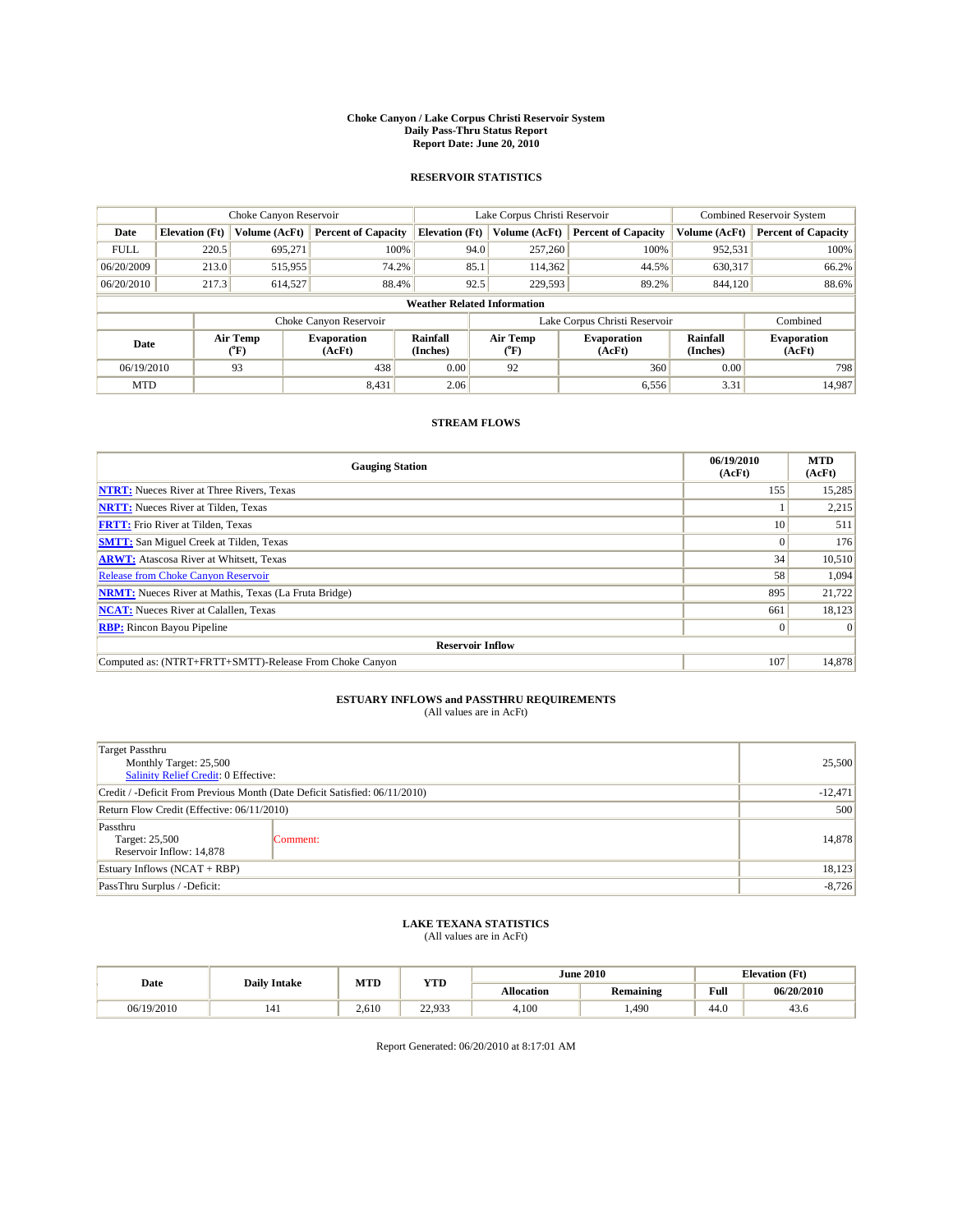#### **Choke Canyon / Lake Corpus Christi Reservoir System Daily Pass-Thru Status Report Report Date: June 21, 2010**

#### **RESERVOIR STATISTICS**

|             | Choke Canyon Reservoir             |                  |                              |                       | Lake Corpus Christi Reservoir |                  |                               |                      | Combined Reservoir System    |  |  |
|-------------|------------------------------------|------------------|------------------------------|-----------------------|-------------------------------|------------------|-------------------------------|----------------------|------------------------------|--|--|
| Date        | <b>Elevation</b> (Ft)              | Volume (AcFt)    | <b>Percent of Capacity</b>   | <b>Elevation (Ft)</b> |                               | Volume (AcFt)    | <b>Percent of Capacity</b>    | Volume (AcFt)        | <b>Percent of Capacity</b>   |  |  |
| <b>FULL</b> | 220.5                              | 695,271          | 100%                         |                       | 94.0                          | 257,260          | 100%                          | 952,531              | 100%                         |  |  |
| 06/21/2009  | 213.0                              | 516,173          | 74.2%                        |                       | 85.1                          | 114,236          | 44.4%                         | 630,409              | 66.2%                        |  |  |
| 06/21/2010  | 217.3                              | 614,771          | 88.4%                        |                       | 92.4                          | 228,357          | 88.8%                         | 843,128              | 88.5%                        |  |  |
|             | <b>Weather Related Information</b> |                  |                              |                       |                               |                  |                               |                      |                              |  |  |
|             |                                    |                  | Choke Canyon Reservoir       |                       |                               |                  | Lake Corpus Christi Reservoir |                      | Combined                     |  |  |
| Date        |                                    | Air Temp<br>(°F) | <b>Evaporation</b><br>(AcFt) | Rainfall<br>(Inches)  |                               | Air Temp<br>(°F) | <b>Evaporation</b><br>(AcFt)  | Rainfall<br>(Inches) | <b>Evaporation</b><br>(AcFt) |  |  |
| 06/20/2010  |                                    | 93               | 537                          | 0.00                  |                               | 92               | 442                           | 0.00                 | 979                          |  |  |
| <b>MTD</b>  |                                    |                  | 8.968                        | 2.06                  |                               |                  | 6.998                         | 3.31                 | 15,966                       |  |  |

## **STREAM FLOWS**

| <b>Gauging Station</b>                                       | 06/20/2010<br>(AcFt) | <b>MTD</b><br>(AcFt) |
|--------------------------------------------------------------|----------------------|----------------------|
| <b>NTRT:</b> Nueces River at Three Rivers, Texas             | 143                  | 15,427               |
| <b>NRTT:</b> Nueces River at Tilden, Texas                   |                      | 2,216                |
| <b>FRTT:</b> Frio River at Tilden, Texas                     |                      | 519                  |
| <b>SMTT:</b> San Miguel Creek at Tilden, Texas               |                      | 177                  |
| <b>ARWT:</b> Atascosa River at Whitsett, Texas               | 30                   | 10,540               |
| <b>Release from Choke Canyon Reservoir</b>                   | 58                   | 1,151                |
| <b>NRMT:</b> Nueces River at Mathis, Texas (La Fruta Bridge) | 881                  | 22,603               |
| <b>NCAT:</b> Nueces River at Calallen, Texas                 | 625                  | 18,748               |
| <b>RBP:</b> Rincon Bayou Pipeline                            | $\Omega$             | $\Omega$             |
| <b>Reservoir Inflow</b>                                      |                      |                      |
| Computed as: (NTRT+FRTT+SMTT)-Release From Choke Canyon      | 94                   | 14,972               |

# **ESTUARY INFLOWS and PASSTHRU REQUIREMENTS**<br>(All values are in AcFt)

| <b>Target Passthru</b><br>Monthly Target: 25,500                           |           | 25,500   |  |  |  |
|----------------------------------------------------------------------------|-----------|----------|--|--|--|
| Salinity Relief Credit: 0 Effective:                                       |           |          |  |  |  |
| Credit / -Deficit From Previous Month (Date Deficit Satisfied: 06/11/2010) | $-12,471$ |          |  |  |  |
| Return Flow Credit (Effective: 06/11/2010)                                 | 500       |          |  |  |  |
| Passthru<br>Target: 25,500<br>Reservoir Inflow: 14,972                     | Comment:  | 14.972   |  |  |  |
| Estuary Inflows (NCAT + RBP)                                               |           | 18,748   |  |  |  |
| PassThru Surplus / -Deficit:                                               |           | $-8,195$ |  |  |  |

## **LAKE TEXANA STATISTICS** (All values are in AcFt)

| Date       | <b>Daily Intake</b> | MTD | <b>YTD</b> |                   | <b>June 2010</b> | <b>Elevation</b> (Ft)                   |            |
|------------|---------------------|-----|------------|-------------------|------------------|-----------------------------------------|------------|
|            |                     |     |            | <b>Allocation</b> | <b>Remaining</b> | Full<br>the contract of the contract of | 06/21/2010 |
| 06/20/2010 | 141                 | 75  | 23,074     | 4,100             | 1,349            | 44.0                                    | 43.4       |

Report Generated: 06/21/2010 at 8:49:15 AM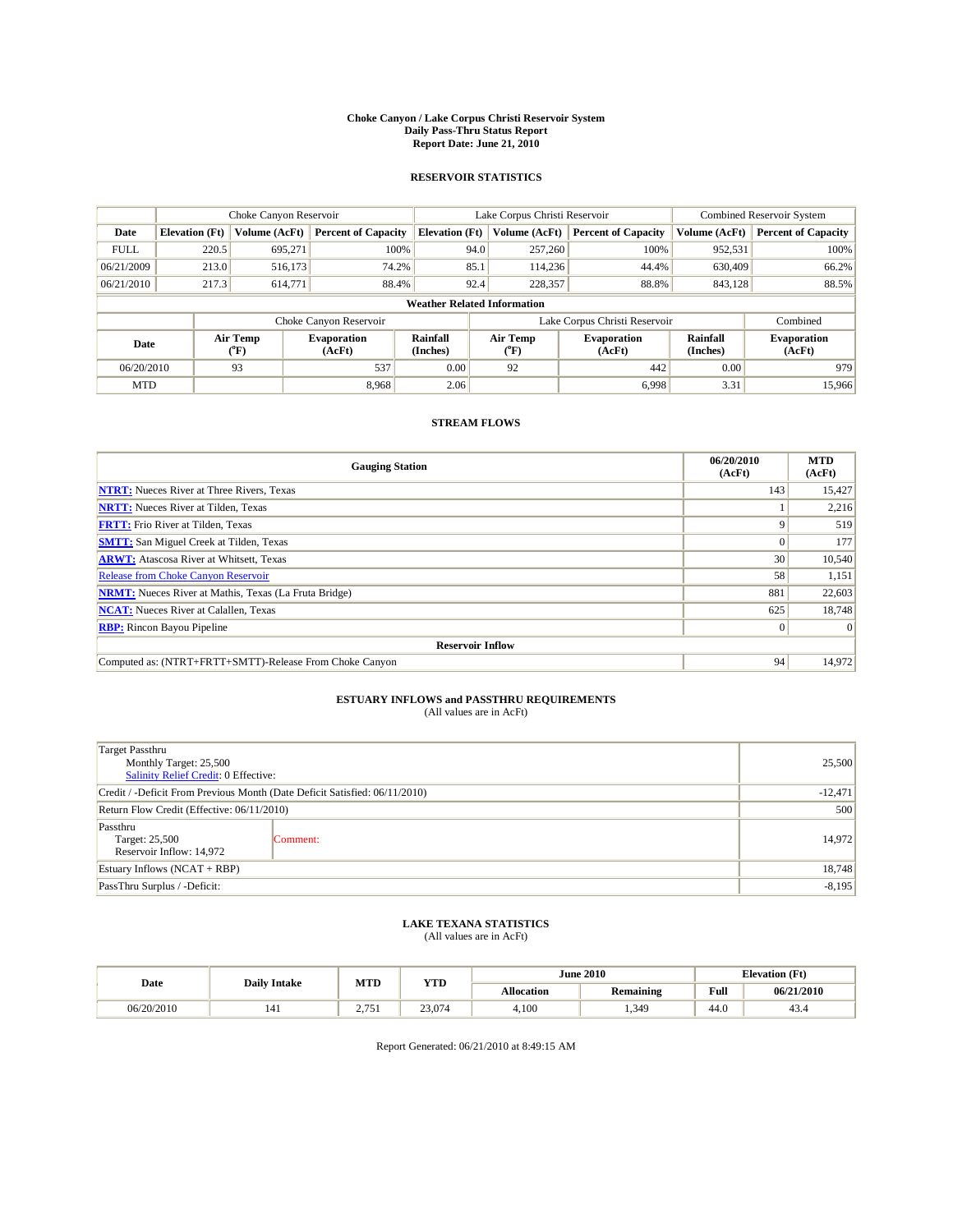#### **Choke Canyon / Lake Corpus Christi Reservoir System Daily Pass-Thru Status Report Report Date: June 22, 2010**

#### **RESERVOIR STATISTICS**

|             | Choke Canyon Reservoir             |                  |                              |                       | Lake Corpus Christi Reservoir | <b>Combined Reservoir System</b> |                      |                              |  |  |
|-------------|------------------------------------|------------------|------------------------------|-----------------------|-------------------------------|----------------------------------|----------------------|------------------------------|--|--|
| Date        | <b>Elevation</b> (Ft)              | Volume (AcFt)    | <b>Percent of Capacity</b>   | <b>Elevation (Ft)</b> | Volume (AcFt)                 | <b>Percent of Capacity</b>       | Volume (AcFt)        | <b>Percent of Capacity</b>   |  |  |
| <b>FULL</b> | 220.5                              | 695.271          | 100%                         | 94.0                  | 257,260                       | 100%                             | 952,531              | 100%                         |  |  |
| 06/22/2009  | 213.0                              | 515,523          | 74.1%                        | 85.0                  | 113,857                       | 44.3%                            | 629,380              | 66.1%                        |  |  |
| 06/22/2010  | 217.3                              | 614,040          | 88.3%                        | 92.3                  | 227,122                       | 88.3%                            | 841,162              | 88.3%                        |  |  |
|             | <b>Weather Related Information</b> |                  |                              |                       |                               |                                  |                      |                              |  |  |
|             |                                    |                  | Choke Canyon Reservoir       |                       | Lake Corpus Christi Reservoir |                                  |                      | Combined                     |  |  |
| Date        |                                    | Air Temp<br>(°F) | <b>Evaporation</b><br>(AcFt) | Rainfall<br>(Inches)  | Air Temp<br>(°F)              | <b>Evaporation</b><br>(AcFt)     | Rainfall<br>(Inches) | <b>Evaporation</b><br>(AcFt) |  |  |
| 06/21/2010  |                                    | 93               | 551                          | 0.00                  | 92                            | 380                              | 0.00                 | 931                          |  |  |
| <b>MTD</b>  |                                    |                  | 9.519                        | 2.06                  |                               | 7,378                            | 3.31                 | 16,897                       |  |  |

## **STREAM FLOWS**

| <b>Gauging Station</b>                                       | 06/21/2010<br>(AcFt) | <b>MTD</b><br>(AcFt) |
|--------------------------------------------------------------|----------------------|----------------------|
| <b>NTRT:</b> Nueces River at Three Rivers, Texas             | 131                  | 15,558               |
| <b>NRTT:</b> Nueces River at Tilden, Texas                   |                      | 2,216                |
| <b>FRTT:</b> Frio River at Tilden, Texas                     | 8                    | 527                  |
| <b>SMTT:</b> San Miguel Creek at Tilden, Texas               |                      | 177                  |
| <b>ARWT:</b> Atascosa River at Whitsett, Texas               | 28                   | 10,568               |
| <b>Release from Choke Canyon Reservoir</b>                   | 58                   | 1,209                |
| <b>NRMT:</b> Nueces River at Mathis, Texas (La Fruta Bridge) | 871                  | 23,475               |
| <b>NCAT:</b> Nueces River at Calallen, Texas                 | 613                  | 19,362               |
| <b>RBP:</b> Rincon Bayou Pipeline                            | $\Omega$             | $\Omega$             |
| <b>Reservoir Inflow</b>                                      |                      |                      |
| Computed as: (NTRT+FRTT+SMTT)-Release From Choke Canyon      | 81                   | 15,053               |

# **ESTUARY INFLOWS and PASSTHRU REQUIREMENTS**<br>(All values are in AcFt)

| <b>Target Passthru</b>                                                     |          |           |
|----------------------------------------------------------------------------|----------|-----------|
| Monthly Target: 25,500<br>Salinity Relief Credit: 0 Effective:             | 25,500   |           |
| Credit / -Deficit From Previous Month (Date Deficit Satisfied: 06/11/2010) |          | $-12,471$ |
| Return Flow Credit (Effective: 06/11/2010)                                 | 500      |           |
| Passthru<br>Target: 25,500<br>Reservoir Inflow: 15,053                     | Comment: | 15,053    |
| Estuary Inflows (NCAT + RBP)                                               |          | 19,362    |
| PassThru Surplus / -Deficit:                                               | $-7,663$ |           |

## **LAKE TEXANA STATISTICS** (All values are in AcFt)

|            | <b>Daily Intake</b> | MTD   | <b>YTD</b>                          |                   | <b>June 2010</b> | <b>Elevation</b> (Ft)                   |            |
|------------|---------------------|-------|-------------------------------------|-------------------|------------------|-----------------------------------------|------------|
| Date       |                     |       |                                     | <b>Allocation</b> | <b>Remaining</b> | Full<br>the contract of the contract of | 06/22/2010 |
| 06/21/2010 | 141                 | 2.892 | 2 <sup>2</sup><br>$-215$<br>ر د د ب | 4.100             | 1.208            | 44.0                                    | 43.2       |

Report Generated: 06/22/2010 at 9:56:14 AM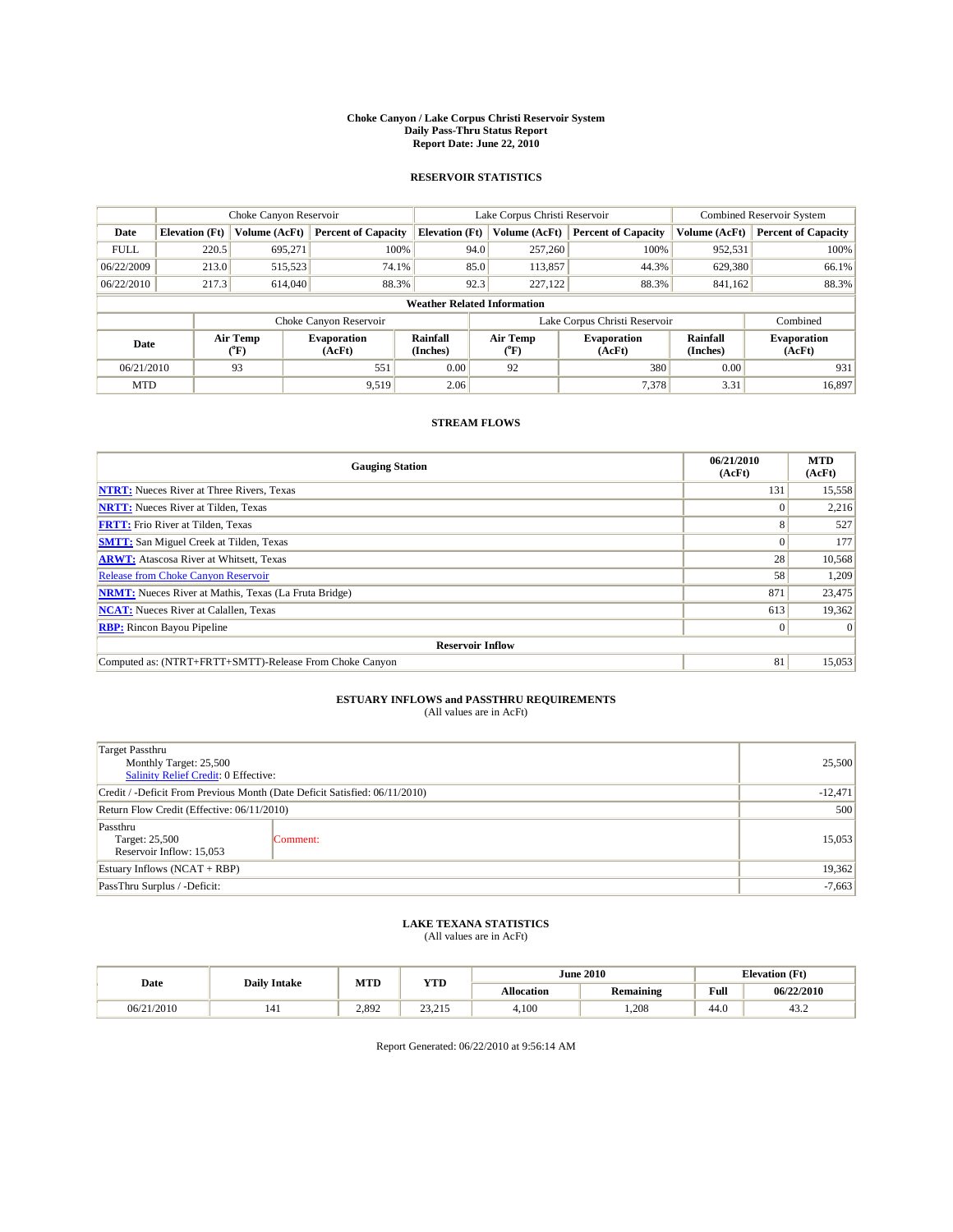#### **Choke Canyon / Lake Corpus Christi Reservoir System Daily Pass-Thru Status Report Report Date: June 23, 2010**

#### **RESERVOIR STATISTICS**

|             | Choke Canyon Reservoir             |                  |                              |                       | Lake Corpus Christi Reservoir |                  |                              |                      | <b>Combined Reservoir System</b> |  |  |
|-------------|------------------------------------|------------------|------------------------------|-----------------------|-------------------------------|------------------|------------------------------|----------------------|----------------------------------|--|--|
| Date        | <b>Elevation</b> (Ft)              | Volume (AcFt)    | <b>Percent of Capacity</b>   | <b>Elevation (Ft)</b> |                               | Volume (AcFt)    | <b>Percent of Capacity</b>   | Volume (AcFt)        | <b>Percent of Capacity</b>       |  |  |
| <b>FULL</b> | 220.5                              | 695,271          | 100%                         |                       | 94.0                          | 257,260          | 100%                         | 952,531              | 100%                             |  |  |
| 06/23/2009  | 213.0                              | 515,092          | 74.1%                        |                       | 85.0                          | 113,480          | 44.1%                        | 628,572              | 66.0%                            |  |  |
| 06/23/2010  | 217.2                              | 613,554          | 88.2%                        |                       | 92.2                          | 225,714          | 87.7%                        | 839,268              | 88.1%                            |  |  |
|             | <b>Weather Related Information</b> |                  |                              |                       |                               |                  |                              |                      |                                  |  |  |
|             |                                    |                  | Choke Canyon Reservoir       |                       | Lake Corpus Christi Reservoir |                  |                              |                      | Combined                         |  |  |
| Date        |                                    | Air Temp<br>(°F) | <b>Evaporation</b><br>(AcFt) | Rainfall<br>(Inches)  |                               | Air Temp<br>("F) | <b>Evaporation</b><br>(AcFt) | Rainfall<br>(Inches) | <b>Evaporation</b><br>(AcFt)     |  |  |
| 06/22/2010  |                                    | 93               | 466                          | 0.00                  |                               | 92               | 359                          | 0.00                 | 825                              |  |  |
| <b>MTD</b>  |                                    |                  | 9.985                        | 2.06                  |                               |                  | 7.737                        | 3.31                 | 17,722                           |  |  |

## **STREAM FLOWS**

| <b>Gauging Station</b>                                       | 06/22/2010<br>(AcFt) | <b>MTD</b><br>(AcFt) |
|--------------------------------------------------------------|----------------------|----------------------|
| <b>NTRT:</b> Nueces River at Three Rivers, Texas             | 123                  | 15,682               |
| <b>NRTT:</b> Nueces River at Tilden, Texas                   |                      | 2,216                |
| <b>FRTT:</b> Frio River at Tilden, Texas                     |                      | 534                  |
| <b>SMTT:</b> San Miguel Creek at Tilden, Texas               |                      | 177                  |
| <b>ARWT:</b> Atascosa River at Whitsett, Texas               | 22                   | 10,589               |
| <b>Release from Choke Canyon Reservoir</b>                   | 58                   | 1,266                |
| <b>NRMT:</b> Nueces River at Mathis, Texas (La Fruta Bridge) | 883                  | 24,358               |
| <b>NCAT:</b> Nueces River at Calallen, Texas                 | 586                  | 19,947               |
| <b>RBP:</b> Rincon Bayou Pipeline                            | $\Omega$             | $\Omega$             |
| <b>Reservoir Inflow</b>                                      |                      |                      |
| Computed as: (NTRT+FRTT+SMTT)-Release From Choke Canyon      | 72                   | 15,126               |

# **ESTUARY INFLOWS and PASSTHRU REQUIREMENTS**<br>(All values are in AcFt)

| <b>Target Passthru</b>                                                     |          |        |  |  |  |
|----------------------------------------------------------------------------|----------|--------|--|--|--|
| Monthly Target: 25,500<br>Salinity Relief Credit: 0 Effective:             | 25,500   |        |  |  |  |
|                                                                            |          |        |  |  |  |
| Credit / -Deficit From Previous Month (Date Deficit Satisfied: 06/11/2010) |          |        |  |  |  |
| Return Flow Credit (Effective: 06/11/2010)                                 | 500      |        |  |  |  |
| Passthru<br>Target: 25,500<br>Reservoir Inflow: 15,126                     | Comment: | 15,126 |  |  |  |
| Estuary Inflows (NCAT + RBP)                                               |          | 19,947 |  |  |  |
| PassThru Surplus / -Deficit:                                               | $-7,149$ |        |  |  |  |

## **LAKE TEXANA STATISTICS** (All values are in AcFt)

| Date       | <b>Daily Intake</b> | MTD   | <b>YTD</b> |                   | <b>June 2010</b> | <b>Elevation</b> (Ft)                   |            |  |
|------------|---------------------|-------|------------|-------------------|------------------|-----------------------------------------|------------|--|
|            |                     |       |            | <b>Allocation</b> | <b>Remaining</b> | Full<br>the contract of the contract of | 06/23/2010 |  |
| 06/22/2010 | 141                 | 3.033 | 23,356     | 4.100             | .067             | 44.0                                    | 43.1       |  |

Report Generated: 06/23/2010 at 9:05:41 AM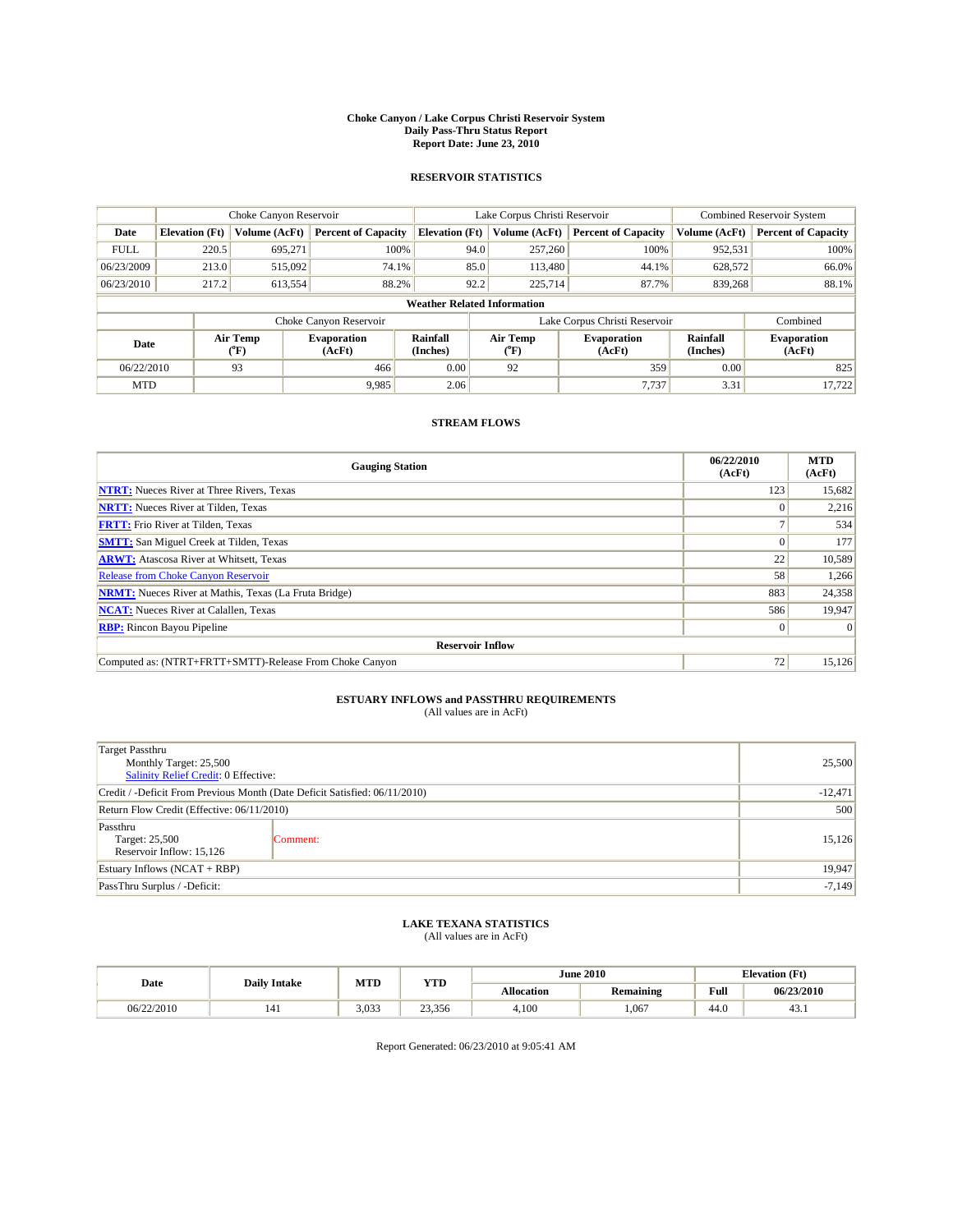#### **Choke Canyon / Lake Corpus Christi Reservoir System Daily Pass-Thru Status Report Report Date: June 24, 2010**

#### **RESERVOIR STATISTICS**

|             | Choke Canyon Reservoir             |                  |                              |                       | Lake Corpus Christi Reservoir | <b>Combined Reservoir System</b> |                      |                              |  |  |
|-------------|------------------------------------|------------------|------------------------------|-----------------------|-------------------------------|----------------------------------|----------------------|------------------------------|--|--|
| Date        | <b>Elevation</b> (Ft)              | Volume (AcFt)    | <b>Percent of Capacity</b>   | <b>Elevation (Ft)</b> | Volume (AcFt)                 | <b>Percent of Capacity</b>       | Volume (AcFt)        | <b>Percent of Capacity</b>   |  |  |
| <b>FULL</b> | 220.5                              | 695.271          | 100%                         |                       | 94.0<br>257,260               | 100%                             | 952,531              | 100%                         |  |  |
| 06/24/2009  | 212.9                              | 514,444          | 74.0%                        |                       | 85.0<br>113,228               | 44.0%                            | 627,672              | 65.9%                        |  |  |
| 06/24/2010  | 217.2                              | 612,823          | 88.1%                        | 92.2                  | 225,011                       | 87.5%                            | 837,834              | 88.0%                        |  |  |
|             | <b>Weather Related Information</b> |                  |                              |                       |                               |                                  |                      |                              |  |  |
|             |                                    |                  | Choke Canyon Reservoir       |                       |                               | Lake Corpus Christi Reservoir    |                      | Combined                     |  |  |
| Date        |                                    | Air Temp<br>(°F) | <b>Evaporation</b><br>(AcFt) | Rainfall<br>(Inches)  | Air Temp<br>(°F)              | <b>Evaporation</b><br>(AcFt)     | Rainfall<br>(Inches) | <b>Evaporation</b><br>(AcFt) |  |  |
| 06/23/2010  |                                    | 92               | 508                          | 0.00                  | 92                            | 369                              | 0.00                 | 877                          |  |  |
| <b>MTD</b>  |                                    |                  | 10.493                       | 2.06                  |                               | 8.106                            | 3.31                 | 18,599                       |  |  |

## **STREAM FLOWS**

| <b>Gauging Station</b>                                       | 06/23/2010<br>(AcFt) | <b>MTD</b><br>(AcFt) |
|--------------------------------------------------------------|----------------------|----------------------|
| <b>NTRT:</b> Nueces River at Three Rivers, Texas             | 115                  | 15,797               |
| <b>NRTT:</b> Nueces River at Tilden, Texas                   |                      | 2,216                |
| <b>FRTT:</b> Frio River at Tilden, Texas                     | 6                    | 540                  |
| <b>SMTT:</b> San Miguel Creek at Tilden, Texas               |                      | 177                  |
| <b>ARWT:</b> Atascosa River at Whitsett, Texas               | 18                   | 10,607               |
| <b>Release from Choke Canyon Reservoir</b>                   | 58                   | 1,324                |
| <b>NRMT:</b> Nueces River at Mathis, Texas (La Fruta Bridge) | 881                  | 25,239               |
| <b>NCAT:</b> Nueces River at Calallen, Texas                 | 613                  | 20,561               |
| <b>RBP:</b> Rincon Bayou Pipeline                            | $\Omega$             | $\Omega$             |
| <b>Reservoir Inflow</b>                                      |                      |                      |
| Computed as: (NTRT+FRTT+SMTT)-Release From Choke Canyon      | 64                   | 15,189               |

# **ESTUARY INFLOWS and PASSTHRU REQUIREMENTS**<br>(All values are in AcFt)

| Target Passthru                                                            |           |        |
|----------------------------------------------------------------------------|-----------|--------|
| Monthly Target: 25,500                                                     | 25,500    |        |
| Salinity Relief Credit: 0 Effective:                                       |           |        |
| Credit / -Deficit From Previous Month (Date Deficit Satisfied: 06/11/2010) | $-12,471$ |        |
| Return Flow Credit (Effective: 06/11/2010)                                 | 500       |        |
| Passthru<br>Target: 25,500<br>Reservoir Inflow: 15,189                     | Comment:  | 15,189 |
| Estuary Inflows (NCAT + RBP)                                               |           | 20,561 |
| PassThru Surplus / -Deficit:                                               | $-6,600$  |        |

## **LAKE TEXANA STATISTICS** (All values are in AcFt)

| Date       | <b>Daily Intake</b> | MTD         | <b>YTD</b> |                   | <b>June 2010</b> | <b>Elevation</b> (Ft) |            |
|------------|---------------------|-------------|------------|-------------------|------------------|-----------------------|------------|
|            |                     |             |            | <b>Allocation</b> | Remaining        | Full                  | 06/24/2010 |
| 06/23/2010 | 141                 | 175<br>---- | 23.497     | 4.100             | 925              | 44.0                  | 45.1       |

Report Generated: 06/24/2010 at 8:41:51 AM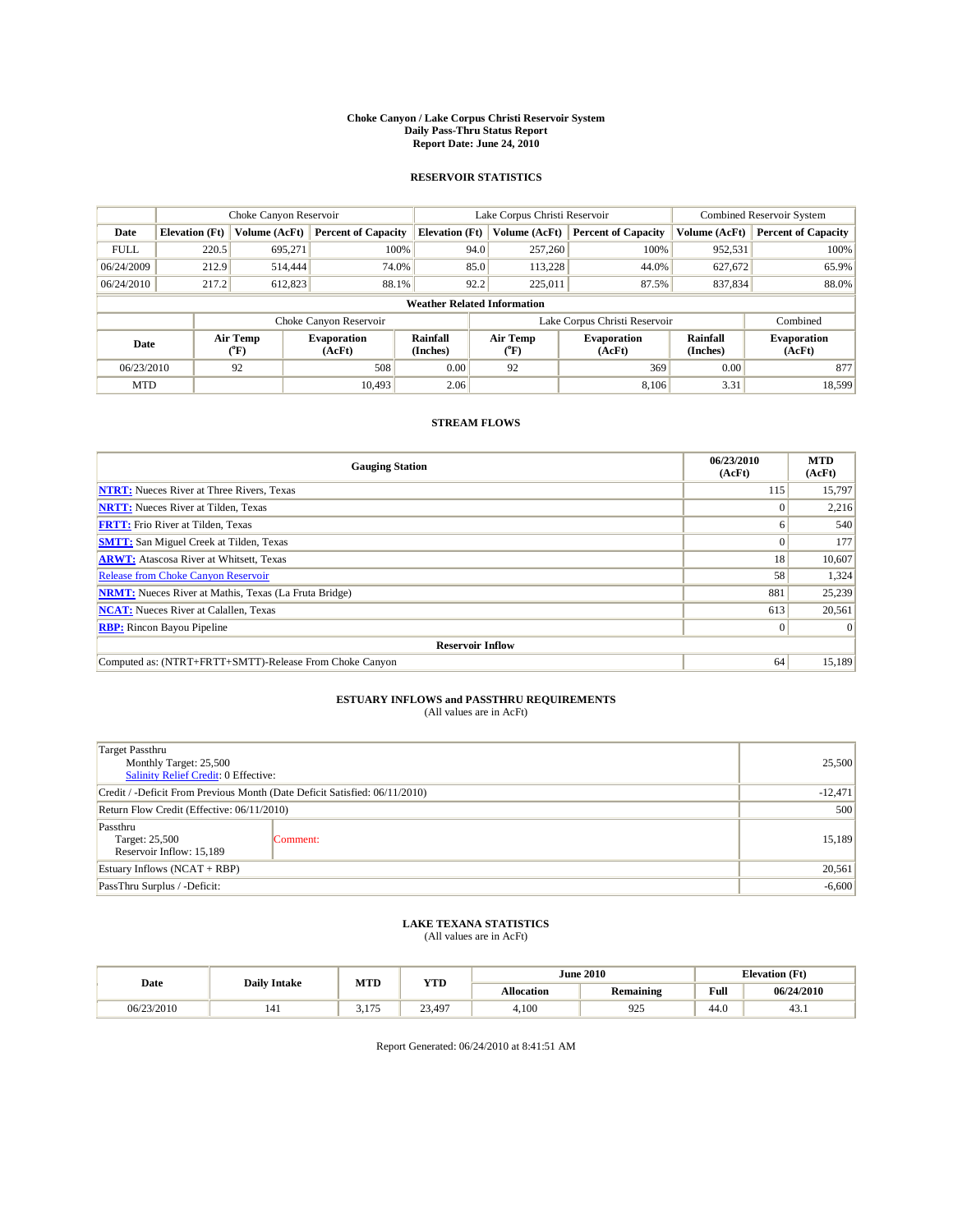#### **Choke Canyon / Lake Corpus Christi Reservoir System Daily Pass-Thru Status Report Report Date: June 25, 2010**

#### **RESERVOIR STATISTICS**

|             | Choke Canyon Reservoir             |                  |                              |                       | Lake Corpus Christi Reservoir | <b>Combined Reservoir System</b> |                      |                              |  |  |
|-------------|------------------------------------|------------------|------------------------------|-----------------------|-------------------------------|----------------------------------|----------------------|------------------------------|--|--|
| Date        | <b>Elevation</b> (Ft)              | Volume (AcFt)    | <b>Percent of Capacity</b>   | <b>Elevation (Ft)</b> | Volume (AcFt)                 | <b>Percent of Capacity</b>       | Volume (AcFt)        | <b>Percent of Capacity</b>   |  |  |
| <b>FULL</b> | 220.5                              | 695.271          | 100%                         | 94.0                  | 257,260                       | 100%                             | 952,531              | 100%                         |  |  |
| 06/25/2009  | 212.9                              | 513,797          | 73.9%                        | 84.9                  | 112,602                       | 43.8%                            | 626,399              | 65.8%                        |  |  |
| 06/25/2010  | 217.2                              | 612,580          | 88.1%                        | 92.2                  | 224,835                       | 87.4%                            | 837,415              | 87.9%                        |  |  |
|             | <b>Weather Related Information</b> |                  |                              |                       |                               |                                  |                      |                              |  |  |
|             |                                    |                  | Choke Canyon Reservoir       |                       |                               | Lake Corpus Christi Reservoir    |                      | Combined                     |  |  |
| Date        |                                    | Air Temp<br>(°F) | <b>Evaporation</b><br>(AcFt) | Rainfall<br>(Inches)  | Air Temp<br>(°F)              | <b>Evaporation</b><br>(AcFt)     | Rainfall<br>(Inches) | <b>Evaporation</b><br>(AcFt) |  |  |
| 06/24/2010  |                                    | 91               | 367                          | 0.00                  | 88                            | 184                              | 0.25                 | 551                          |  |  |
| <b>MTD</b>  |                                    |                  | 10.860                       | 2.06                  |                               | 8.290                            | 3.56                 | 19,150                       |  |  |

## **STREAM FLOWS**

| <b>Gauging Station</b>                                       | 06/24/2010<br>(AcFt) | <b>MTD</b><br>(AcFt) |
|--------------------------------------------------------------|----------------------|----------------------|
| <b>NTRT:</b> Nueces River at Three Rivers, Texas             | 109                  | 15,906               |
| <b>NRTT:</b> Nueces River at Tilden, Texas                   |                      | 2,216                |
| <b>FRTT:</b> Frio River at Tilden, Texas                     |                      | 545                  |
| <b>SMTT:</b> San Miguel Creek at Tilden, Texas               |                      | 177                  |
| <b>ARWT:</b> Atascosa River at Whitsett, Texas               | 15                   | 10,622               |
| <b>Release from Choke Canyon Reservoir</b>                   | 58                   | 1,382                |
| <b>NRMT:</b> Nueces River at Mathis, Texas (La Fruta Bridge) | 891                  | 26,131               |
| <b>NCAT:</b> Nueces River at Calallen, Texas                 | 574                  | 21,134               |
| <b>RBP:</b> Rincon Bayou Pipeline                            | $\Omega$             | $\Omega$             |
| <b>Reservoir Inflow</b>                                      |                      |                      |
| Computed as: (NTRT+FRTT+SMTT)-Release From Choke Canyon      | 57                   | 15,246               |

# **ESTUARY INFLOWS and PASSTHRU REQUIREMENTS**<br>(All values are in AcFt)

| Target Passthru                                                            |           |        |
|----------------------------------------------------------------------------|-----------|--------|
| Monthly Target: 25,500<br>Salinity Relief Credit: 0 Effective:             | 25,500    |        |
| Credit / -Deficit From Previous Month (Date Deficit Satisfied: 06/11/2010) | $-12,471$ |        |
| Return Flow Credit (Effective: 06/11/2010)                                 | 500       |        |
| Passthru<br>Target: 25,500<br>Reservoir Inflow: 15,246                     | Comment:  | 15.246 |
| Estuary Inflows (NCAT + RBP)                                               |           | 21,134 |
| PassThru Surplus / -Deficit:                                               | $-6,083$  |        |

## **LAKE TEXANA STATISTICS** (All values are in AcFt)

|            |                     | MTD<br><b>YTD</b> |        |                   | <b>June 2010</b> | <b>Elevation</b> (Ft) |            |
|------------|---------------------|-------------------|--------|-------------------|------------------|-----------------------|------------|
| Date       | <b>Daily Intake</b> |                   |        | <b>Allocation</b> | Remaining        | Full                  | 06/25/2010 |
| 06/24/2010 | 142                 | 3.316             | 23.639 | 4.100             | 784              | 44.0                  | 45.1       |

Report Generated: 06/25/2010 at 8:37:15 AM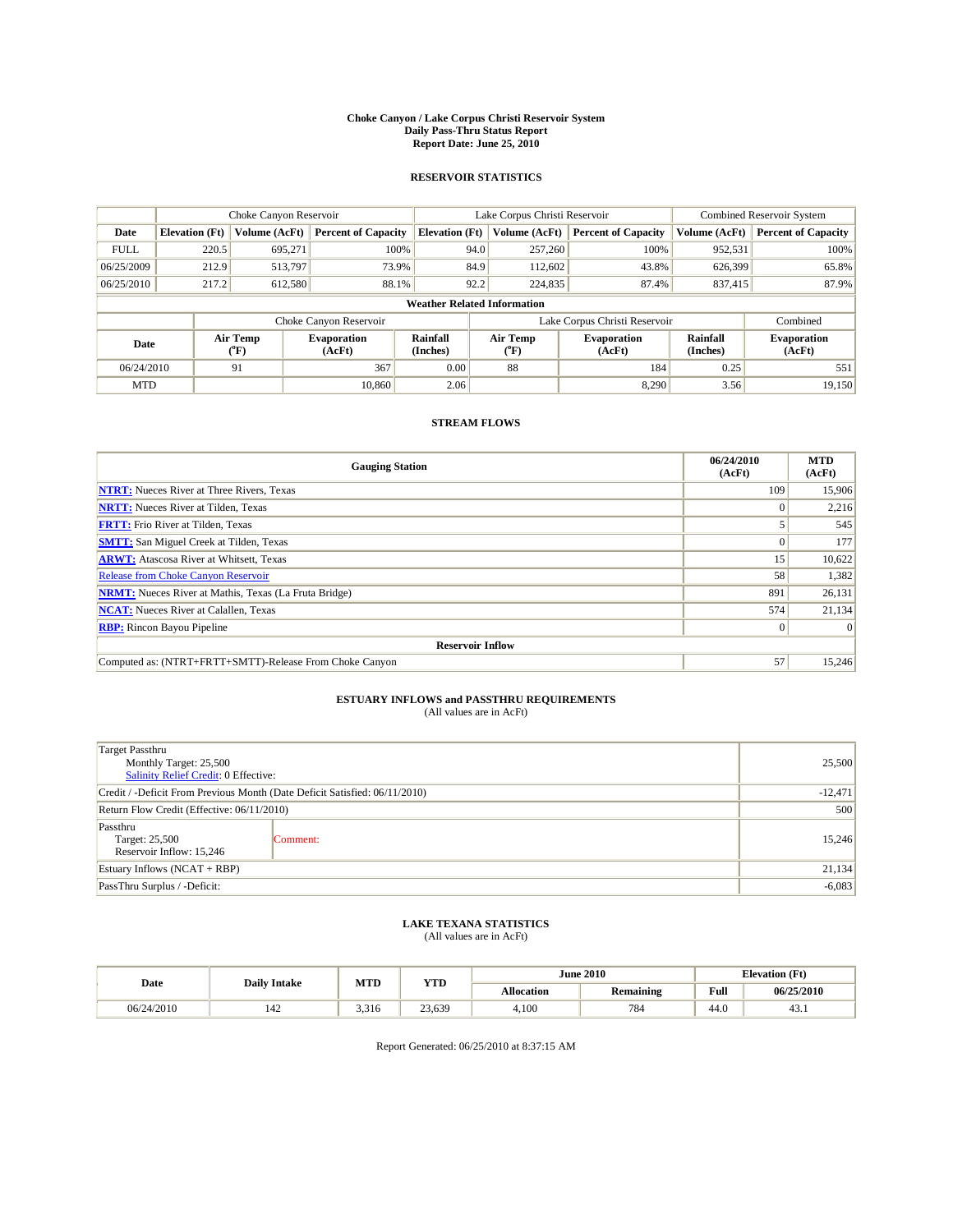#### **Choke Canyon / Lake Corpus Christi Reservoir System Daily Pass-Thru Status Report Report Date: June 26, 2010**

#### **RESERVOIR STATISTICS**

|             |                                    | Choke Canyon Reservoir |                              |                       | Lake Corpus Christi Reservoir |                               |                      | Combined Reservoir System    |  |  |
|-------------|------------------------------------|------------------------|------------------------------|-----------------------|-------------------------------|-------------------------------|----------------------|------------------------------|--|--|
| Date        | <b>Elevation</b> (Ft)              | Volume (AcFt)          | <b>Percent of Capacity</b>   | <b>Elevation (Ft)</b> | Volume (AcFt)                 | <b>Percent of Capacity</b>    | Volume (AcFt)        | <b>Percent of Capacity</b>   |  |  |
| <b>FULL</b> | 220.5                              | 695,271                | 100%                         | 94.0                  | 257,260                       | 100%                          | 952,531              | 100%                         |  |  |
| 06/26/2009  | 212.9                              | 512,934                | 73.8%                        | 84.9                  | 111,977                       | 43.5%                         | 624,911              | 65.6%                        |  |  |
| 06/26/2010  | 217.2                              | 611,375                | 87.9%                        | 92.1                  | 223,781                       | 87.0%                         | 835,156              | 87.7%                        |  |  |
|             | <b>Weather Related Information</b> |                        |                              |                       |                               |                               |                      |                              |  |  |
|             |                                    |                        | Choke Canyon Reservoir       |                       |                               | Lake Corpus Christi Reservoir |                      | Combined                     |  |  |
| Date        |                                    | Air Temp<br>(°F)       | <b>Evaporation</b><br>(AcFt) | Rainfall<br>(Inches)  | Air Temp<br>("F)              | <b>Evaporation</b><br>(AcFt)  | Rainfall<br>(Inches) | <b>Evaporation</b><br>(AcFt) |  |  |
| 06/25/2010  |                                    | 94                     | 550                          | 0.00                  | 93                            | 358                           | 0.00                 | 908                          |  |  |
| <b>MTD</b>  |                                    |                        | 11.410                       | 2.06                  |                               | 8,648                         | 3.56                 | 20,058                       |  |  |

## **STREAM FLOWS**

| <b>Gauging Station</b>                                       | 06/25/2010<br>(AcFt) | <b>MTD</b><br>(AcFt) |
|--------------------------------------------------------------|----------------------|----------------------|
| <b>NTRT:</b> Nueces River at Three Rivers, Texas             | 105                  | 16,011               |
| <b>NRTT:</b> Nueces River at Tilden, Texas                   |                      | 2,216                |
| <b>FRTT:</b> Frio River at Tilden, Texas                     |                      | 549                  |
| <b>SMTT:</b> San Miguel Creek at Tilden, Texas               |                      | 177                  |
| <b>ARWT:</b> Atascosa River at Whitsett, Texas               | 14                   | 10,636               |
| <b>Release from Choke Canyon Reservoir</b>                   | 58                   | 1,439                |
| <b>NRMT:</b> Nueces River at Mathis, Texas (La Fruta Bridge) | 893                  | 27,024               |
| <b>NCAT:</b> Nueces River at Calallen, Texas                 | 590                  | 21,724               |
| <b>RBP:</b> Rincon Bayou Pipeline                            | $\Omega$             | $\Omega$             |
| <b>Reservoir Inflow</b>                                      |                      |                      |
| Computed as: (NTRT+FRTT+SMTT)-Release From Choke Canyon      | 52                   | 15,299               |

# **ESTUARY INFLOWS and PASSTHRU REQUIREMENTS**<br>(All values are in AcFt)

| Target Passthru                                                            |          | 25,500 |  |  |
|----------------------------------------------------------------------------|----------|--------|--|--|
| Monthly Target: 25,500<br>Salinity Relief Credit: 0 Effective:             |          |        |  |  |
| Credit / -Deficit From Previous Month (Date Deficit Satisfied: 06/11/2010) |          |        |  |  |
| Return Flow Credit (Effective: 06/11/2010)                                 |          |        |  |  |
| Passthru                                                                   |          | 500    |  |  |
| Target: 25,500                                                             | Comment: | 15,299 |  |  |
| Reservoir Inflow: 15,299                                                   |          |        |  |  |
| Estuary Inflows (NCAT + RBP)                                               |          | 21,724 |  |  |
| PassThru Surplus / -Deficit:                                               |          |        |  |  |

## **LAKE TEXANA STATISTICS** (All values are in AcFt)

|            | <b>Daily Intake</b> | MTD   | <b>YTD</b> | <b>June 2010</b>  |                  | <b>Elevation</b> (Ft)                   |            |
|------------|---------------------|-------|------------|-------------------|------------------|-----------------------------------------|------------|
| Date       |                     |       |            | <b>Allocation</b> | <b>Remaining</b> | Full<br>the contract of the contract of | 06/26/2010 |
| 06/25/2010 | 142                 | 3.458 | 23,780     | 4.100             | 642              | 44.0                                    | 43.0       |

Report Generated: 06/26/2010 at 7:57:22 AM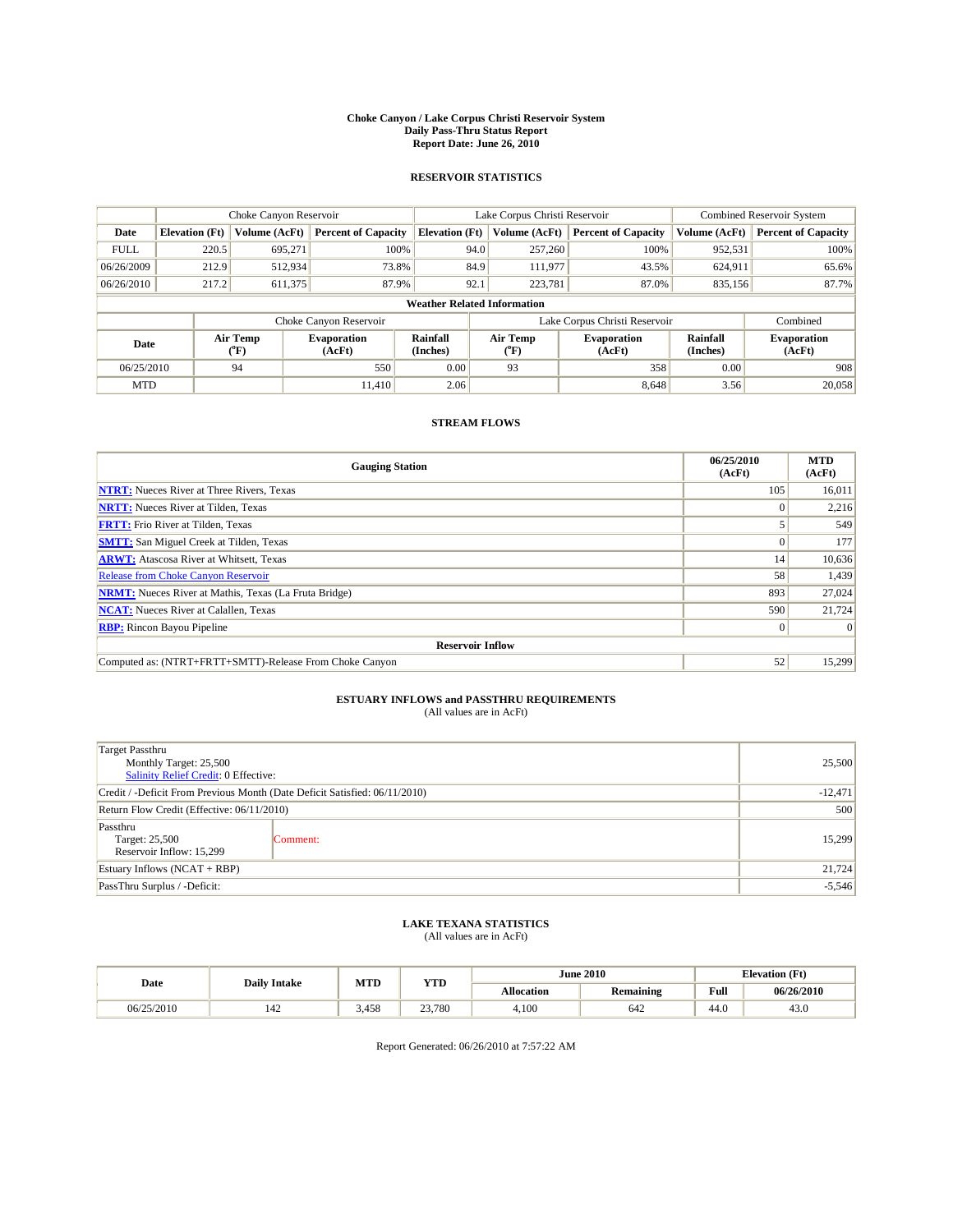#### **Choke Canyon / Lake Corpus Christi Reservoir System Daily Pass-Thru Status Report Report Date: June 27, 2010**

#### **RESERVOIR STATISTICS**

|             |                                    | Choke Canyon Reservoir |                              |                       | Lake Corpus Christi Reservoir | Combined Reservoir System     |                      |                              |  |  |
|-------------|------------------------------------|------------------------|------------------------------|-----------------------|-------------------------------|-------------------------------|----------------------|------------------------------|--|--|
| Date        | <b>Elevation</b> (Ft)              | Volume (AcFt)          | <b>Percent of Capacity</b>   | <b>Elevation (Ft)</b> | Volume (AcFt)                 | <b>Percent of Capacity</b>    | Volume (AcFt)        | <b>Percent of Capacity</b>   |  |  |
| <b>FULL</b> | 220.5                              | 695,271                | 100%                         | 94.0                  | 257,260                       | 100%                          | 952,531              | 100%                         |  |  |
| 06/27/2009  | 212.8                              | 512,502                | 73.7%                        | 84.9                  | 111.479                       | 43.3%                         | 623,981              | 65.5%                        |  |  |
| 06/27/2010  | 217.1                              | 611,134                | 87.9%                        | 92.1                  | 222,904                       | 86.6%                         | 834,038              | 87.6%                        |  |  |
|             | <b>Weather Related Information</b> |                        |                              |                       |                               |                               |                      |                              |  |  |
|             |                                    |                        | Choke Canyon Reservoir       |                       |                               | Lake Corpus Christi Reservoir |                      | Combined                     |  |  |
| Date        |                                    | Air Temp<br>(°F)       | <b>Evaporation</b><br>(AcFt) | Rainfall<br>(Inches)  | Air Temp<br>("F)              | <b>Evaporation</b><br>(AcFt)  | Rainfall<br>(Inches) | <b>Evaporation</b><br>(AcFt) |  |  |
| 06/26/2010  |                                    | 95                     | 521                          | 0.00                  | 94                            | 419                           | 0.00                 | 940                          |  |  |
| <b>MTD</b>  |                                    |                        | 11.931                       | 2.06                  |                               | 9,067                         | 3.56                 | 20,998                       |  |  |

## **STREAM FLOWS**

| <b>Gauging Station</b>                                       | 06/26/2010<br>(AcFt) | <b>MTD</b><br>(AcFt) |  |  |  |  |
|--------------------------------------------------------------|----------------------|----------------------|--|--|--|--|
| <b>NTRT:</b> Nueces River at Three Rivers, Texas             | 101                  | 16,112               |  |  |  |  |
| <b>NRTT:</b> Nueces River at Tilden, Texas                   |                      | 2,216                |  |  |  |  |
| <b>FRTT:</b> Frio River at Tilden, Texas                     |                      | 553                  |  |  |  |  |
| <b>SMTT:</b> San Miguel Creek at Tilden, Texas               |                      | 177                  |  |  |  |  |
| <b>ARWT:</b> Atascosa River at Whitsett, Texas               | 13                   | 10,648               |  |  |  |  |
| <b>Release from Choke Canyon Reservoir</b>                   | 58                   | 1,497                |  |  |  |  |
| <b>NRMT:</b> Nueces River at Mathis, Texas (La Fruta Bridge) | 893                  | 27,917               |  |  |  |  |
| <b>NCAT:</b> Nueces River at Calallen, Texas                 | 631                  | 22,355               |  |  |  |  |
| <b>RBP:</b> Rincon Bayou Pipeline                            | $\Omega$             | $\Omega$             |  |  |  |  |
| <b>Reservoir Inflow</b>                                      |                      |                      |  |  |  |  |
| Computed as: (NTRT+FRTT+SMTT)-Release From Choke Canyon      | 48                   | 15,346               |  |  |  |  |

# **ESTUARY INFLOWS and PASSTHRU REQUIREMENTS**<br>(All values are in AcFt)

| Target Passthru                                                            |           |        |
|----------------------------------------------------------------------------|-----------|--------|
| Monthly Target: 25,500<br>Salinity Relief Credit: 0 Effective:             | 25,500    |        |
| Credit / -Deficit From Previous Month (Date Deficit Satisfied: 06/11/2010) | $-12,471$ |        |
| Return Flow Credit (Effective: 06/11/2010)                                 | 500       |        |
| Passthru<br>Target: 25,500<br>Reservoir Inflow: 15,346                     | Comment:  | 15,346 |
| Estuary Inflows (NCAT + RBP)                                               |           | 22,355 |
| PassThru Surplus / -Deficit:                                               | $-4,962$  |        |

## **LAKE TEXANA STATISTICS** (All values are in AcFt)

|            | <b>Daily Intake</b> | MTD   | <b>YTD</b>               | <b>June 2010</b>  |                  | <b>Elevation</b> (Ft)                   |            |
|------------|---------------------|-------|--------------------------|-------------------|------------------|-----------------------------------------|------------|
| Date       |                     |       |                          | <b>Allocation</b> | <b>Remaining</b> | Full<br>the contract of the contract of | 06/27/2010 |
| 06/26/2010 | 142                 | 3.600 | 23.022<br><i>L</i> J.JLL | 4.100             | 500              | 44.0                                    | 43.0       |

Report Generated: 06/27/2010 at 8:30:50 AM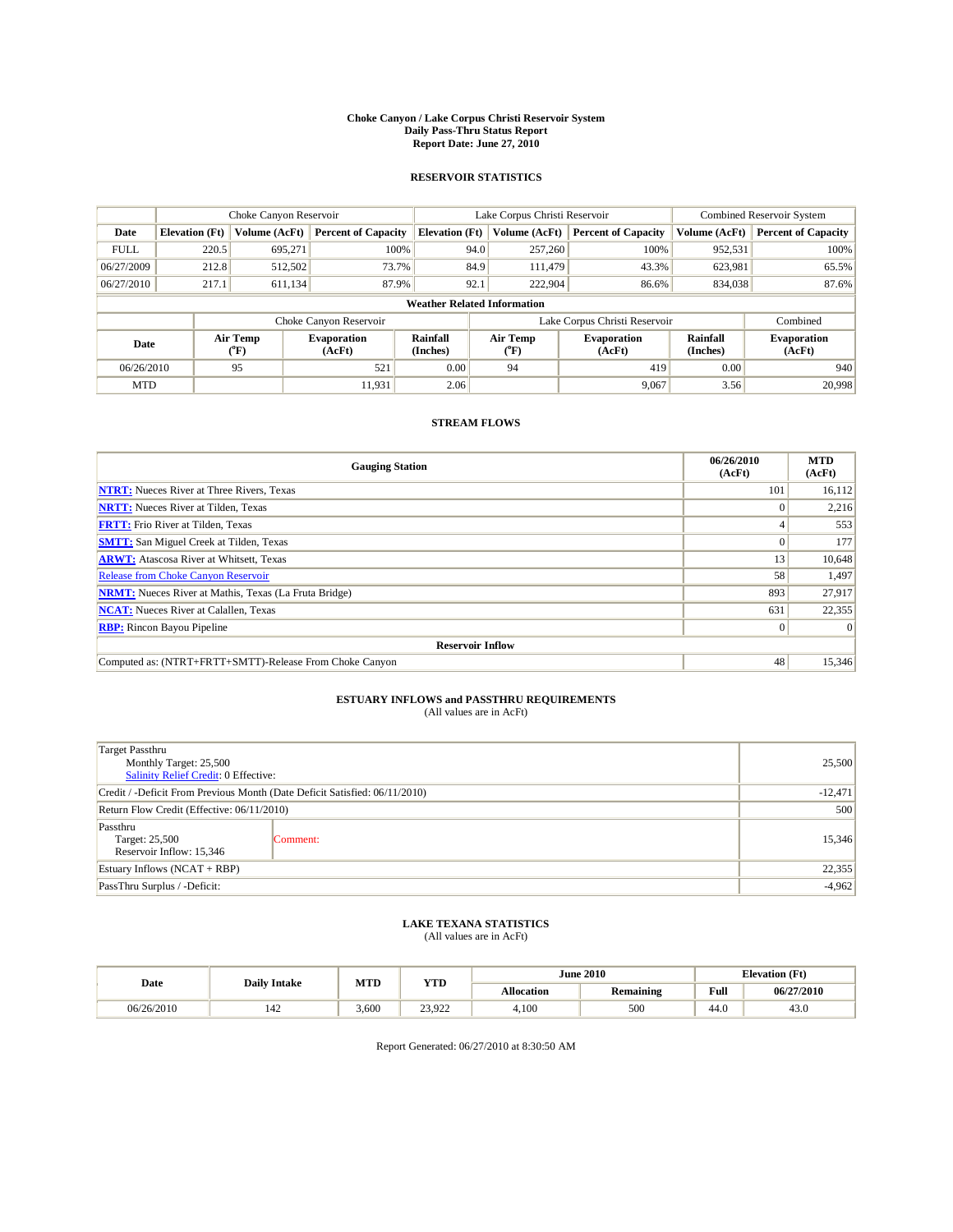#### **Choke Canyon / Lake Corpus Christi Reservoir System Daily Pass-Thru Status Report Report Date: June 28, 2010**

#### **RESERVOIR STATISTICS**

|             | Choke Canyon Reservoir             |                  |                              |                       | Lake Corpus Christi Reservoir |               |                               |                      | <b>Combined Reservoir System</b> |  |  |
|-------------|------------------------------------|------------------|------------------------------|-----------------------|-------------------------------|---------------|-------------------------------|----------------------|----------------------------------|--|--|
| Date        | <b>Elevation</b> (Ft)              | Volume (AcFt)    | <b>Percent of Capacity</b>   | <b>Elevation (Ft)</b> |                               | Volume (AcFt) | <b>Percent of Capacity</b>    | Volume (AcFt)        | <b>Percent of Capacity</b>       |  |  |
| <b>FULL</b> | 220.5                              | 695.271          | 100%                         |                       | 94.0                          | 257,260       | 100%                          | 952,531              | 100%                             |  |  |
| 06/28/2009  | 212.8                              | 512,071          | 73.7%                        |                       | 84.8                          | 110,858       | 43.1%                         | 622,929              | 65.4%                            |  |  |
| 06/28/2010  | 217.1                              | 610,411          | 87.8%                        |                       | 92.0                          | 221,853       | 86.2%                         | 832,264              | 87.4%                            |  |  |
|             | <b>Weather Related Information</b> |                  |                              |                       |                               |               |                               |                      |                                  |  |  |
|             |                                    |                  | Choke Canyon Reservoir       |                       |                               |               | Lake Corpus Christi Reservoir |                      | Combined                         |  |  |
| Date        |                                    | Air Temp<br>(°F) | <b>Evaporation</b><br>(AcFt) | Rainfall<br>(Inches)  | Air Temp<br>(°F)              |               | <b>Evaporation</b><br>(AcFt)  | Rainfall<br>(Inches) | <b>Evaporation</b><br>(AcFt)     |  |  |
| 06/27/2010  |                                    | 95               | 549                          | 0.00                  | 93                            |               | 408                           | 0.00                 | 957                              |  |  |
| <b>MTD</b>  |                                    |                  | 12.480                       | 2.06                  |                               |               | 9.475                         | 3.56                 | 21,955                           |  |  |

## **STREAM FLOWS**

| <b>Gauging Station</b>                                       | 06/27/2010<br>(AcFt) | <b>MTD</b><br>(AcFt) |
|--------------------------------------------------------------|----------------------|----------------------|
| <b>NTRT:</b> Nueces River at Three Rivers, Texas             | 99                   | 16,211               |
| <b>NRTT:</b> Nueces River at Tilden, Texas                   |                      | 2,216                |
| <b>FRTT:</b> Frio River at Tilden, Texas                     | o                    | 556                  |
| <b>SMTT:</b> San Miguel Creek at Tilden, Texas               |                      | 178                  |
| <b>ARWT:</b> Atascosa River at Whitsett, Texas               |                      | 10,659               |
| <b>Release from Choke Canyon Reservoir</b>                   | 58                   | 1,554                |
| <b>NRMT:</b> Nueces River at Mathis, Texas (La Fruta Bridge) | 881                  | 28,798               |
| <b>NCAT:</b> Nueces River at Calallen, Texas                 | 564                  | 22,919               |
| <b>RBP:</b> Rincon Bayou Pipeline                            | $\Omega$             | $\Omega$             |
| <b>Reservoir Inflow</b>                                      |                      |                      |
| Computed as: (NTRT+FRTT+SMTT)-Release From Choke Canyon      | 45                   | 15,391               |

# **ESTUARY INFLOWS and PASSTHRU REQUIREMENTS**<br>(All values are in AcFt)

| Target Passthru<br>Monthly Target: 25,500<br>Salinity Relief Credit: 0 Effective: | 25,500    |        |
|-----------------------------------------------------------------------------------|-----------|--------|
| Credit / -Deficit From Previous Month (Date Deficit Satisfied: 06/11/2010)        | $-12,471$ |        |
| Return Flow Credit (Effective: 06/11/2010)                                        | 500       |        |
| Passthru<br>Target: 25,500<br>Reservoir Inflow: 15,391                            | Comment:  | 15,391 |
| Estuary Inflows (NCAT + RBP)                                                      |           | 22,919 |
| PassThru Surplus / -Deficit:                                                      | $-4,443$  |        |

## **LAKE TEXANA STATISTICS** (All values are in AcFt)

| Date       | <b>Daily Intake</b> | MTD  | <b>YTD</b> | <b>June 2010</b>  |                  | <b>Elevation</b> (Ft)                   |            |
|------------|---------------------|------|------------|-------------------|------------------|-----------------------------------------|------------|
|            |                     |      |            | <b>Allocation</b> | <b>Remaining</b> | Full<br>the contract of the contract of | 06/28/2010 |
| 06/27/2010 | 142                 | .742 | 24,064     | 4.100             | 358              | 44.0                                    | 43.0       |

Report Generated: 06/28/2010 at 8:34:08 AM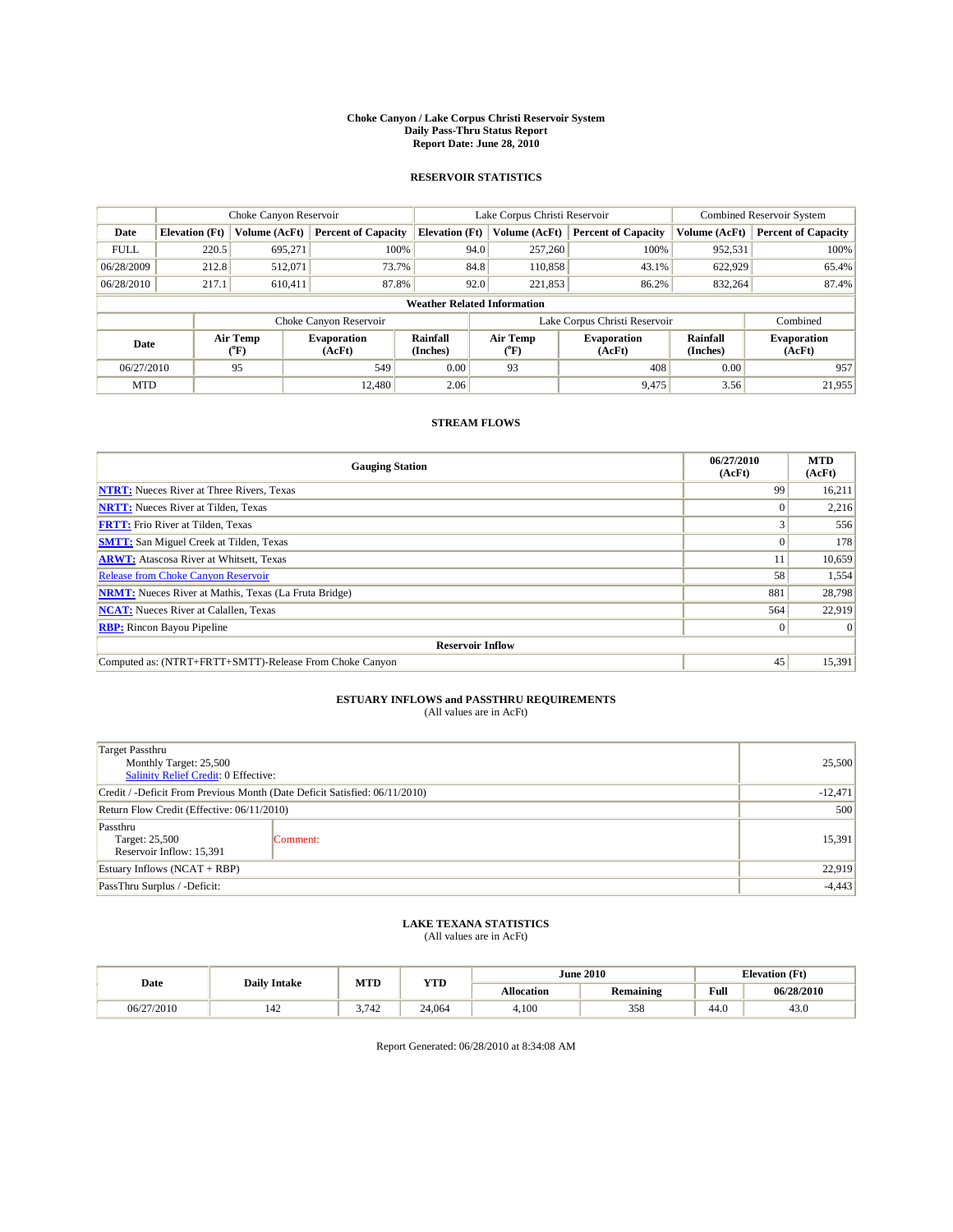#### **Choke Canyon / Lake Corpus Christi Reservoir System Daily Pass-Thru Status Report Report Date: June 29, 2010**

#### **RESERVOIR STATISTICS**

|             | Choke Canyon Reservoir             |                  |                              |                       | Lake Corpus Christi Reservoir |               |                               |                      | Combined Reservoir System    |  |  |
|-------------|------------------------------------|------------------|------------------------------|-----------------------|-------------------------------|---------------|-------------------------------|----------------------|------------------------------|--|--|
| Date        | <b>Elevation</b> (Ft)              | Volume (AcFt)    | <b>Percent of Capacity</b>   | <b>Elevation (Ft)</b> |                               | Volume (AcFt) | <b>Percent of Capacity</b>    | Volume (AcFt)        | <b>Percent of Capacity</b>   |  |  |
| <b>FULL</b> | 220.5                              | 695,271          | 100%                         |                       | 94.0                          | 257,260       | 100%                          | 952.531              | 100%                         |  |  |
| 06/29/2009  | 212.8                              | 511,639          | 73.6%                        |                       | 84.8                          | 110,363       | 42.9%                         | 622,002              | 65.3%                        |  |  |
| 06/29/2010  | 217.1                              | 610.170          | 87.8%                        |                       | 92.0                          | 220,978       | 85.9%                         | 831,148              | 87.3%                        |  |  |
|             | <b>Weather Related Information</b> |                  |                              |                       |                               |               |                               |                      |                              |  |  |
|             |                                    |                  | Choke Canyon Reservoir       |                       |                               |               | Lake Corpus Christi Reservoir |                      | Combined                     |  |  |
| Date        |                                    | Air Temp<br>(°F) | <b>Evaporation</b><br>(AcFt) | Rainfall<br>(Inches)  | Air Temp<br>("F)              |               | <b>Evaporation</b><br>(AcFt)  | Rainfall<br>(Inches) | <b>Evaporation</b><br>(AcFt) |  |  |
| 06/28/2010  |                                    | 93               | 535                          | 0.00                  | 90                            |               | 346                           | 0.00                 | 881                          |  |  |
| <b>MTD</b>  |                                    |                  | 13.015                       | 2.06                  |                               |               | 9,821                         | 3.56                 | 22,836                       |  |  |

## **STREAM FLOWS**

| <b>Gauging Station</b>                                       | 06/28/2010<br>(AcFt) | <b>MTD</b><br>(AcFt) |
|--------------------------------------------------------------|----------------------|----------------------|
| <b>NTRT:</b> Nueces River at Three Rivers, Texas             | 93                   | 16,305               |
| <b>NRTT:</b> Nueces River at Tilden, Texas                   |                      | 2,216                |
| <b>FRTT:</b> Frio River at Tilden, Texas                     | o                    | 559                  |
| <b>SMTT:</b> San Miguel Creek at Tilden, Texas               |                      | 178                  |
| <b>ARWT:</b> Atascosa River at Whitsett, Texas               | 10                   | 10,669               |
| <b>Release from Choke Canyon Reservoir</b>                   | 58                   | 1,612                |
| <b>NRMT:</b> Nueces River at Mathis, Texas (La Fruta Bridge) | 869                  | 29,668               |
| <b>NCAT:</b> Nueces River at Calallen, Texas                 | 599                  | 23,518               |
| <b>RBP:</b> Rincon Bayou Pipeline                            | $\Omega$             | $\Omega$             |
| <b>Reservoir Inflow</b>                                      |                      |                      |
| Computed as: (NTRT+FRTT+SMTT)-Release From Choke Canyon      | 39                   | 15,430               |

# **ESTUARY INFLOWS and PASSTHRU REQUIREMENTS**<br>(All values are in AcFt)

| Target Passthru                                                            |           |          |
|----------------------------------------------------------------------------|-----------|----------|
| Monthly Target: 25,500<br>Salinity Relief Credit: 0 Effective:             | 25,500    |          |
| Credit / -Deficit From Previous Month (Date Deficit Satisfied: 06/11/2010) | $-12,471$ |          |
| Return Flow Credit (Effective: 06/11/2010)                                 | 500       |          |
| Passthru<br>Target: 25,500<br>Reservoir Inflow: 15,430                     | Comment:  | 15,430   |
| Estuary Inflows (NCAT + RBP)                                               |           | 23,518   |
| PassThru Surplus / -Deficit:                                               |           | $-3,883$ |

## **LAKE TEXANA STATISTICS** (All values are in AcFt)

| Date       | <b>Daily Intake</b> | MTD   | <b>YTD</b> |                   | <b>June 2010</b> | <b>Elevation</b> (Ft)                   |            |
|------------|---------------------|-------|------------|-------------------|------------------|-----------------------------------------|------------|
|            |                     |       |            | <b>Allocation</b> | <b>Remaining</b> | Full<br>the contract of the contract of | 06/29/2010 |
| 06/28/2010 | 142                 | 3.884 | 24.207     | 4.100             | 216              | 44.0                                    | 42.9       |

Report Generated: 06/29/2010 at 8:27:58 AM